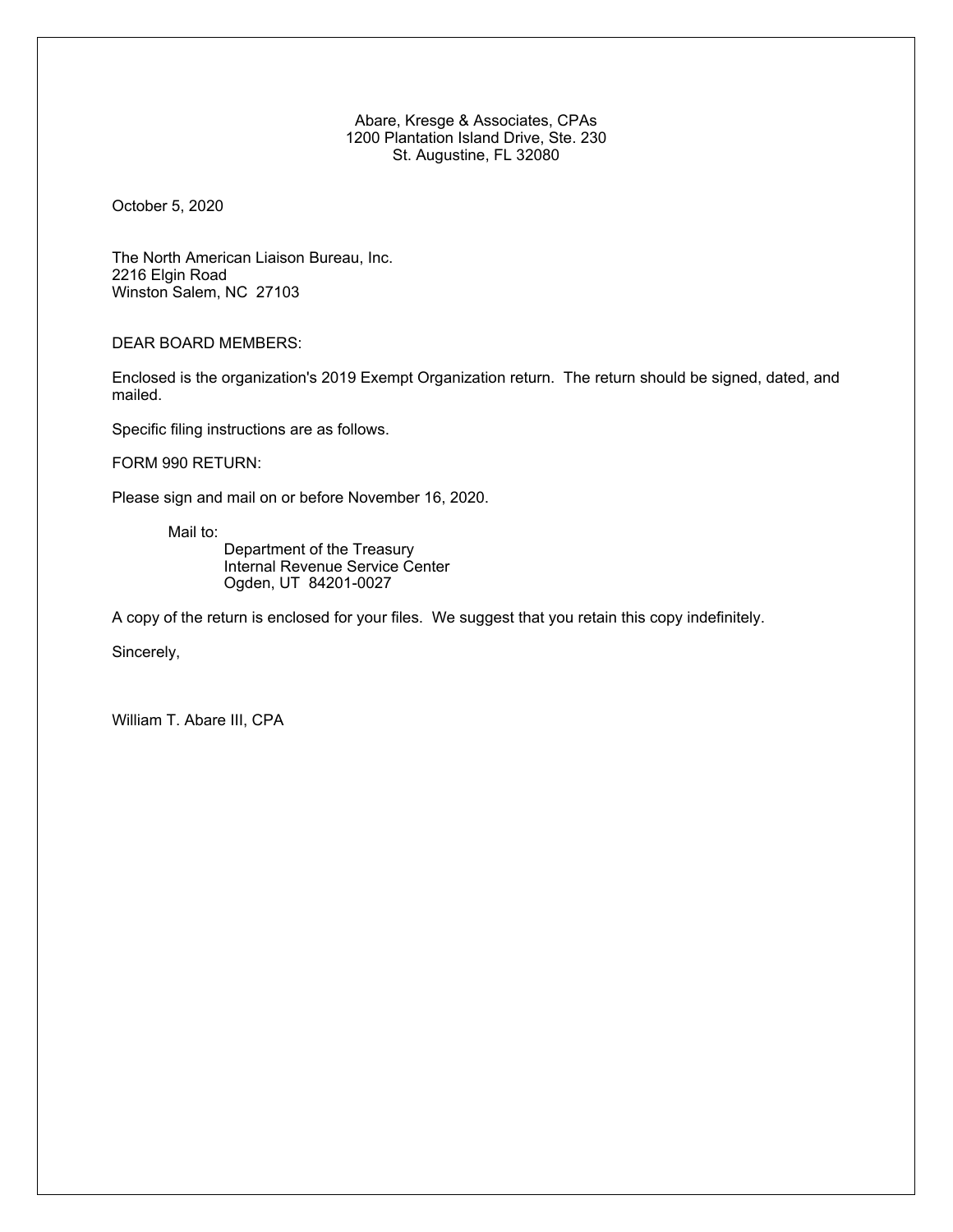|                                                                 | <b>Return of Organization Exempt From Income Tax</b>                                                                                                                                                                                                                                                                     |            |                                                     | OMB No. 1545-0047                                           |
|-----------------------------------------------------------------|--------------------------------------------------------------------------------------------------------------------------------------------------------------------------------------------------------------------------------------------------------------------------------------------------------------------------|------------|-----------------------------------------------------|-------------------------------------------------------------|
| Form                                                            | Under section 501(c), 527, or 4947(a)(1) of the Internal Revenue Code (except private foundations)                                                                                                                                                                                                                       |            |                                                     |                                                             |
| (Rev. January 2020)                                             | Do not enter social security numbers on this form as it may be made public.                                                                                                                                                                                                                                              |            |                                                     | <b>Open to Public</b>                                       |
| Department of the Treasury<br>Internal Revenue Service          | Go to www.irs.gov/Form990 for instructions and the latest information.                                                                                                                                                                                                                                                   |            |                                                     | Inspection                                                  |
|                                                                 | JUL 1, 2019<br>A For the 2019 calendar year, or tax year beginning                                                                                                                                                                                                                                                       |            | and ending JUN 30, 2020                             |                                                             |
| <b>B</b> Check if                                               | <b>C</b> Name of organization                                                                                                                                                                                                                                                                                            |            | D Employer identification number                    |                                                             |
| applicable:                                                     |                                                                                                                                                                                                                                                                                                                          |            |                                                     |                                                             |
| Address<br>change                                               | THE NORTH AMERICAN LIAISON BUREAU, INC.                                                                                                                                                                                                                                                                                  |            |                                                     |                                                             |
| Name<br>change                                                  | EDUCATION CONGO<br>Doing business as                                                                                                                                                                                                                                                                                     |            | 59-3541955                                          |                                                             |
| Initial<br>return                                               | Number and street (or P.O. box if mail is not delivered to street address)                                                                                                                                                                                                                                               | Room/suite | E Telephone number                                  |                                                             |
| Final<br>return/                                                | 2216 ELGIN ROAD                                                                                                                                                                                                                                                                                                          |            | $1 - 904 - 600 - 4123$                              |                                                             |
| termin-<br>ated                                                 | City or town, state or province, country, and ZIP or foreign postal code                                                                                                                                                                                                                                                 |            | G Gross receipts \$                                 | $\overline{228}$ , 150.                                     |
| Amended<br> return                                              | WINSTON SALEM, NC<br>27103                                                                                                                                                                                                                                                                                               |            | H(a) Is this a group return                         |                                                             |
| Applica-<br>tion                                                | F Name and address of principal officer: RONNY FARMER                                                                                                                                                                                                                                                                    |            | for subordinates?                                   | $\blacksquare$ Yes $\overline{X}$ No                        |
| pending                                                         | PO BOX 1173, LAMAR, CO<br>81052                                                                                                                                                                                                                                                                                          |            | $H(b)$ Are all subordinates included? $\Box$ Yes    | No                                                          |
| Tax-exempt status: $\boxed{\mathbf{X}}$ 501(c)(3)               | $501(c)$ (<br>4947(a)(1) or<br>$\mathcal{A}$ (insert no.)                                                                                                                                                                                                                                                                | 527        |                                                     | If "No," attach a list. (see instructions)                  |
|                                                                 | J Website: WWW.EDUCATIONCONGO.ORG                                                                                                                                                                                                                                                                                        |            | $H(c)$ Group exemption number $\blacktriangleright$ |                                                             |
| <b>K</b> Form of organization: $\boxed{\mathbf{X}}$ Corporation | Other $\blacktriangleright$<br>Trust<br>Association                                                                                                                                                                                                                                                                      |            |                                                     | L Year of formation: $1998$ M State of legal domicile: $FL$ |
| Part I<br><b>Summary</b>                                        |                                                                                                                                                                                                                                                                                                                          |            |                                                     |                                                             |
| 1.                                                              | Briefly describe the organization's mission or most significant activities: EDUCATIONAL SUPPORT                                                                                                                                                                                                                          |            |                                                     |                                                             |
| Governance                                                      |                                                                                                                                                                                                                                                                                                                          |            |                                                     |                                                             |
| 2                                                               | Check this box $\triangleright$ $\blacksquare$ if the organization discontinued its operations or disposed of more than 25% of its net assets.                                                                                                                                                                           |            |                                                     |                                                             |
| з                                                               | Number of voting members of the governing body (Part VI, line 1a)                                                                                                                                                                                                                                                        |            | $\mathbf{3}$                                        | 15                                                          |
| 4                                                               |                                                                                                                                                                                                                                                                                                                          |            | $\overline{\mathbf{4}}$                             | 14                                                          |
| 5                                                               |                                                                                                                                                                                                                                                                                                                          |            | 5                                                   | $\boldsymbol{0}$                                            |
| <b>Activities &amp;</b><br>6                                    |                                                                                                                                                                                                                                                                                                                          |            | 6                                                   | $\overline{0}$                                              |
|                                                                 | 7 a Total unrelated business revenue from Part VIII, column (C), line 12                                                                                                                                                                                                                                                 |            | 7a                                                  | 0.                                                          |
|                                                                 |                                                                                                                                                                                                                                                                                                                          |            | 7b                                                  | $\overline{0}$ .                                            |
|                                                                 |                                                                                                                                                                                                                                                                                                                          |            | <b>Prior Year</b>                                   | <b>Current Year</b>                                         |
| 8                                                               | Contributions and grants (Part VIII, line 1h)                                                                                                                                                                                                                                                                            |            | 157,049.                                            | 182,258.                                                    |
| 9                                                               | Program service revenue (Part VIII, line 2g)                                                                                                                                                                                                                                                                             |            | О.                                                  | 0.                                                          |
| 10                                                              |                                                                                                                                                                                                                                                                                                                          |            | 45, 116.                                            | 45,892.                                                     |
| Revenue<br>11                                                   | Other revenue (Part VIII, column (A), lines 5, 6d, 8c, 9c, 10c, and 11e)                                                                                                                                                                                                                                                 |            | $0$ .                                               | 0.                                                          |
| 12                                                              | Total revenue - add lines 8 through 11 (must equal Part VIII, column (A), line 12)                                                                                                                                                                                                                                       |            | 202, 165.                                           | 228, 150.                                                   |
| 13                                                              | Grants and similar amounts paid (Part IX, column (A), lines 1-3) <i>manoronononononon</i>                                                                                                                                                                                                                                |            | 104, 277.                                           | 93,411.                                                     |
| 14                                                              | Benefits paid to or for members (Part IX, column (A), line 4)                                                                                                                                                                                                                                                            |            | О.                                                  | 0.                                                          |
| 15                                                              | Salaries, other compensation, employee benefits (Part IX, column (A), lines 5-10)                                                                                                                                                                                                                                        |            | 0.                                                  | 0.                                                          |
| w                                                               |                                                                                                                                                                                                                                                                                                                          |            | Ο.                                                  | 0.                                                          |
| Expense                                                         | 14,202.<br><b>b</b> Total fundraising expenses (Part IX, column (D), line 25)                                                                                                                                                                                                                                            |            |                                                     |                                                             |
|                                                                 |                                                                                                                                                                                                                                                                                                                          |            | 46,360.                                             | 64,468.                                                     |
|                                                                 |                                                                                                                                                                                                                                                                                                                          |            |                                                     | 157,879.                                                    |
| 17                                                              |                                                                                                                                                                                                                                                                                                                          |            |                                                     |                                                             |
| 18                                                              | Total expenses. Add lines 13-17 (must equal Part IX, column (A), line 25)                                                                                                                                                                                                                                                |            | 150,637.                                            |                                                             |
| 19                                                              |                                                                                                                                                                                                                                                                                                                          |            | 51,528.                                             |                                                             |
|                                                                 |                                                                                                                                                                                                                                                                                                                          |            | <b>Beginning of Current Year</b>                    | <b>End of Year</b>                                          |
| 20                                                              | Total assets (Part X, line 16)                                                                                                                                                                                                                                                                                           |            | 2,131,866.                                          | 70,271.<br>2,229,480.                                       |
| 21                                                              | Total liabilities (Part X, line 26)                                                                                                                                                                                                                                                                                      |            | О.                                                  | 0.                                                          |
| 22                                                              |                                                                                                                                                                                                                                                                                                                          |            | 2,131,866.                                          | 2,229,480.                                                  |
| <b>Signature Block</b>                                          |                                                                                                                                                                                                                                                                                                                          |            |                                                     |                                                             |
| : Assets or<br>d Balances<br>Part II                            | Under penalties of perjury, I declare that I have examined this return, including accompanying schedules and statements, and to the best of my knowledge and belief, it is<br>true, correct, and complete. Declaration of preparer (other than officer) is based on all information of which preparer has any knowledge. |            |                                                     |                                                             |

| <b>Sign</b>     | Signature of officer                                                              | Date                                  |  |  |  |  |  |  |
|-----------------|-----------------------------------------------------------------------------------|---------------------------------------|--|--|--|--|--|--|
| <b>Here</b>     | RONNY FARMER,<br><b>TREASURER</b>                                                 |                                       |  |  |  |  |  |  |
|                 | Type or print name and title                                                      |                                       |  |  |  |  |  |  |
|                 | Print/Type preparer's name<br>Preparer's signature                                | Date<br><b>PTIN</b><br>Check          |  |  |  |  |  |  |
| Paid            | WilliamT. Advancer<br>ABARE III, CPA<br>WILLIAM T.                                | P00120073<br>$10/05/20$ self-employed |  |  |  |  |  |  |
| Preparer        | ABARE, KRESGE & ASSOCIATES CPAS<br>Firm's name                                    | $'$ Firm's EIN 32-0025877             |  |  |  |  |  |  |
| Use Only        | Firm's address 1200 PLANTATION ISLAND DRIVE                                       |                                       |  |  |  |  |  |  |
|                 | ST. AUGUSTINE, FL 32080                                                           | Phone no. $904 - 460 - 0747$          |  |  |  |  |  |  |
|                 | May the IRS discuss this return with the preparer shown above? (see instructions) | x.<br><b>No</b><br><b>Yes</b>         |  |  |  |  |  |  |
| 932001 01-20-20 | LHA For Paperwork Reduction Act Notice, see the separate instructions.            | Form 990 (2019)                       |  |  |  |  |  |  |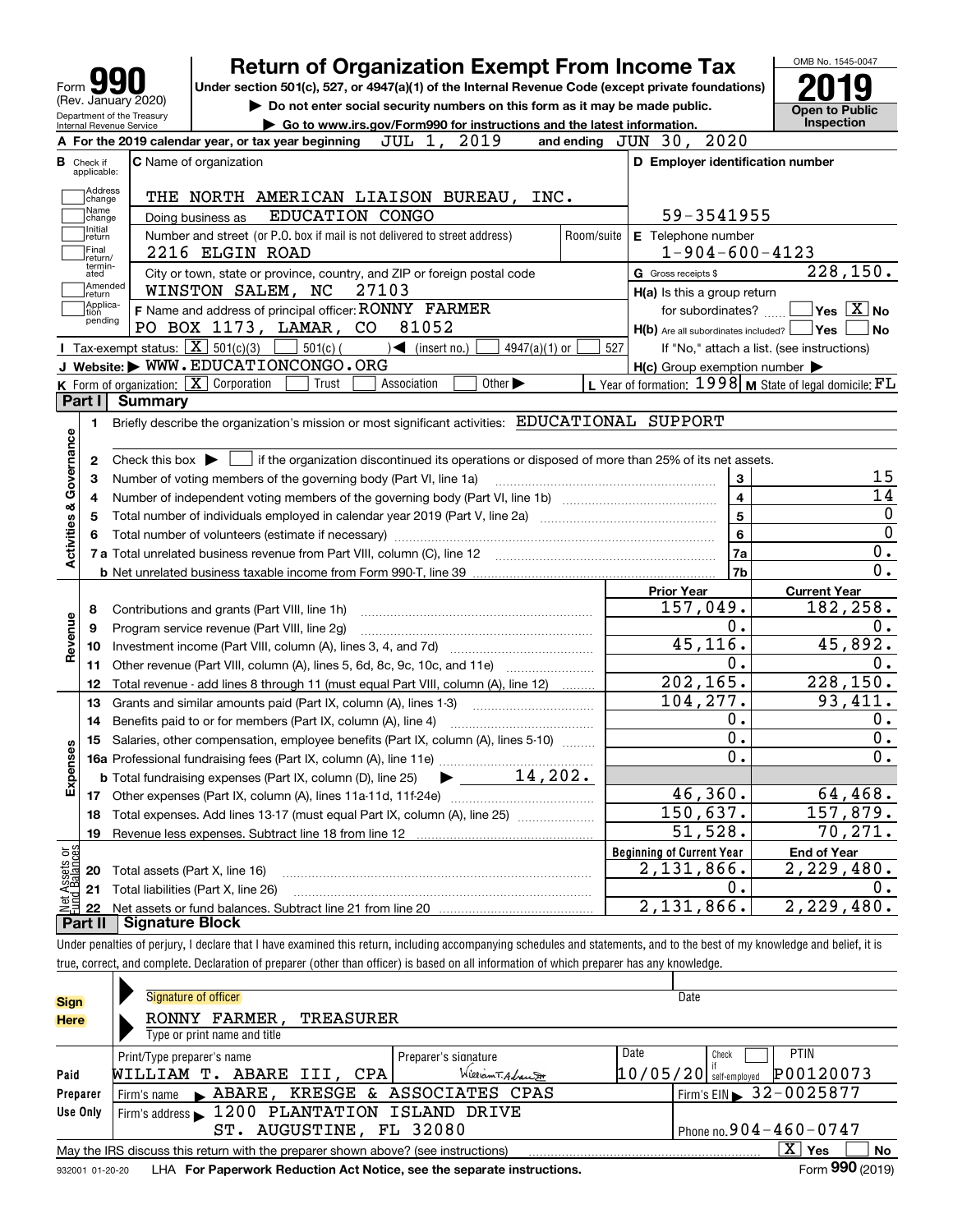|              | 59-3541955<br>THE NORTH AMERICAN LIAISON BUREAU, INC.<br>Page 2<br>Form 990 (2019)                                                           |
|--------------|----------------------------------------------------------------------------------------------------------------------------------------------|
|              | Part III   Statement of Program Service Accomplishments                                                                                      |
|              |                                                                                                                                              |
| 1            | Briefly describe the organization's mission:                                                                                                 |
|              | TO SUPPORT THE DEVELOPMENT OF QUALITY HIGHER EDUCATION AND MEDICAL                                                                           |
|              | CARE IN THE DEMOCRATIC REPUBLIC OF CONGO THROUGH THE UNIVERSITE                                                                              |
|              | PROTESTANTE AU CONGO AND SELECTED EDUCATIONAL AND MEDICAL                                                                                    |
|              | INSTITUTIONS.                                                                                                                                |
| $\mathbf{2}$ | Did the organization undertake any significant program services during the year which were not listed on the                                 |
|              | $\boxed{\phantom{1}}$ Yes $\boxed{\text{X}}$ No                                                                                              |
|              | If "Yes," describe these new services on Schedule O.                                                                                         |
| 3            | $\Box$ Yes $\Box$ No<br>Did the organization cease conducting, or make significant changes in how it conducts, any program services?         |
|              | If "Yes," describe these changes on Schedule O.                                                                                              |
| 4            | Describe the organization's program service accomplishments for each of its three largest program services, as measured by expenses.         |
|              | Section 501(c)(3) and 501(c)(4) organizations are required to report the amount of grants and allocations to others, the total expenses, and |
|              | revenue, if any, for each program service reported.                                                                                          |
| 4a           | 123,838. including grants of \$ 93,411. ) (Revenue \$<br>$(\textsf{Expenses $ } \_\_$<br>(Code:                                              |
|              | PROVIDE SUPPORT FOR EDUCATION BY PROVIDING FUNDS FOR SCHOLARSHIPS,                                                                           |
|              | HOSPITAL EQUIPMENT AND FACILITIES.                                                                                                           |
|              |                                                                                                                                              |
|              |                                                                                                                                              |
|              |                                                                                                                                              |
|              |                                                                                                                                              |
|              |                                                                                                                                              |
|              |                                                                                                                                              |
|              |                                                                                                                                              |
|              |                                                                                                                                              |
|              |                                                                                                                                              |
|              |                                                                                                                                              |
|              |                                                                                                                                              |
| 4b           |                                                                                                                                              |
|              |                                                                                                                                              |
|              |                                                                                                                                              |
|              |                                                                                                                                              |
|              |                                                                                                                                              |
|              |                                                                                                                                              |
|              |                                                                                                                                              |
|              |                                                                                                                                              |
|              |                                                                                                                                              |
|              |                                                                                                                                              |
|              |                                                                                                                                              |
|              |                                                                                                                                              |
|              |                                                                                                                                              |
| 4с           | $($ Revenue \$ $\qquad \qquad$                                                                                                               |
|              |                                                                                                                                              |
|              |                                                                                                                                              |
|              |                                                                                                                                              |
|              |                                                                                                                                              |
|              |                                                                                                                                              |
|              |                                                                                                                                              |
|              |                                                                                                                                              |
|              |                                                                                                                                              |
|              |                                                                                                                                              |
|              |                                                                                                                                              |
|              |                                                                                                                                              |
|              |                                                                                                                                              |
|              |                                                                                                                                              |
| 4d           | Other program services (Describe on Schedule O.)                                                                                             |
|              | (Revenue \$<br>(Expenses \$<br>including grants of \$                                                                                        |
| 4е           | 123,838.<br>Total program service expenses                                                                                                   |
|              | Form 990 (2019)                                                                                                                              |
|              | 932002 01-20-20                                                                                                                              |
|              |                                                                                                                                              |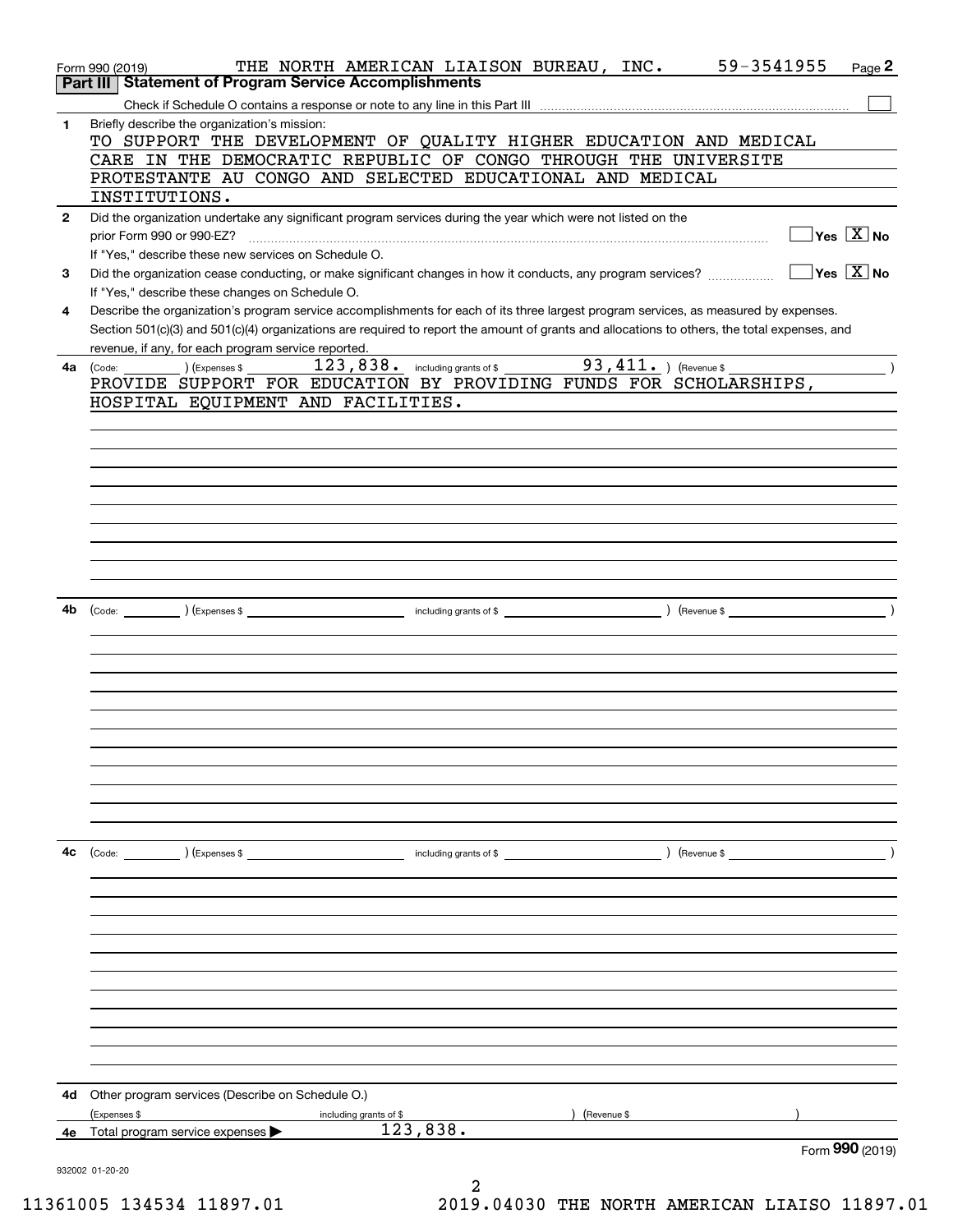| Form 990 (2019) |                                                  |  | THE NORTH AMERICAN LIAISON BUREAU, |  | INC. | 59-3541955 | Page $3$ |
|-----------------|--------------------------------------------------|--|------------------------------------|--|------|------------|----------|
|                 | <b>Part IV   Checklist of Required Schedules</b> |  |                                    |  |      |            |          |

|     |                                                                                                                                       |                 | Yes   No                |                         |
|-----|---------------------------------------------------------------------------------------------------------------------------------------|-----------------|-------------------------|-------------------------|
| 1.  | Is the organization described in section $501(c)(3)$ or $4947(a)(1)$ (other than a private foundation)?                               |                 |                         |                         |
|     |                                                                                                                                       | 1.              | X                       |                         |
| 2   |                                                                                                                                       | $\overline{2}$  | $\overline{\mathbf{x}}$ |                         |
| 3   | Did the organization engage in direct or indirect political campaign activities on behalf of or in opposition to candidates for       |                 |                         |                         |
|     |                                                                                                                                       | 3               |                         | x                       |
| 4   | Section 501(c)(3) organizations. Did the organization engage in lobbying activities, or have a section 501(h) election in effect      |                 |                         |                         |
|     |                                                                                                                                       | 4               |                         | x                       |
| 5   | Is the organization a section 501(c)(4), 501(c)(5), or 501(c)(6) organization that receives membership dues, assessments, or          |                 |                         |                         |
|     |                                                                                                                                       | 5               |                         | X                       |
| 6   | Did the organization maintain any donor advised funds or any similar funds or accounts for which donors have the right to             |                 |                         | x                       |
|     | provide advice on the distribution or investment of amounts in such funds or accounts? If "Yes," complete Schedule D, Part I          | 6               |                         |                         |
| 7   | Did the organization receive or hold a conservation easement, including easements to preserve open space,                             | $\overline{7}$  |                         | x                       |
|     |                                                                                                                                       |                 |                         |                         |
| 8   | Did the organization maintain collections of works of art, historical treasures, or other similar assets? If "Yes," complete          | 8               |                         | X                       |
| 9   | Did the organization report an amount in Part X, line 21, for escrow or custodial account liability, serve as a custodian for         |                 |                         |                         |
|     | amounts not listed in Part X; or provide credit counseling, debt management, credit repair, or debt negotiation services?             |                 |                         |                         |
|     |                                                                                                                                       | 9               |                         | x                       |
| 10  | Did the organization, directly or through a related organization, hold assets in donor-restricted endowments                          |                 |                         |                         |
|     |                                                                                                                                       | 10              |                         | х                       |
| 11  | If the organization's answer to any of the following questions is "Yes," then complete Schedule D, Parts VI, VII, VIII, IX, or X      |                 |                         |                         |
|     | as applicable.                                                                                                                        |                 |                         |                         |
|     | a Did the organization report an amount for land, buildings, and equipment in Part X, line 10? If "Yes," complete Schedule D.         |                 |                         |                         |
|     |                                                                                                                                       | 11a             |                         | х                       |
|     | <b>b</b> Did the organization report an amount for investments - other securities in Part X, line 12, that is 5% or more of its total |                 |                         |                         |
|     |                                                                                                                                       | 11b             |                         | x                       |
|     | c Did the organization report an amount for investments - program related in Part X, line 13, that is 5% or more of its total         |                 |                         |                         |
|     |                                                                                                                                       | 11c             |                         | x                       |
|     | d Did the organization report an amount for other assets in Part X, line 15, that is 5% or more of its total assets reported in       |                 |                         |                         |
|     |                                                                                                                                       | 11d             |                         | x                       |
|     |                                                                                                                                       | 11e             |                         | $\overline{\mathbf{X}}$ |
| f   | Did the organization's separate or consolidated financial statements for the tax year include a footnote that addresses               |                 |                         |                         |
|     | the organization's liability for uncertain tax positions under FIN 48 (ASC 740)? If "Yes," complete Schedule D, Part X                | 11f             | х                       |                         |
|     | 12a Did the organization obtain separate, independent audited financial statements for the tax year? If "Yes," complete               |                 |                         |                         |
|     |                                                                                                                                       | 12a             |                         | x                       |
|     | <b>b</b> Was the organization included in consolidated, independent audited financial statements for the tax year?                    |                 |                         |                         |
|     | If "Yes," and if the organization answered "No" to line 12a, then completing Schedule D, Parts XI and XII is optional                 | 12 <sub>b</sub> |                         | 4                       |
| 13  |                                                                                                                                       | 13              |                         | X                       |
| 14a | Did the organization maintain an office, employees, or agents outside of the United States?                                           | 14a             |                         | X                       |
|     | <b>b</b> Did the organization have aggregate revenues or expenses of more than \$10,000 from grantmaking, fundraising, business,      |                 |                         |                         |
|     | investment, and program service activities outside the United States, or aggregate foreign investments valued at \$100,000            |                 |                         |                         |
|     |                                                                                                                                       | 14b             | х                       |                         |
| 15  | Did the organization report on Part IX, column (A), line 3, more than \$5,000 of grants or other assistance to or for any             |                 |                         |                         |
|     |                                                                                                                                       | 15              | X                       |                         |
| 16  | Did the organization report on Part IX, column (A), line 3, more than \$5,000 of aggregate grants or other assistance to              |                 |                         |                         |
|     |                                                                                                                                       | 16              |                         | X                       |
| 17  | Did the organization report a total of more than \$15,000 of expenses for professional fundraising services on Part IX,               |                 |                         |                         |
|     |                                                                                                                                       | 17              |                         | X                       |
| 18  | Did the organization report more than \$15,000 total of fundraising event gross income and contributions on Part VIII, lines          |                 |                         |                         |
|     |                                                                                                                                       | 18              |                         | X                       |
| 19  | Did the organization report more than \$15,000 of gross income from gaming activities on Part VIII, line 9a? If "Yes."                |                 |                         |                         |
|     |                                                                                                                                       | 19              |                         | x                       |
|     |                                                                                                                                       | 20a             |                         | $\mathbf x$             |
|     | b If "Yes" to line 20a, did the organization attach a copy of its audited financial statements to this return?                        | 20 <sub>b</sub> |                         |                         |
| 21  | Did the organization report more than \$5,000 of grants or other assistance to any domestic organization or                           |                 |                         |                         |
|     |                                                                                                                                       | 21              |                         | x                       |
|     | 932003 01-20-20                                                                                                                       |                 |                         | Form 990 (2019)         |

3

932003 01-20-20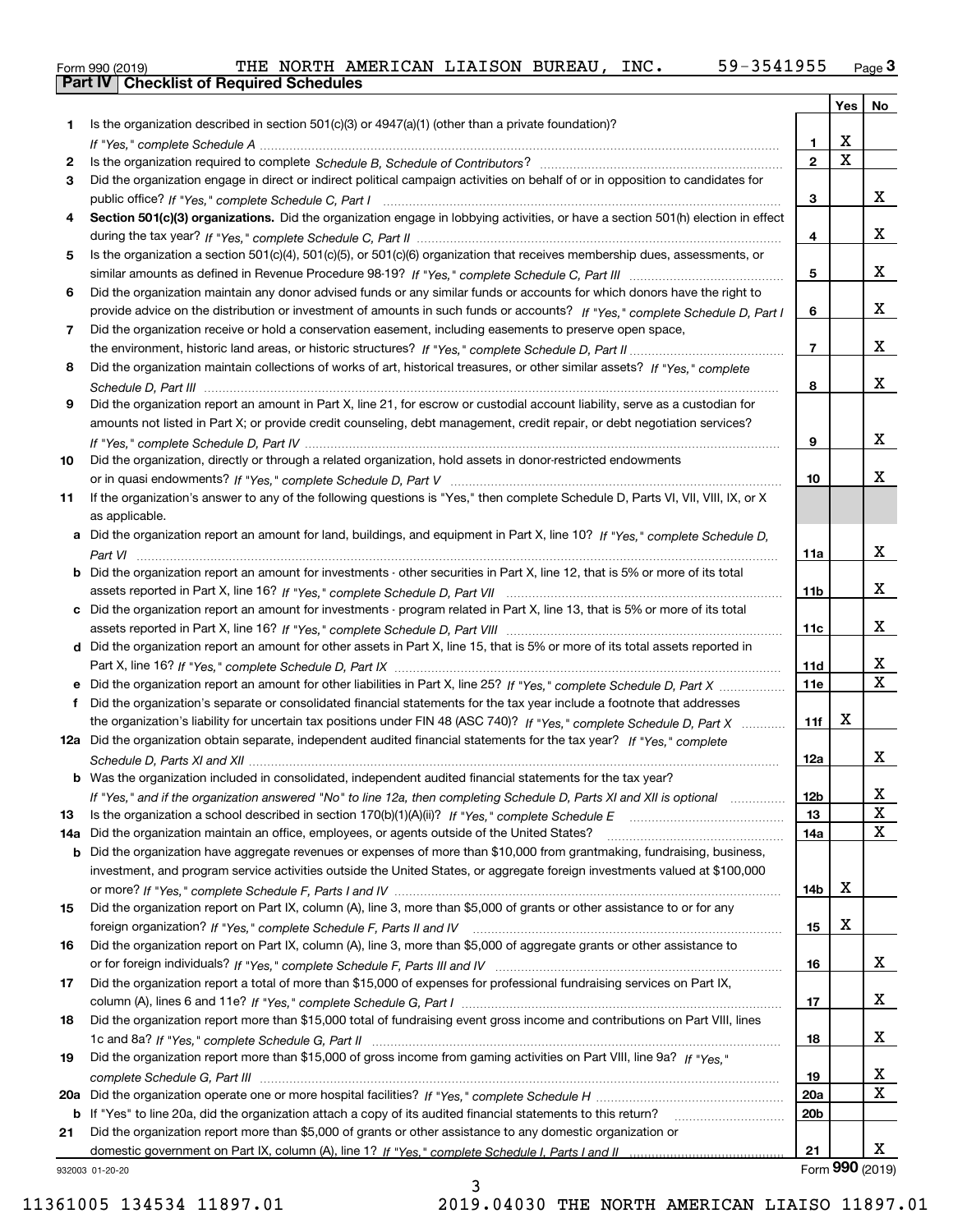Form 990 (2019) THE NORTH AMERICAN LIAISON BUREAU,INC**.** 59-3541955 <sub>Page</sub> 4<br>**Part IV | Checklist of Required Schedules** <sub>(continued)</sub>

*(continued)*

|               |                                                                                                                                     |     | Yes | No                      |
|---------------|-------------------------------------------------------------------------------------------------------------------------------------|-----|-----|-------------------------|
| 22            | Did the organization report more than \$5,000 of grants or other assistance to or for domestic individuals on                       |     |     |                         |
|               |                                                                                                                                     | 22  |     | x                       |
| 23            | Did the organization answer "Yes" to Part VII, Section A, line 3, 4, or 5 about compensation of the organization's current          |     |     |                         |
|               | and former officers, directors, trustees, key employees, and highest compensated employees? If "Yes." complete                      |     |     |                         |
|               |                                                                                                                                     | 23  |     | x                       |
|               | 24a Did the organization have a tax-exempt bond issue with an outstanding principal amount of more than \$100,000 as of the         |     |     |                         |
|               | last day of the year, that was issued after December 31, 2002? If "Yes," answer lines 24b through 24d and complete                  |     |     |                         |
|               |                                                                                                                                     | 24a |     | x                       |
|               | <b>b</b> Did the organization invest any proceeds of tax-exempt bonds beyond a temporary period exception?                          | 24b |     |                         |
|               | c Did the organization maintain an escrow account other than a refunding escrow at any time during the year to defease              |     |     |                         |
|               |                                                                                                                                     | 24c |     |                         |
|               |                                                                                                                                     | 24d |     |                         |
|               | 25a Section 501(c)(3), 501(c)(4), and 501(c)(29) organizations. Did the organization engage in an excess benefit                    |     |     |                         |
|               |                                                                                                                                     | 25a |     | X                       |
|               | <b>b</b> Is the organization aware that it engaged in an excess benefit transaction with a disqualified person in a prior year, and |     |     |                         |
|               | that the transaction has not been reported on any of the organization's prior Forms 990 or 990-EZ? If "Yes," complete               |     |     |                         |
|               | Schedule L, Part I                                                                                                                  | 25b |     | x                       |
| 26            | Did the organization report any amount on Part X, line 5 or 22, for receivables from or payables to any current                     |     |     |                         |
|               | or former officer, director, trustee, key employee, creator or founder, substantial contributor, or 35%                             |     |     |                         |
|               | controlled entity or family member of any of these persons? If "Yes," complete Schedule L, Part II                                  | 26  |     | X                       |
| 27            | Did the organization provide a grant or other assistance to any current or former officer, director, trustee, key employee,         |     |     |                         |
|               | creator or founder, substantial contributor or employee thereof, a grant selection committee member, or to a 35% controlled         |     |     |                         |
|               | entity (including an employee thereof) or family member of any of these persons? If "Yes," complete Schedule L, Part III            | 27  |     | x                       |
| 28            | Was the organization a party to a business transaction with one of the following parties (see Schedule L, Part IV                   |     |     |                         |
|               | instructions, for applicable filing thresholds, conditions, and exceptions):                                                        |     |     |                         |
| a             | A current or former officer, director, trustee, key employee, creator or founder, or substantial contributor? If                    |     |     |                         |
|               |                                                                                                                                     | 28a |     | x                       |
|               |                                                                                                                                     | 28b |     | $\overline{\mathbf{X}}$ |
|               | c A 35% controlled entity of one or more individuals and/or organizations described in lines 28a or 28b? If                         |     |     |                         |
|               |                                                                                                                                     | 28c |     | x                       |
| 29            |                                                                                                                                     | 29  |     | $\overline{\mathbf{x}}$ |
| 30            | Did the organization receive contributions of art, historical treasures, or other similar assets, or qualified conservation         |     |     |                         |
|               |                                                                                                                                     | 30  |     | x                       |
| 31            | Did the organization liquidate, terminate, or dissolve and cease operations? If "Yes," complete Schedule N, Part I                  | 31  |     | $\overline{\mathbf{x}}$ |
| 32            | Did the organization sell, exchange, dispose of, or transfer more than 25% of its net assets? If "Yes," complete                    |     |     |                         |
|               |                                                                                                                                     | 32  |     | х                       |
| 33            | Did the organization own 100% of an entity disregarded as separate from the organization under Regulations                          |     |     |                         |
|               |                                                                                                                                     | 33  |     | x                       |
| 34            | Was the organization related to any tax-exempt or taxable entity? If "Yes," complete Schedule R, Part II, III, or IV, and           |     |     |                         |
|               |                                                                                                                                     | 34  |     | х                       |
|               | 35a Did the organization have a controlled entity within the meaning of section 512(b)(13)?                                         | 35a |     | $\mathbf X$             |
|               | b If "Yes" to line 35a, did the organization receive any payment from or engage in any transaction with a controlled entity         |     |     |                         |
|               |                                                                                                                                     | 35b |     |                         |
| 36            | Section 501(c)(3) organizations. Did the organization make any transfers to an exempt non-charitable related organization?          |     |     |                         |
|               |                                                                                                                                     | 36  |     | x                       |
| 37            | Did the organization conduct more than 5% of its activities through an entity that is not a related organization                    |     |     |                         |
|               |                                                                                                                                     | 37  |     | x                       |
| 38            | Did the organization complete Schedule O and provide explanations in Schedule O for Part VI, lines 11b and 19?                      |     |     |                         |
|               | Note: All Form 990 filers are required to complete Schedule O                                                                       | 38  | x   |                         |
| <b>Part V</b> | <b>Statements Regarding Other IRS Filings and Tax Compliance</b>                                                                    |     |     |                         |
|               | Check if Schedule O contains a response or note to any line in this Part V                                                          |     |     |                         |
|               |                                                                                                                                     |     | Yes | No                      |
|               | 0<br>1a                                                                                                                             |     |     |                         |
| b             | 0<br>Enter the number of Forms W-2G included in line 1a. Enter -0- if not applicable<br>1b                                          |     |     |                         |
|               | c Did the organization comply with backup withholding rules for reportable payments to vendors and reportable gaming                |     |     |                         |
|               |                                                                                                                                     | 1c  | х   |                         |
|               | 932004 01-20-20                                                                                                                     |     |     | Form 990 (2019)         |
|               | 4                                                                                                                                   |     |     |                         |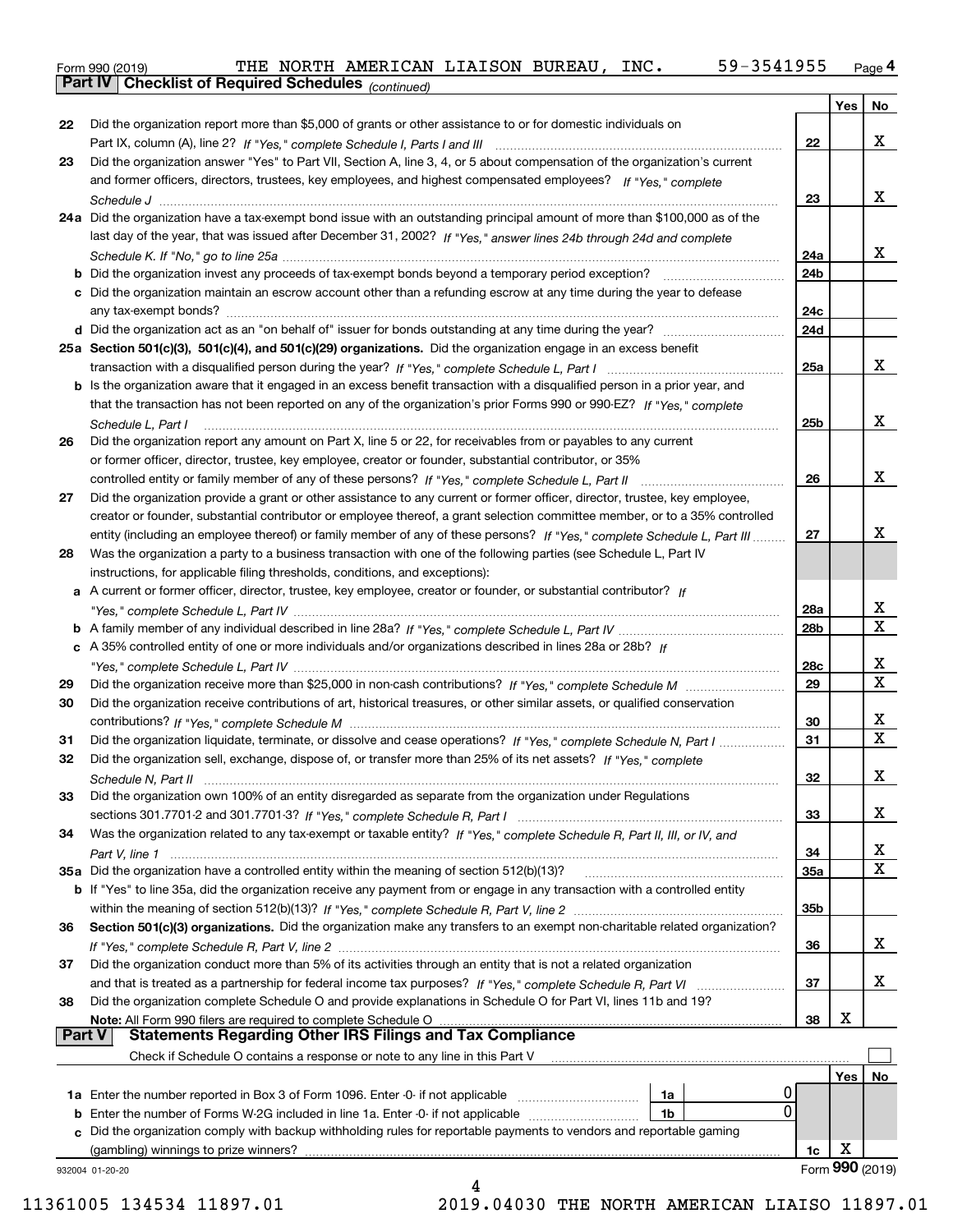|               | THE NORTH AMERICAN LIAISON BUREAU, INC.<br>Form 990 (2019)                                                                                                                                                                                       | 59-3541955      |                |     | <u>Page</u> 5               |
|---------------|--------------------------------------------------------------------------------------------------------------------------------------------------------------------------------------------------------------------------------------------------|-----------------|----------------|-----|-----------------------------|
| <b>Part V</b> | Statements Regarding Other IRS Filings and Tax Compliance (continued)                                                                                                                                                                            |                 |                |     |                             |
|               |                                                                                                                                                                                                                                                  |                 |                | Yes | No                          |
|               | 2a Enter the number of employees reported on Form W-3, Transmittal of Wage and Tax Statements,                                                                                                                                                   |                 |                |     |                             |
|               | filed for the calendar year ending with or within the year covered by this return <i>[[[[[[[[[[[[[[]]]]</i> ]]                                                                                                                                   | 0 <br>2a        |                |     |                             |
|               |                                                                                                                                                                                                                                                  |                 | 2b             |     |                             |
|               |                                                                                                                                                                                                                                                  |                 |                |     |                             |
|               | 3a Did the organization have unrelated business gross income of \$1,000 or more during the year?                                                                                                                                                 |                 | 3a             |     | х                           |
|               |                                                                                                                                                                                                                                                  |                 | 3 <sub>b</sub> |     |                             |
|               | 4a At any time during the calendar year, did the organization have an interest in, or a signature or other authority over, a                                                                                                                     |                 |                |     |                             |
|               |                                                                                                                                                                                                                                                  |                 | 4a             |     | х                           |
|               | <b>b</b> If "Yes," enter the name of the foreign country $\blacktriangleright$                                                                                                                                                                   |                 |                |     |                             |
|               | See instructions for filing requirements for FinCEN Form 114, Report of Foreign Bank and Financial Accounts (FBAR).                                                                                                                              |                 |                |     |                             |
|               |                                                                                                                                                                                                                                                  |                 | 5a             |     | x                           |
|               |                                                                                                                                                                                                                                                  |                 | 5 <sub>b</sub> |     | Χ                           |
|               |                                                                                                                                                                                                                                                  |                 | 5c             |     |                             |
|               | 6a Does the organization have annual gross receipts that are normally greater than \$100,000, and did the organization solicit                                                                                                                   |                 |                |     |                             |
|               |                                                                                                                                                                                                                                                  |                 | 6a             |     | x                           |
|               | <b>b</b> If "Yes," did the organization include with every solicitation an express statement that such contributions or gifts                                                                                                                    |                 |                |     |                             |
|               |                                                                                                                                                                                                                                                  |                 | 6b             |     |                             |
| 7             | Organizations that may receive deductible contributions under section 170(c).                                                                                                                                                                    |                 |                |     |                             |
| a             | Did the organization receive a payment in excess of \$75 made partly as a contribution and partly for goods and services provided to the payor?                                                                                                  |                 | 7a             |     | х                           |
|               | <b>b</b> If "Yes," did the organization notify the donor of the value of the goods or services provided?                                                                                                                                         |                 | 7b             |     |                             |
|               | c Did the organization sell, exchange, or otherwise dispose of tangible personal property for which it was required                                                                                                                              |                 |                |     |                             |
|               |                                                                                                                                                                                                                                                  |                 | 7c             |     | х                           |
|               | d If "Yes," indicate the number of Forms 8282 filed during the year manufactured in the second of the second structure of Forms 8282 filed during the year manufactured in the Second Structure of the Second Structure of the                   | 7d              |                |     |                             |
| е             | Did the organization receive any funds, directly or indirectly, to pay premiums on a personal benefit contract?                                                                                                                                  |                 | 7e<br>7f       |     |                             |
| f             | Did the organization, during the year, pay premiums, directly or indirectly, on a personal benefit contract?<br>If the organization received a contribution of qualified intellectual property, did the organization file Form 8899 as required? |                 | 7g             |     |                             |
| g             | h If the organization received a contribution of cars, boats, airplanes, or other vehicles, did the organization file a Form 1098-C?                                                                                                             |                 | 7h             |     |                             |
| 8             | Sponsoring organizations maintaining donor advised funds. Did a donor advised fund maintained by the                                                                                                                                             |                 |                |     |                             |
|               | sponsoring organization have excess business holdings at any time during the year?                                                                                                                                                               |                 | 8              |     |                             |
| 9             | Sponsoring organizations maintaining donor advised funds.                                                                                                                                                                                        |                 |                |     |                             |
| а             | Did the sponsoring organization make any taxable distributions under section 4966?                                                                                                                                                               |                 | 9a             |     |                             |
|               |                                                                                                                                                                                                                                                  |                 | 9b             |     |                             |
| 10            | Section 501(c)(7) organizations. Enter:                                                                                                                                                                                                          |                 |                |     |                             |
| а             |                                                                                                                                                                                                                                                  | 10a             |                |     |                             |
|               | Gross receipts, included on Form 990, Part VIII, line 12, for public use of club facilities                                                                                                                                                      | 10b             |                |     |                             |
| 11            | Section 501(c)(12) organizations. Enter:                                                                                                                                                                                                         |                 |                |     |                             |
| а             | Gross income from members or shareholders                                                                                                                                                                                                        | 11a             |                |     |                             |
|               | b Gross income from other sources (Do not net amounts due or paid to other sources against                                                                                                                                                       |                 |                |     |                             |
|               | amounts due or received from them.)                                                                                                                                                                                                              | 11b             |                |     |                             |
|               | 12a Section 4947(a)(1) non-exempt charitable trusts. Is the organization filing Form 990 in lieu of Form 1041?                                                                                                                                   |                 | 12a            |     |                             |
|               | <b>b</b> If "Yes," enter the amount of tax-exempt interest received or accrued during the year                                                                                                                                                   | 12b             |                |     |                             |
| 13            | Section 501(c)(29) qualified nonprofit health insurance issuers.                                                                                                                                                                                 |                 |                |     |                             |
|               | a Is the organization licensed to issue qualified health plans in more than one state?                                                                                                                                                           |                 | 13а            |     |                             |
|               | Note: See the instructions for additional information the organization must report on Schedule O.                                                                                                                                                |                 |                |     |                             |
|               | <b>b</b> Enter the amount of reserves the organization is required to maintain by the states in which the                                                                                                                                        |                 |                |     |                             |
|               |                                                                                                                                                                                                                                                  | 13b             |                |     |                             |
|               |                                                                                                                                                                                                                                                  | 13 <sub>c</sub> |                |     |                             |
| 14a           | Did the organization receive any payments for indoor tanning services during the tax year?                                                                                                                                                       |                 | 14a            |     | x                           |
|               | <b>b</b> If "Yes," has it filed a Form 720 to report these payments? If "No," provide an explanation on Schedule O                                                                                                                               |                 | 14b            |     |                             |
| 15            | Is the organization subject to the section 4960 tax on payment(s) of more than \$1,000,000 in remuneration or                                                                                                                                    |                 |                |     | X.                          |
|               |                                                                                                                                                                                                                                                  |                 | 15             |     |                             |
|               | If "Yes," see instructions and file Form 4720, Schedule N.<br>Is the organization an educational institution subject to the section 4968 excise tax on net investment income?                                                                    |                 | 16             |     | х                           |
| 16            | If "Yes," complete Form 4720, Schedule O.                                                                                                                                                                                                        |                 |                |     |                             |
|               |                                                                                                                                                                                                                                                  |                 |                |     | $E_{\text{orm}}$ 990 (2010) |

Form (2019) **990**

932005 01-20-20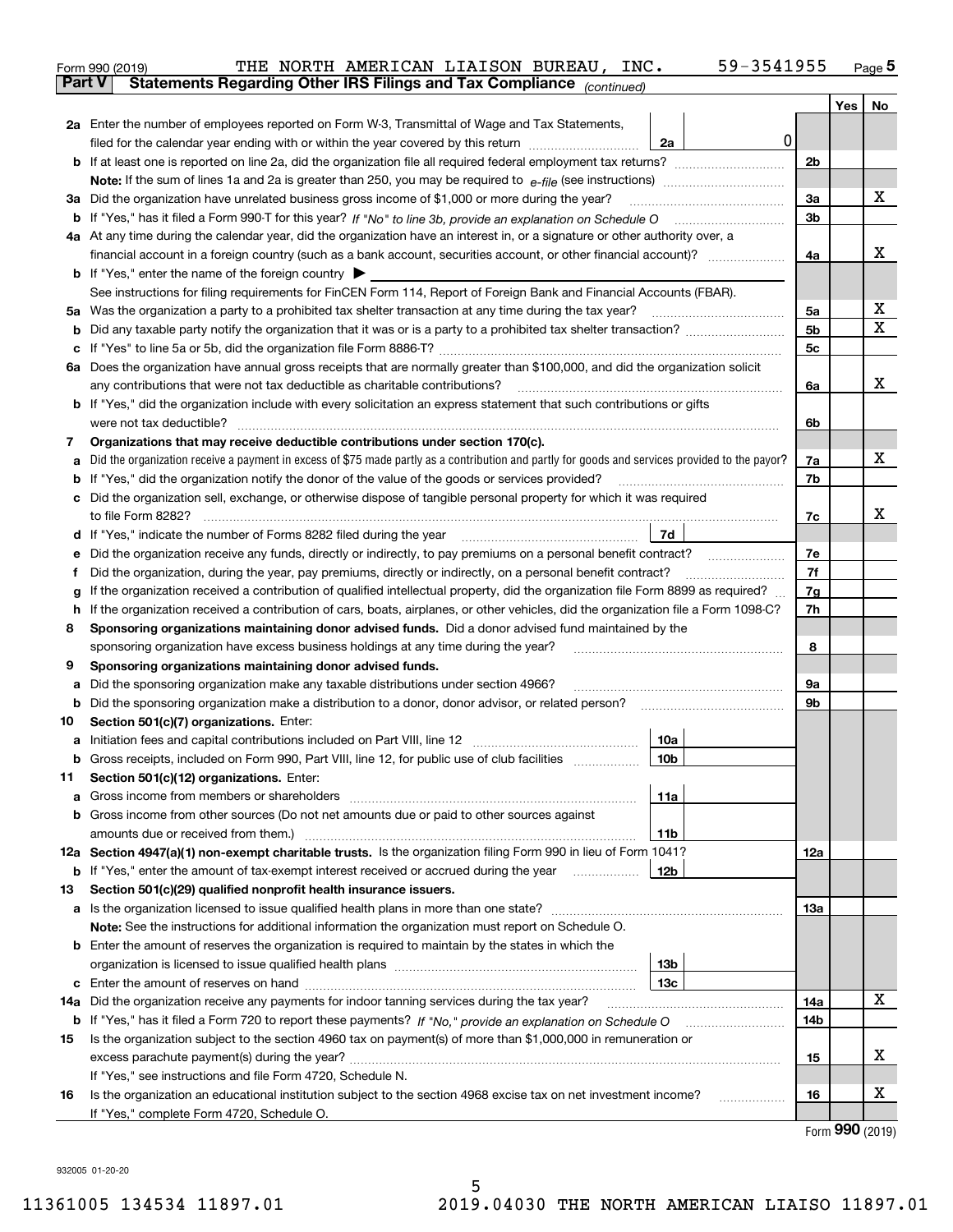|  | Form 990 (2019) |
|--|-----------------|
|  |                 |

# THE NORTH AMERICAN LIAISON BUREAU, INC. 59-3541955

*For each "Yes" response to lines 2 through 7b below, and for a "No" response to line 8a, 8b, or 10b below, describe the circumstances, processes, or changes on Schedule O. See instructions.* Form 990 (2019) **THE NORTH AMERICAN LIAISON BUREAU, INC.** 59-3541955 Page 6<br>**Part VI Governance, Management, and Disclosure** *For each "Yes" response to lines 2 through 7b below, and for a "No" response* 

|    |                                                                                                                                                                               |    |    |                 | Yes             | No                      |
|----|-------------------------------------------------------------------------------------------------------------------------------------------------------------------------------|----|----|-----------------|-----------------|-------------------------|
|    | <b>1a</b> Enter the number of voting members of the governing body at the end of the tax year                                                                                 | 1a | 15 |                 |                 |                         |
|    | If there are material differences in voting rights among members of the governing body, or if the governing                                                                   |    |    |                 |                 |                         |
|    | body delegated broad authority to an executive committee or similar committee, explain on Schedule O.                                                                         |    |    |                 |                 |                         |
| b  | Enter the number of voting members included on line 1a, above, who are independent <i>manumum</i>                                                                             | 1b | 14 |                 |                 |                         |
| 2  | Did any officer, director, trustee, or key employee have a family relationship or a business relationship with any other                                                      |    |    |                 |                 |                         |
|    | officer, director, trustee, or key employee?                                                                                                                                  |    |    | $\mathbf{2}$    |                 | X                       |
| 3  | Did the organization delegate control over management duties customarily performed by or under the direct supervision                                                         |    |    |                 |                 |                         |
|    |                                                                                                                                                                               |    |    | 3               |                 | X                       |
| 4  | Did the organization make any significant changes to its governing documents since the prior Form 990 was filed?                                                              |    |    | 4               |                 | $\overline{\mathbf{x}}$ |
| 5  |                                                                                                                                                                               |    |    | 5               |                 | $\mathbf X$             |
| 6  | Did the organization have members or stockholders?                                                                                                                            |    |    | 6               |                 | X                       |
| 7a | Did the organization have members, stockholders, or other persons who had the power to elect or appoint one or                                                                |    |    |                 |                 |                         |
|    |                                                                                                                                                                               |    |    | 7a              |                 | x                       |
|    | <b>b</b> Are any governance decisions of the organization reserved to (or subject to approval by) members, stockholders, or                                                   |    |    |                 |                 |                         |
|    | persons other than the governing body?                                                                                                                                        |    |    | 7b              |                 | х                       |
| 8  | Did the organization contemporaneously document the meetings held or written actions undertaken during the year by the following:                                             |    |    |                 |                 |                         |
|    |                                                                                                                                                                               |    |    |                 | X               |                         |
| a  |                                                                                                                                                                               |    |    | 8a<br>8b        | X               |                         |
| b  |                                                                                                                                                                               |    |    |                 |                 |                         |
| 9  | Is there any officer, director, trustee, or key employee listed in Part VII, Section A, who cannot be reached at the                                                          |    |    |                 |                 | x                       |
|    |                                                                                                                                                                               |    |    | 9               |                 |                         |
|    | <b>Section B. Policies</b> (This Section B requests information about policies not required by the Internal Revenue Code.)                                                    |    |    |                 |                 |                         |
|    |                                                                                                                                                                               |    |    |                 | Yes             | No                      |
|    |                                                                                                                                                                               |    |    | 10a             |                 | X                       |
|    | <b>b</b> If "Yes," did the organization have written policies and procedures governing the activities of such chapters, affiliates,                                           |    |    |                 |                 |                         |
|    |                                                                                                                                                                               |    |    | 10 <sub>b</sub> |                 |                         |
|    | 11a Has the organization provided a complete copy of this Form 990 to all members of its governing body before filing the form?                                               |    |    | 11a             | X               |                         |
|    | <b>b</b> Describe in Schedule O the process, if any, used by the organization to review this Form 990.                                                                        |    |    |                 |                 |                         |
|    |                                                                                                                                                                               |    |    | 12a             | X               |                         |
| b  |                                                                                                                                                                               |    |    | 12b             | X               |                         |
|    | c Did the organization regularly and consistently monitor and enforce compliance with the policy? If "Yes." describe                                                          |    |    |                 |                 |                         |
|    | in Schedule O how this was done manufactured and continuum control of the Schedule O how this was done manufactured and continuum control of the Schedule O how this was done |    |    | 12c             | Χ               |                         |
| 13 |                                                                                                                                                                               |    |    | 13              |                 | X                       |
| 14 | Did the organization have a written document retention and destruction policy? manufactured and the organization have a written document retention and destruction policy?    |    |    | 14              | X               |                         |
| 15 | Did the process for determining compensation of the following persons include a review and approval by independent                                                            |    |    |                 |                 |                         |
|    | persons, comparability data, and contemporaneous substantiation of the deliberation and decision?                                                                             |    |    |                 |                 |                         |
|    |                                                                                                                                                                               |    |    | 15a             |                 | X                       |
|    |                                                                                                                                                                               |    |    | 15 <sub>b</sub> |                 | $\mathbf X$             |
|    | If "Yes" to line 15a or 15b, describe the process in Schedule O (see instructions).                                                                                           |    |    |                 |                 |                         |
|    | 16a Did the organization invest in, contribute assets to, or participate in a joint venture or similar arrangement with a                                                     |    |    |                 |                 |                         |
|    | taxable entity during the year?                                                                                                                                               |    |    | 16a             |                 | X                       |
|    | b If "Yes," did the organization follow a written policy or procedure requiring the organization to evaluate its participation                                                |    |    |                 |                 |                         |
|    | in joint venture arrangements under applicable federal tax law, and take steps to safeguard the organization's                                                                |    |    |                 |                 |                         |
|    | exempt status with respect to such arrangements?                                                                                                                              |    |    | 16b             |                 |                         |
|    | <b>Section C. Disclosure</b>                                                                                                                                                  |    |    |                 |                 |                         |
| 17 | List the states with which a copy of this Form 990 is required to be filed $\blacktriangleright$ FL , NC                                                                      |    |    |                 |                 |                         |
| 18 | Section 6104 requires an organization to make its Forms 1023 (1024 or 1024-A, if applicable), 990, and 990-T (Section 501(c)(3)s only) available                              |    |    |                 |                 |                         |
|    | for public inspection. Indicate how you made these available. Check all that apply.                                                                                           |    |    |                 |                 |                         |
|    | $\boxed{\text{X}}$ Upon request<br>$\mid$ $\rm X \mid$ Own website<br>Another's website                                                                                       |    |    |                 |                 |                         |
|    | Other (explain on Schedule O)                                                                                                                                                 |    |    |                 |                 |                         |
| 19 | Describe on Schedule O whether (and if so, how) the organization made its governing documents, conflict of interest policy, and financial                                     |    |    |                 |                 |                         |
|    | statements available to the public during the tax year.                                                                                                                       |    |    |                 |                 |                         |
| 20 | State the name, address, and telephone number of the person who possesses the organization's books and records                                                                |    |    |                 |                 |                         |
|    | DR. DOUGLAS CARDWELL - 1-336-722-7757                                                                                                                                         |    |    |                 |                 |                         |
|    | 27103<br>2216 ELGIN ROAD, WINSTON SALEM, NC                                                                                                                                   |    |    |                 |                 |                         |
|    | 932006 01-20-20                                                                                                                                                               |    |    |                 | Form 990 (2019) |                         |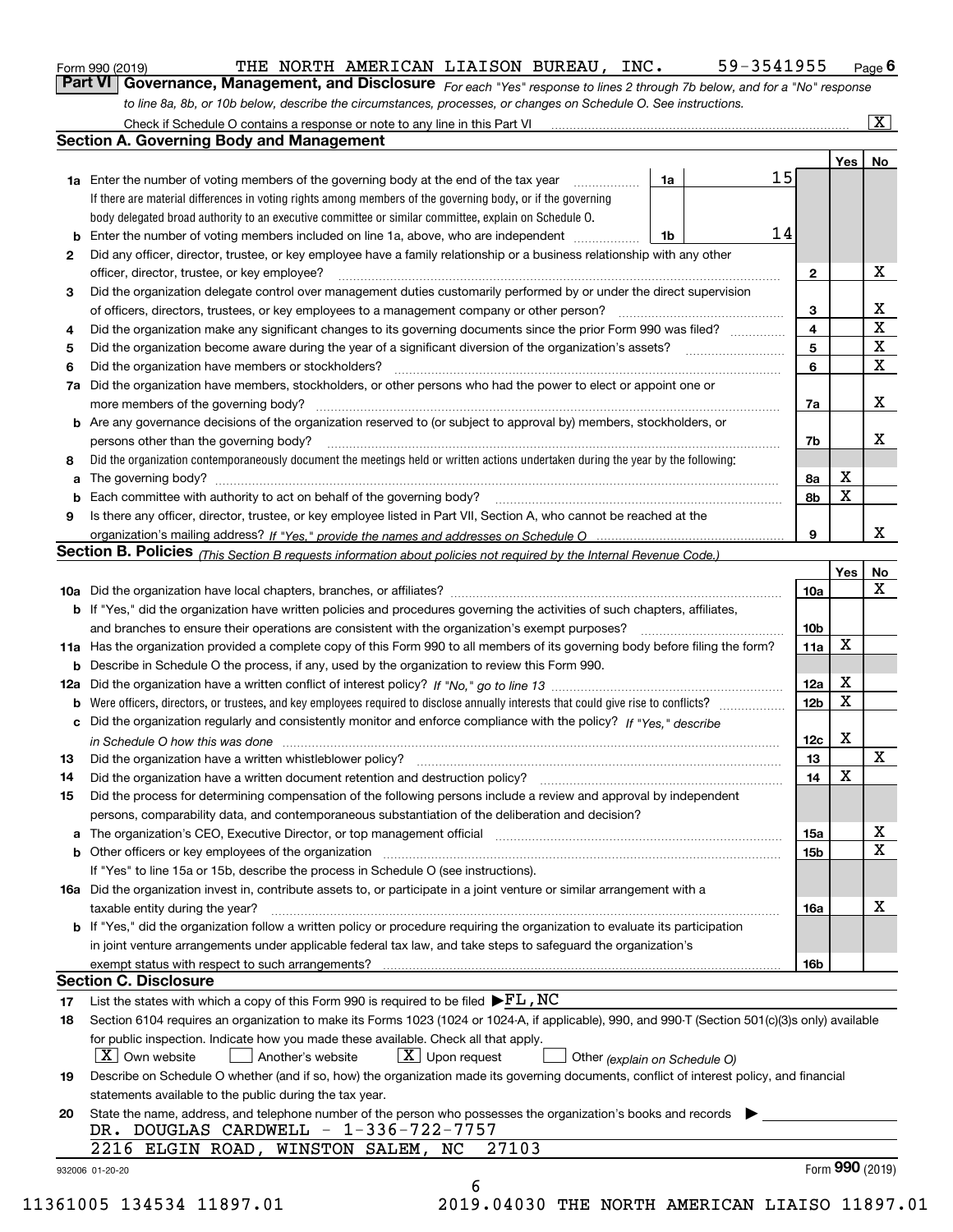$\mathcal{L}^{\text{max}}$ 

| Form 990 (2019) |                                                                                            |  | THE NORTH AMERICAN LIAISON BUREAU. |  | INC. | 59-3541955 | Page 7 |
|-----------------|--------------------------------------------------------------------------------------------|--|------------------------------------|--|------|------------|--------|
|                 | Part VII Compensation of Officers, Directors, Trustees, Key Employees, Highest Compensated |  |                                    |  |      |            |        |
|                 | <b>Employees, and Independent Contractors</b>                                              |  |                                    |  |      |            |        |

Check if Schedule O contains a response or note to any line in this Part VII

**Section A. Officers, Directors, Trustees, Key Employees, and Highest Compensated Employees**

**1a**  Complete this table for all persons required to be listed. Report compensation for the calendar year ending with or within the organization's tax year. **•** List all of the organization's current officers, directors, trustees (whether individuals or organizations), regardless of amount of compensation.

Enter -0- in columns (D), (E), and (F) if no compensation was paid.

 $\bullet$  List all of the organization's  $\,$ current key employees, if any. See instructions for definition of "key employee."

**•** List the organization's five current highest compensated employees (other than an officer, director, trustee, or key employee) who received reportable compensation (Box 5 of Form W-2 and/or Box 7 of Form 1099-MISC) of more than \$100,000 from the organization and any related organizations.

**•** List all of the organization's former officers, key employees, and highest compensated employees who received more than \$100,000 of reportable compensation from the organization and any related organizations.

**former directors or trustees**  ¥ List all of the organization's that received, in the capacity as a former director or trustee of the organization, more than \$10,000 of reportable compensation from the organization and any related organizations.

See instructions for the order in which to list the persons above.

 $\boxed{\textbf{X}}$  Check this box if neither the organization nor any related organization compensated any current officer, director, or trustee.

| (A)                         | (B)                    |                               |                                                                  |                         | (C)          |                                   |        | (D)                             | (E)             | (F)                      |  |  |  |  |
|-----------------------------|------------------------|-------------------------------|------------------------------------------------------------------|-------------------------|--------------|-----------------------------------|--------|---------------------------------|-----------------|--------------------------|--|--|--|--|
| Name and title              | Average                |                               | (do not check more than one                                      |                         | Position     |                                   |        | Reportable                      | Reportable      | Estimated                |  |  |  |  |
|                             | hours per              |                               | box, unless person is both an<br>officer and a director/trustee) |                         |              |                                   |        | compensation                    | compensation    | amount of                |  |  |  |  |
|                             | week                   |                               |                                                                  |                         |              |                                   |        | from                            | from related    | other                    |  |  |  |  |
|                             | (list any<br>hours for |                               |                                                                  |                         |              |                                   |        | the                             | organizations   | compensation<br>from the |  |  |  |  |
|                             | related                |                               |                                                                  |                         |              |                                   |        | organization<br>(W-2/1099-MISC) | (W-2/1099-MISC) | organization             |  |  |  |  |
|                             | organizations          |                               |                                                                  |                         |              |                                   |        |                                 |                 | and related              |  |  |  |  |
|                             | below                  | ndividual trustee or director | nstitutional trustee                                             |                         | Key employee |                                   |        |                                 |                 | organizations            |  |  |  |  |
|                             | line)                  |                               |                                                                  | Officer                 |              | Highest compensated<br>  employee | Former |                                 |                 |                          |  |  |  |  |
| (1)<br>DR. MARGARET LOEWEN  | 5.00                   |                               |                                                                  |                         |              |                                   |        |                                 |                 |                          |  |  |  |  |
| <b>DIRECTOR</b>             |                        | $\mathbf x$                   |                                                                  |                         |              |                                   |        | 0.                              | $\mathbf 0$ .   | $0_{.}$                  |  |  |  |  |
| (2) PHIL KLIEWER            | 5.00                   |                               |                                                                  |                         |              |                                   |        |                                 |                 |                          |  |  |  |  |
| <b>SECRETARY</b>            |                        | $\mathbf X$                   |                                                                  | $\overline{\text{X}}$   |              |                                   |        | 0.                              | $\mathbf 0$ .   | $0\,.$                   |  |  |  |  |
| DR. DOUGLAS CARDWELL<br>(3) | 15.00                  |                               |                                                                  |                         |              |                                   |        |                                 |                 |                          |  |  |  |  |
| EXECUTIVE DIRECTOR          |                        | $\mathbf X$                   |                                                                  | $\overline{\textbf{X}}$ |              |                                   |        | $\mathbf 0$ .                   | $\mathbf 0$ .   | 0.                       |  |  |  |  |
| MIMI KANDA'<br>(4)          | 5.00                   |                               |                                                                  |                         |              |                                   |        |                                 |                 |                          |  |  |  |  |
| <b>DIRECTOR</b>             |                        | $\mathbf X$                   |                                                                  |                         |              |                                   |        | 0.                              | 0.              | $\mathbf 0$ .            |  |  |  |  |
| ERNEST ROSS<br>(5)          | 5.00                   |                               |                                                                  |                         |              |                                   |        |                                 |                 |                          |  |  |  |  |
| PRESIDENT                   |                        | $\mathbf x$                   |                                                                  | $\rm X$                 |              |                                   |        | 0.                              | $\mathbf 0$ .   | $\mathbf 0$ .            |  |  |  |  |
| ELIZABETH NAEGELE<br>(6)    | 2.00                   |                               |                                                                  |                         |              |                                   |        |                                 |                 |                          |  |  |  |  |
| <b>DIRECTOR</b>             |                        | X                             |                                                                  |                         |              |                                   |        | $\mathbf 0$ .                   | $\mathbf 0$ .   | $0$ .                    |  |  |  |  |
| DR. CYNTHIA DECKER<br>(7)   | 2.00                   |                               |                                                                  |                         |              |                                   |        |                                 |                 |                          |  |  |  |  |
| <b>DIRECTOR</b>             |                        | $\mathbf X$                   |                                                                  |                         |              |                                   |        | $\mathbf 0$ .                   | $\mathbf 0$ .   | $\mathbf 0$ .            |  |  |  |  |
| BRUNO BAERG<br>(8)          | 2.00                   |                               |                                                                  |                         |              |                                   |        |                                 |                 |                          |  |  |  |  |
| VICE PRESIDENT              |                        | $\mathbf X$                   |                                                                  | $\overline{\textbf{X}}$ |              |                                   |        | 0.                              | $\mathbf 0$ .   | $\mathbf 0$ .            |  |  |  |  |
| (9)<br>DR. PAUL WILLIAMS    | 2.00                   |                               |                                                                  |                         |              |                                   |        |                                 |                 |                          |  |  |  |  |
| <b>DIRECTOR</b>             |                        | $\mathbf X$                   |                                                                  |                         |              |                                   |        | 0.                              | 0.              | $\mathbf 0$ .            |  |  |  |  |
| (10) DR. EVA BOWERS SHAY    | 2.00                   |                               |                                                                  |                         |              |                                   |        |                                 |                 |                          |  |  |  |  |
| <b>DIRECTOR</b>             |                        | $\mathbf X$                   |                                                                  |                         |              |                                   |        | 0.                              | 0.              | $0$ .                    |  |  |  |  |
| (11) RONNY FARMER           | 2.00                   |                               |                                                                  |                         |              |                                   |        |                                 |                 |                          |  |  |  |  |
| <b>TREASURER</b>            |                        | $\mathbf X$                   |                                                                  | $\mathbf X$             |              |                                   |        | 0.                              | $\mathbf 0$ .   | $\mathbf 0$ .            |  |  |  |  |
| (12) JULIE NIETZ WIELGA     | 2.00                   |                               |                                                                  |                         |              |                                   |        |                                 |                 |                          |  |  |  |  |
| <b>DIRECTOR</b>             |                        | $\mathbf X$                   |                                                                  |                         |              |                                   |        | 0.                              | $\mathbf 0$ .   | $\mathbf 0$ .            |  |  |  |  |
| (13) JIMMY SHAFE            | $\overline{2.00}$      |                               |                                                                  |                         |              |                                   |        |                                 |                 |                          |  |  |  |  |
| <b>DIRECTOR</b>             |                        | X                             |                                                                  |                         |              |                                   |        | $\mathbf 0$ .                   | $\mathbf 0$ .   | $\mathbf 0$ .            |  |  |  |  |
| (14) AMINI KAJUNJU          | $\overline{2.00}$      |                               |                                                                  |                         |              |                                   |        |                                 |                 |                          |  |  |  |  |
| <b>DIRECTOR</b>             |                        | X                             |                                                                  |                         |              |                                   |        | 0.                              | 0.              | $\mathbf 0$ .            |  |  |  |  |
| (15) NOAH G. MCMILLAN       | 2.00                   |                               |                                                                  |                         |              |                                   |        |                                 |                 |                          |  |  |  |  |
| <b>DIRECTOR</b>             |                        | $\mathbf X$                   |                                                                  |                         |              |                                   |        | 0.                              | 0.              | 0.                       |  |  |  |  |
|                             |                        |                               |                                                                  |                         |              |                                   |        |                                 |                 |                          |  |  |  |  |
|                             |                        |                               |                                                                  |                         |              |                                   |        |                                 |                 |                          |  |  |  |  |
|                             |                        |                               |                                                                  |                         |              |                                   |        |                                 |                 |                          |  |  |  |  |
|                             |                        |                               |                                                                  |                         |              |                                   |        |                                 |                 |                          |  |  |  |  |

932007 01-20-20

Form (2019) **990**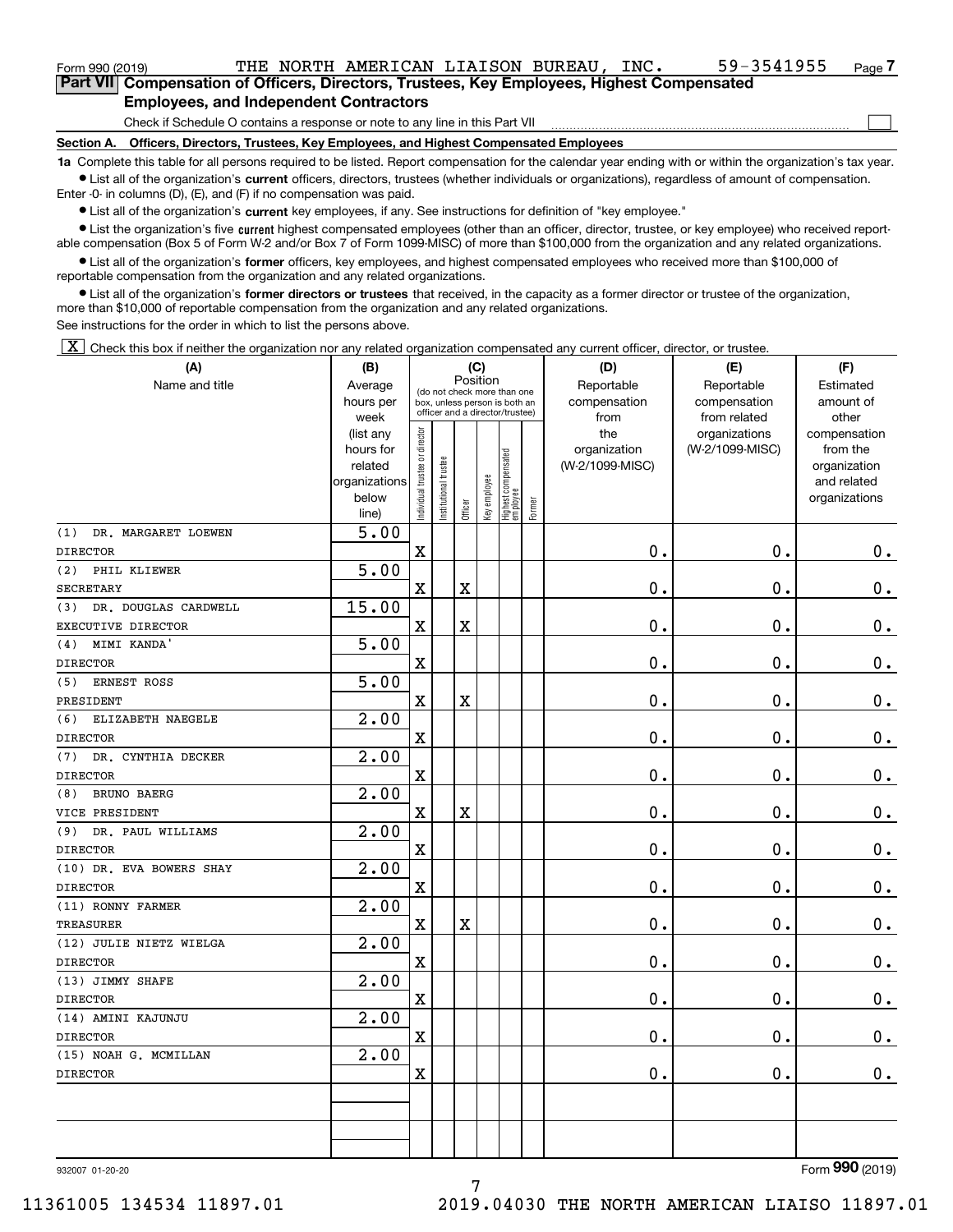|   | Form 990 (2019)                                                                                                                                                                                                                                                        | THE NORTH AMERICAN LIAISON BUREAU, INC.                                      |                                |                       |          |              |                                                                        |        |                                                |                                    | 59-3541955                                       |                                                            |     |                                                                                   | Page 8                                        |
|---|------------------------------------------------------------------------------------------------------------------------------------------------------------------------------------------------------------------------------------------------------------------------|------------------------------------------------------------------------------|--------------------------------|-----------------------|----------|--------------|------------------------------------------------------------------------|--------|------------------------------------------------|------------------------------------|--------------------------------------------------|------------------------------------------------------------|-----|-----------------------------------------------------------------------------------|-----------------------------------------------|
|   | <b>Part VII</b><br>Section A. Officers, Directors, Trustees, Key Employees, and Highest Compensated Employees (continued)                                                                                                                                              |                                                                              |                                |                       |          |              |                                                                        |        |                                                |                                    |                                                  |                                                            |     |                                                                                   |                                               |
|   | (A)<br>Name and title                                                                                                                                                                                                                                                  | (B)<br>Average<br>hours per                                                  |                                |                       | Position | (C)          | (do not check more than one<br>box, unless person is both an           |        | (D)<br>Reportable<br>compensation              |                                    | (E)<br>Reportable<br>compensation                |                                                            |     | (F)<br>Estimated<br>amount of                                                     |                                               |
|   |                                                                                                                                                                                                                                                                        | week<br>(list any<br>hours for<br>related<br>organizations<br>below<br>line) | Individual trustee or director | Institutional trustee | Officer  | key employee | officer and a director/trustee)<br>  Highest compensated<br>  employee | Former | from<br>the<br>organization<br>(W-2/1099-MISC) |                                    | from related<br>organizations<br>(W-2/1099-MISC) |                                                            |     | other<br>compensation<br>from the<br>organization<br>and related<br>organizations |                                               |
|   |                                                                                                                                                                                                                                                                        |                                                                              |                                |                       |          |              |                                                                        |        |                                                |                                    |                                                  |                                                            |     |                                                                                   |                                               |
|   |                                                                                                                                                                                                                                                                        |                                                                              |                                |                       |          |              |                                                                        |        |                                                |                                    |                                                  |                                                            |     |                                                                                   |                                               |
|   |                                                                                                                                                                                                                                                                        |                                                                              |                                |                       |          |              |                                                                        |        |                                                |                                    |                                                  |                                                            |     |                                                                                   |                                               |
|   |                                                                                                                                                                                                                                                                        |                                                                              |                                |                       |          |              |                                                                        |        |                                                |                                    |                                                  |                                                            |     |                                                                                   |                                               |
|   |                                                                                                                                                                                                                                                                        |                                                                              |                                |                       |          |              |                                                                        |        |                                                |                                    |                                                  |                                                            |     |                                                                                   |                                               |
|   |                                                                                                                                                                                                                                                                        |                                                                              |                                |                       |          |              |                                                                        |        |                                                |                                    |                                                  |                                                            |     |                                                                                   |                                               |
|   |                                                                                                                                                                                                                                                                        |                                                                              |                                |                       |          |              |                                                                        |        |                                                |                                    |                                                  |                                                            |     |                                                                                   |                                               |
|   |                                                                                                                                                                                                                                                                        |                                                                              |                                |                       |          |              |                                                                        |        |                                                |                                    |                                                  |                                                            |     |                                                                                   |                                               |
|   | 1b Subtotal                                                                                                                                                                                                                                                            |                                                                              |                                |                       |          |              |                                                                        |        |                                                | 0.                                 |                                                  | 0.                                                         |     |                                                                                   | $0$ .                                         |
|   | c Total from continuation sheets to Part VII, Section A                                                                                                                                                                                                                |                                                                              |                                |                       |          |              |                                                                        |        |                                                | $\mathbf{0}$ .<br>$\overline{0}$ . |                                                  | $\overline{\overline{0}}$ .<br>$\overline{\mathfrak{0}}$ . |     |                                                                                   | $\overline{0}$ .<br>$\overline{\mathbf{0}}$ . |
| 2 | Total number of individuals (including but not limited to those listed above) who received more than \$100,000 of reportable<br>compensation from the organization $\blacktriangleright$                                                                               |                                                                              |                                |                       |          |              |                                                                        |        |                                                |                                    |                                                  |                                                            |     |                                                                                   | 0                                             |
| з | Did the organization list any former officer, director, trustee, key employee, or highest compensated employee on                                                                                                                                                      |                                                                              |                                |                       |          |              |                                                                        |        |                                                |                                    |                                                  |                                                            |     | Yes                                                                               | No                                            |
| 4 | line 1a? If "Yes," complete Schedule J for such individual matches contained and the 1a? If "Yes," complete Schedule J for such individual<br>For any individual listed on line 1a, is the sum of reportable compensation and other compensation from the organization |                                                                              |                                |                       |          |              |                                                                        |        |                                                |                                    |                                                  |                                                            | 3   |                                                                                   | х                                             |
| 5 | Did any person listed on line 1a receive or accrue compensation from any unrelated organization or individual for services                                                                                                                                             |                                                                              |                                |                       |          |              |                                                                        |        |                                                |                                    |                                                  |                                                            | 4   |                                                                                   | х                                             |
|   | <b>Section B. Independent Contractors</b>                                                                                                                                                                                                                              |                                                                              |                                |                       |          |              |                                                                        |        |                                                |                                    |                                                  |                                                            | 5   |                                                                                   | X                                             |
| 1 | Complete this table for your five highest compensated independent contractors that received more than \$100,000 of compensation from                                                                                                                                   |                                                                              |                                |                       |          |              |                                                                        |        |                                                |                                    |                                                  |                                                            |     |                                                                                   |                                               |
|   | the organization. Report compensation for the calendar year ending with or within the organization's tax year.<br>(A)<br>Name and business address                                                                                                                     |                                                                              |                                | <b>NONE</b>           |          |              |                                                                        |        |                                                | (B)<br>Description of services     |                                                  |                                                            | (C) | Compensation                                                                      |                                               |
|   |                                                                                                                                                                                                                                                                        |                                                                              |                                |                       |          |              |                                                                        |        |                                                |                                    |                                                  |                                                            |     |                                                                                   |                                               |
|   |                                                                                                                                                                                                                                                                        |                                                                              |                                |                       |          |              |                                                                        |        |                                                |                                    |                                                  |                                                            |     |                                                                                   |                                               |
|   |                                                                                                                                                                                                                                                                        |                                                                              |                                |                       |          |              |                                                                        |        |                                                |                                    |                                                  |                                                            |     |                                                                                   |                                               |
|   |                                                                                                                                                                                                                                                                        |                                                                              |                                |                       |          |              |                                                                        |        |                                                |                                    |                                                  |                                                            |     |                                                                                   |                                               |
|   |                                                                                                                                                                                                                                                                        |                                                                              |                                |                       |          |              |                                                                        |        |                                                |                                    |                                                  |                                                            |     |                                                                                   |                                               |
| 2 | Total number of independent contractors (including but not limited to those listed above) who received more than<br>\$100,000 of compensation from the organization                                                                                                    |                                                                              |                                |                       |          | 0            |                                                                        |        |                                                |                                    |                                                  |                                                            |     |                                                                                   |                                               |
|   |                                                                                                                                                                                                                                                                        |                                                                              |                                |                       |          |              |                                                                        |        |                                                |                                    |                                                  |                                                            |     | Form 990 (2019)                                                                   |                                               |

932008 01-20-20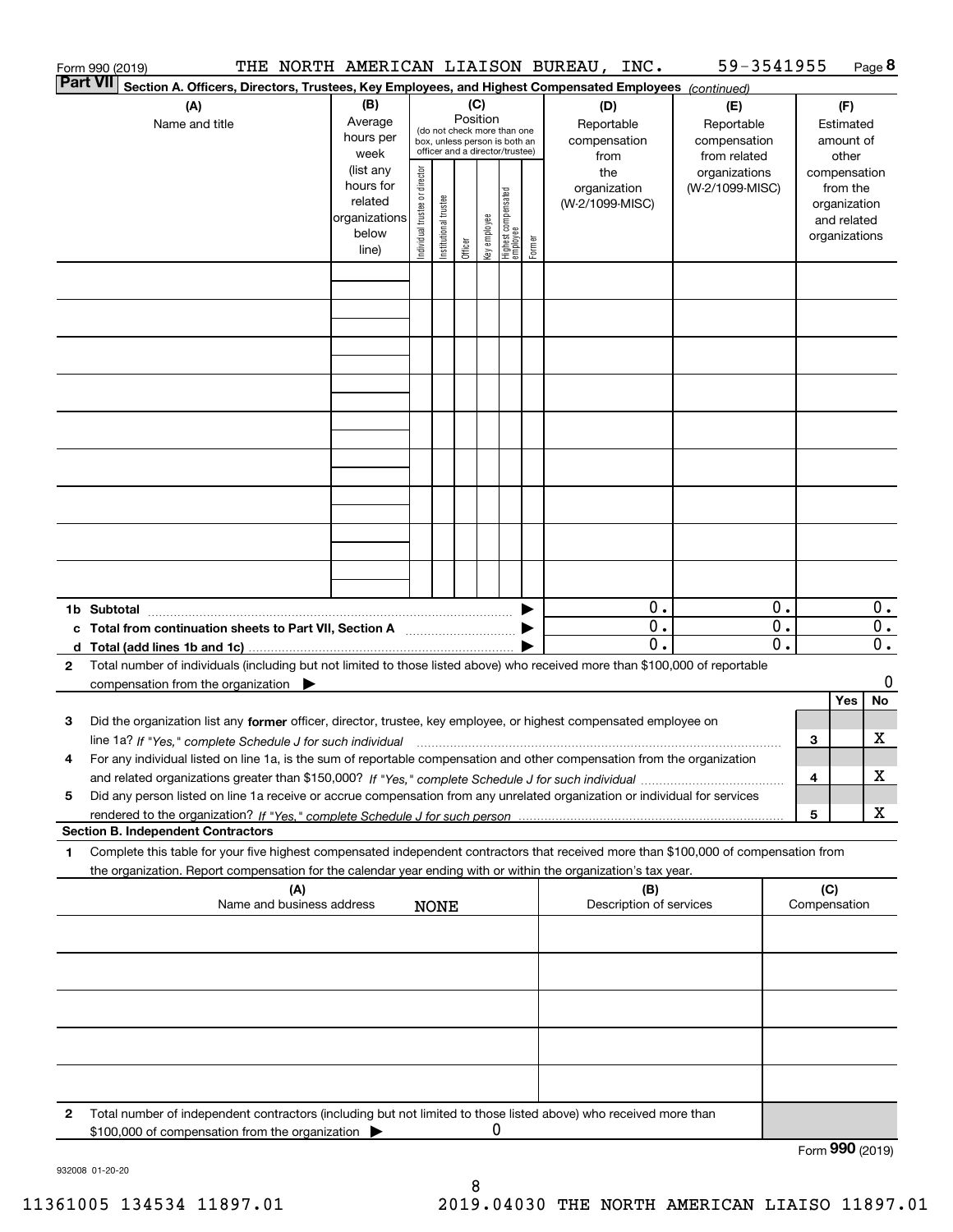|                                                           |      |    | THE NORTH AMERICAN LIAISON BUREAU, INC.<br>Form 990 (2019)                                                                                                                           |                       |                      |                                                                                               | 59-3541955                    | Page 9                                                          |
|-----------------------------------------------------------|------|----|--------------------------------------------------------------------------------------------------------------------------------------------------------------------------------------|-----------------------|----------------------|-----------------------------------------------------------------------------------------------|-------------------------------|-----------------------------------------------------------------|
| <b>Part VIII</b>                                          |      |    | <b>Statement of Revenue</b>                                                                                                                                                          |                       |                      |                                                                                               |                               |                                                                 |
|                                                           |      |    | Check if Schedule O contains a response or note to any line in this Part VIII                                                                                                        |                       |                      | $\begin{array}{c c c c c c} \hline \text{ } & \text{(B)} & \text{(C)} & \text{ } \end{array}$ |                               |                                                                 |
|                                                           |      |    |                                                                                                                                                                                      |                       | (A)<br>Total revenue | Related or exempt<br>function revenue                                                         | Unrelated<br>business revenue | (D)<br>Revenue excluded<br>from tax under<br>sections 512 - 514 |
|                                                           |      |    | 1 a Federated campaigns<br>1a                                                                                                                                                        |                       |                      |                                                                                               |                               |                                                                 |
|                                                           |      |    | 1 <sub>b</sub><br><b>b</b> Membership dues                                                                                                                                           |                       |                      |                                                                                               |                               |                                                                 |
|                                                           |      |    | 1 <sub>c</sub><br>c Fundraising events                                                                                                                                               |                       |                      |                                                                                               |                               |                                                                 |
|                                                           |      |    | 1 <sub>d</sub><br>d Related organizations                                                                                                                                            |                       |                      |                                                                                               |                               |                                                                 |
|                                                           |      |    | e Government grants (contributions)<br>1e                                                                                                                                            |                       |                      |                                                                                               |                               |                                                                 |
|                                                           |      |    | f All other contributions, gifts, grants, and                                                                                                                                        |                       |                      |                                                                                               |                               |                                                                 |
|                                                           |      |    | 1f<br>similar amounts not included above                                                                                                                                             | 182,258.              |                      |                                                                                               |                               |                                                                 |
| Contributions, Gifts, Grants<br>and Other Similar Amounts |      |    | $1g$ \$<br>g Noncash contributions included in lines 1a-1f                                                                                                                           |                       | 182,258.             |                                                                                               |                               |                                                                 |
|                                                           |      |    |                                                                                                                                                                                      | <b>Business Code</b>  |                      |                                                                                               |                               |                                                                 |
|                                                           |      | 2a |                                                                                                                                                                                      |                       |                      |                                                                                               |                               |                                                                 |
| Program Service<br>Revenue                                |      | b  | <u> 1989 - Johann Stoff, deutscher Stoffen und der Stoffen und der Stoffen und der Stoffen und der Stoffen und der</u><br><u> 1989 - Johann Stein, mars an de Brasilia (b. 1989)</u> |                       |                      |                                                                                               |                               |                                                                 |
|                                                           |      | с  | <u> 1989 - Andrea Stadt Britain, amerikansk politik (</u>                                                                                                                            |                       |                      |                                                                                               |                               |                                                                 |
|                                                           |      | d  | <u> 1989 - Johann Barn, amerikansk politiker (</u>                                                                                                                                   |                       |                      |                                                                                               |                               |                                                                 |
|                                                           |      | е  |                                                                                                                                                                                      |                       |                      |                                                                                               |                               |                                                                 |
|                                                           |      |    | f All other program service revenue                                                                                                                                                  |                       |                      |                                                                                               |                               |                                                                 |
|                                                           |      |    |                                                                                                                                                                                      |                       |                      |                                                                                               |                               |                                                                 |
|                                                           | 3    |    | Investment income (including dividends, interest, and                                                                                                                                |                       |                      |                                                                                               |                               |                                                                 |
|                                                           |      |    |                                                                                                                                                                                      |                       | 45,892.              | 45,892.                                                                                       |                               |                                                                 |
|                                                           | 4    |    | Income from investment of tax-exempt bond proceeds                                                                                                                                   |                       |                      |                                                                                               |                               |                                                                 |
|                                                           | 5    |    | (i) Real                                                                                                                                                                             | (ii) Personal         |                      |                                                                                               |                               |                                                                 |
|                                                           |      |    | 6 a Gross rents<br>6а                                                                                                                                                                |                       |                      |                                                                                               |                               |                                                                 |
|                                                           |      |    | 6 <sub>b</sub><br><b>b</b> Less: rental expenses $\ldots$                                                                                                                            |                       |                      |                                                                                               |                               |                                                                 |
|                                                           |      |    | c Rental income or (loss)<br>6с                                                                                                                                                      |                       |                      |                                                                                               |                               |                                                                 |
|                                                           |      |    | d Net rental income or (loss)                                                                                                                                                        |                       |                      |                                                                                               |                               |                                                                 |
|                                                           |      |    | (i) Securities<br>7 a Gross amount from sales of                                                                                                                                     | (ii) Other            |                      |                                                                                               |                               |                                                                 |
|                                                           |      |    | assets other than inventory<br>7a                                                                                                                                                    |                       |                      |                                                                                               |                               |                                                                 |
|                                                           |      |    | <b>b</b> Less: cost or other basis                                                                                                                                                   |                       |                      |                                                                                               |                               |                                                                 |
|                                                           |      |    | 7b<br>and sales expenses                                                                                                                                                             |                       |                      |                                                                                               |                               |                                                                 |
| evenue                                                    |      |    | 7c<br>c Gain or (loss)                                                                                                                                                               |                       |                      |                                                                                               |                               |                                                                 |
| Œ<br>Other                                                |      |    | 8 a Gross income from fundraising events (not                                                                                                                                        |                       |                      |                                                                                               |                               |                                                                 |
|                                                           |      |    | including \$<br><u>of</u> of                                                                                                                                                         |                       |                      |                                                                                               |                               |                                                                 |
|                                                           |      |    | contributions reported on line 1c). See                                                                                                                                              |                       |                      |                                                                                               |                               |                                                                 |
|                                                           |      |    |                                                                                                                                                                                      | 8a                    |                      |                                                                                               |                               |                                                                 |
|                                                           |      |    | <b>b</b> Less: direct expenses                                                                                                                                                       | 8b                    |                      |                                                                                               |                               |                                                                 |
|                                                           |      |    | c Net income or (loss) from fundraising events<br>9 a Gross income from gaming activities. See                                                                                       |                       |                      |                                                                                               |                               |                                                                 |
|                                                           |      |    |                                                                                                                                                                                      | 9a                    |                      |                                                                                               |                               |                                                                 |
|                                                           |      |    | <b>b</b> Less: direct expenses <b>manually</b>                                                                                                                                       | 9 <sub>b</sub>        |                      |                                                                                               |                               |                                                                 |
|                                                           |      |    | c Net income or (loss) from gaming activities                                                                                                                                        |                       |                      |                                                                                               |                               |                                                                 |
|                                                           |      |    | 10 a Gross sales of inventory, less returns                                                                                                                                          |                       |                      |                                                                                               |                               |                                                                 |
|                                                           |      |    |                                                                                                                                                                                      | 10a                   |                      |                                                                                               |                               |                                                                 |
|                                                           |      |    |                                                                                                                                                                                      | 10 <sub>b</sub>       |                      |                                                                                               |                               |                                                                 |
|                                                           |      |    | c Net income or (loss) from sales of inventory                                                                                                                                       |                       |                      |                                                                                               |                               |                                                                 |
|                                                           |      |    |                                                                                                                                                                                      | <b>Business Code</b>  |                      |                                                                                               |                               |                                                                 |
|                                                           | 11 a |    | <u> 1989 - Andrea Stadt Britain, amerikansk politiker (</u>                                                                                                                          |                       |                      |                                                                                               |                               |                                                                 |
|                                                           |      | b  | <u> 1989 - Andrea Stadt, fransk politiker (d. 1989)</u>                                                                                                                              |                       |                      |                                                                                               |                               |                                                                 |
| Miscellaneous<br>Revenue                                  |      | c  | the control of the control of the control of the control of the control of                                                                                                           |                       |                      |                                                                                               |                               |                                                                 |
|                                                           |      |    |                                                                                                                                                                                      | $\blacktriangleright$ |                      |                                                                                               |                               |                                                                 |
|                                                           | 12   |    |                                                                                                                                                                                      |                       | 228, 150.            | 45,892.                                                                                       | 0.                            | $0$ .                                                           |
| 932009 01-20-20                                           |      |    |                                                                                                                                                                                      |                       |                      |                                                                                               |                               | Form 990 (2019)                                                 |

932009 01-20-20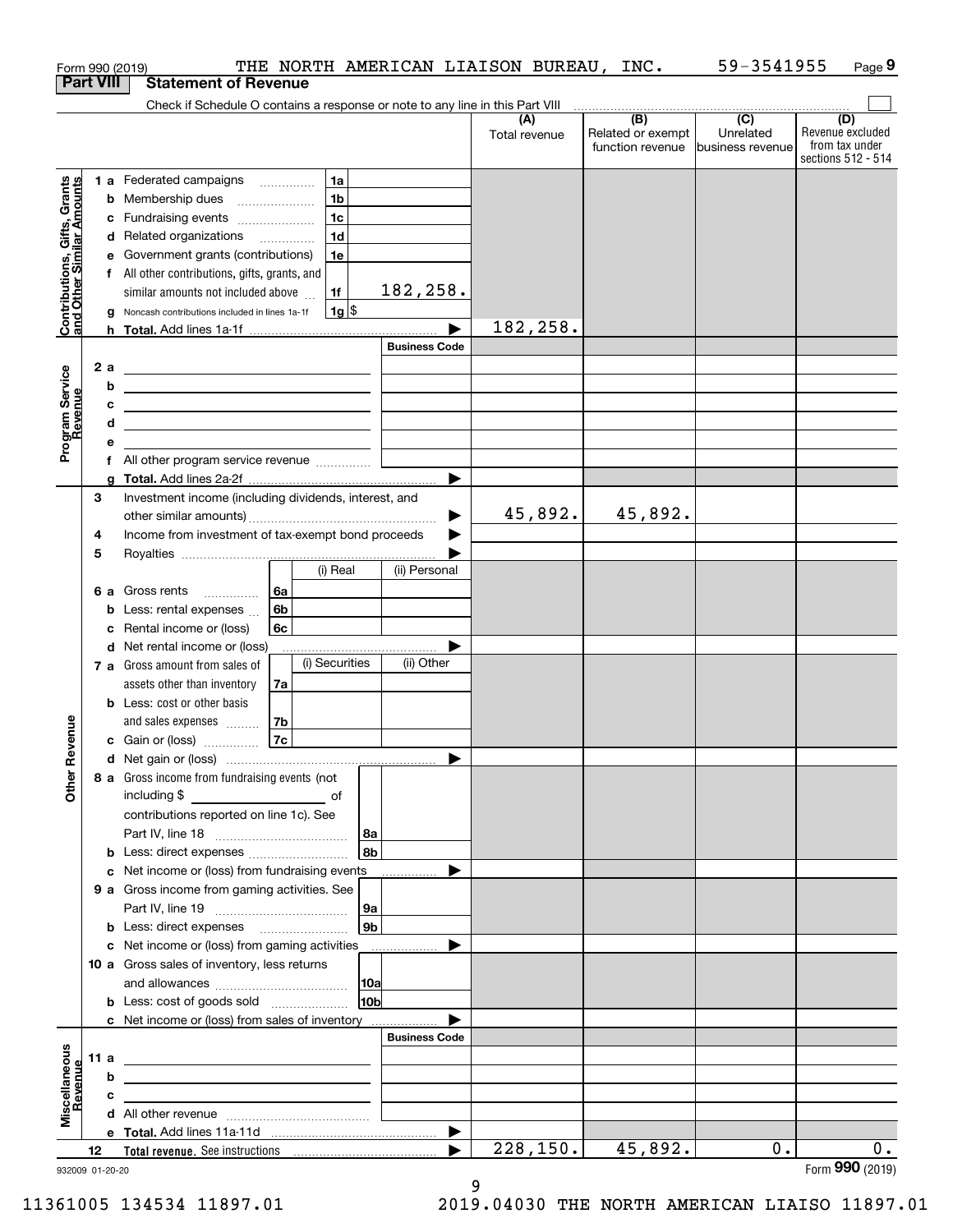|              | Do not include amounts reported on lines 6b,<br>7b, 8b, 9b, and 10b of Part VIII.                                    | (A)<br>Total expenses | (B)<br>Program service<br>expenses | $\overline{C}$<br>Management and<br>general expenses | (D)<br>Fundraising<br>expenses |  |
|--------------|----------------------------------------------------------------------------------------------------------------------|-----------------------|------------------------------------|------------------------------------------------------|--------------------------------|--|
| 1            | Grants and other assistance to domestic organizations<br>and domestic governments. See Part IV, line 21<br>$\ddotsc$ |                       |                                    |                                                      |                                |  |
| $\mathbf{2}$ | Grants and other assistance to domestic                                                                              |                       |                                    |                                                      |                                |  |
|              | individuals. See Part IV, line 22<br>$\overline{\phantom{a}}$                                                        |                       |                                    |                                                      |                                |  |
| 3            | Grants and other assistance to foreign                                                                               |                       |                                    |                                                      |                                |  |
|              | organizations, foreign governments, and foreign                                                                      |                       |                                    |                                                      |                                |  |
|              | individuals. See Part IV, lines 15 and 16                                                                            | 93,411.               | 93,411.                            |                                                      |                                |  |
| 4            | Benefits paid to or for members                                                                                      |                       |                                    |                                                      |                                |  |
| 5            | Compensation of current officers, directors,                                                                         |                       |                                    |                                                      |                                |  |
|              | trustees, and key employees                                                                                          |                       |                                    |                                                      |                                |  |
| 6            | Compensation not included above to disqualified                                                                      |                       |                                    |                                                      |                                |  |
|              | persons (as defined under section $4958(f)(1)$ ) and                                                                 |                       |                                    |                                                      |                                |  |
|              | persons described in section $4958(c)(3)(B)$                                                                         |                       |                                    |                                                      |                                |  |
| 7            |                                                                                                                      |                       |                                    |                                                      |                                |  |
| 8            | Pension plan accruals and contributions (include                                                                     |                       |                                    |                                                      |                                |  |
|              | section 401(k) and 403(b) employer contributions)                                                                    |                       |                                    |                                                      |                                |  |
| 9            |                                                                                                                      |                       |                                    |                                                      |                                |  |
| 10           |                                                                                                                      |                       |                                    |                                                      |                                |  |
| 11           | Fees for services (nonemployees):                                                                                    |                       |                                    |                                                      |                                |  |
| а            |                                                                                                                      |                       |                                    |                                                      |                                |  |
| b            |                                                                                                                      |                       |                                    |                                                      |                                |  |
| c            |                                                                                                                      | 5,500.                |                                    | 5,500.                                               |                                |  |
| d            |                                                                                                                      |                       |                                    |                                                      |                                |  |
| е            | Professional fundraising services. See Part IV, line 17                                                              |                       |                                    |                                                      |                                |  |
| f            | Investment management fees                                                                                           |                       |                                    |                                                      |                                |  |
| g            | Other. (If line 11g amount exceeds 10% of line 25,                                                                   |                       |                                    |                                                      |                                |  |
|              | column (A) amount, list line 11g expenses on Sch 0.)                                                                 |                       |                                    |                                                      |                                |  |
| 12           | Advertising and promotion <i></i>                                                                                    |                       |                                    |                                                      |                                |  |
| 13           |                                                                                                                      |                       |                                    |                                                      |                                |  |
| 14           |                                                                                                                      |                       |                                    |                                                      |                                |  |
| 15           |                                                                                                                      |                       |                                    |                                                      |                                |  |
| 16           |                                                                                                                      |                       |                                    |                                                      |                                |  |
| 17           | Travel                                                                                                               |                       |                                    |                                                      |                                |  |
| 18           | Payments of travel or entertainment expenses                                                                         |                       |                                    |                                                      |                                |  |
|              | for any federal, state, or local public officials                                                                    |                       |                                    |                                                      |                                |  |
| 19           | Conferences, conventions, and meetings                                                                               |                       |                                    |                                                      |                                |  |
| 20           | Interest                                                                                                             |                       |                                    |                                                      |                                |  |
| 21<br>22     | Depreciation, depletion, and amortization                                                                            |                       |                                    |                                                      |                                |  |
| 23           | Insurance                                                                                                            | 1,271.                |                                    | 1,271.                                               |                                |  |
| 24           | Other expenses. Itemize expenses not covered                                                                         |                       |                                    |                                                      |                                |  |
|              | above (List miscellaneous expenses on line 24e. If<br>line 24e amount exceeds 10% of line 25, column (A)             |                       |                                    |                                                      |                                |  |
|              | amount, list line 24e expenses on Schedule O.)                                                                       |                       |                                    |                                                      |                                |  |
|              | a MEDICAL SCHOOL SUPPORT                                                                                             | 17,950.               | 17,950.                            |                                                      |                                |  |
| b            | <b>UEA PEACE PROJECT</b>                                                                                             | 12,477.               | 12,477.                            |                                                      |                                |  |
| C.           | MEETING EXPENSE                                                                                                      | 12,387.               |                                    | 12,387.                                              |                                |  |
| d            | LICENSES                                                                                                             | 7,814.                |                                    |                                                      | 7,814.                         |  |
|              | e All other expenses                                                                                                 | 7,069.                |                                    | 681.                                                 | 6,388.                         |  |
| 25           | Total functional expenses. Add lines 1 through 24e                                                                   | 157,879.              | 123,838.                           | 19,839.                                              | 14,202.                        |  |

10

**Total functional expenses.**  Add lines 1 through 24e **Joint costs.** Complete this line only if the organization **e** All other expenses **25 26**reported in column (B) joint costs from a combined 7,069. 157,879.

Check here  $\bullet$  if following SOP 98-2 (ASC 958-720)

educational campaign and fundraising solicitation.

932010 01-20-20

Check here  $\blacktriangleright$ 

Form (2019) **990**

11361005 134534 11897.01 2019.04030 THE NORTH AMERICAN LIAISO 11897.01

### $_{\rm Form}$  990 (2019) THE NORTH AMERICAN LIAISON BUREAU, INC.  $_{\rm J}$  59-3541955  $_{\rm Page}$ **10 Part IX Statement of Functional Expenses**

*Section 501(c)(3) and 501(c)(4) organizations must complete all columns. All other organizations must complete column (A).*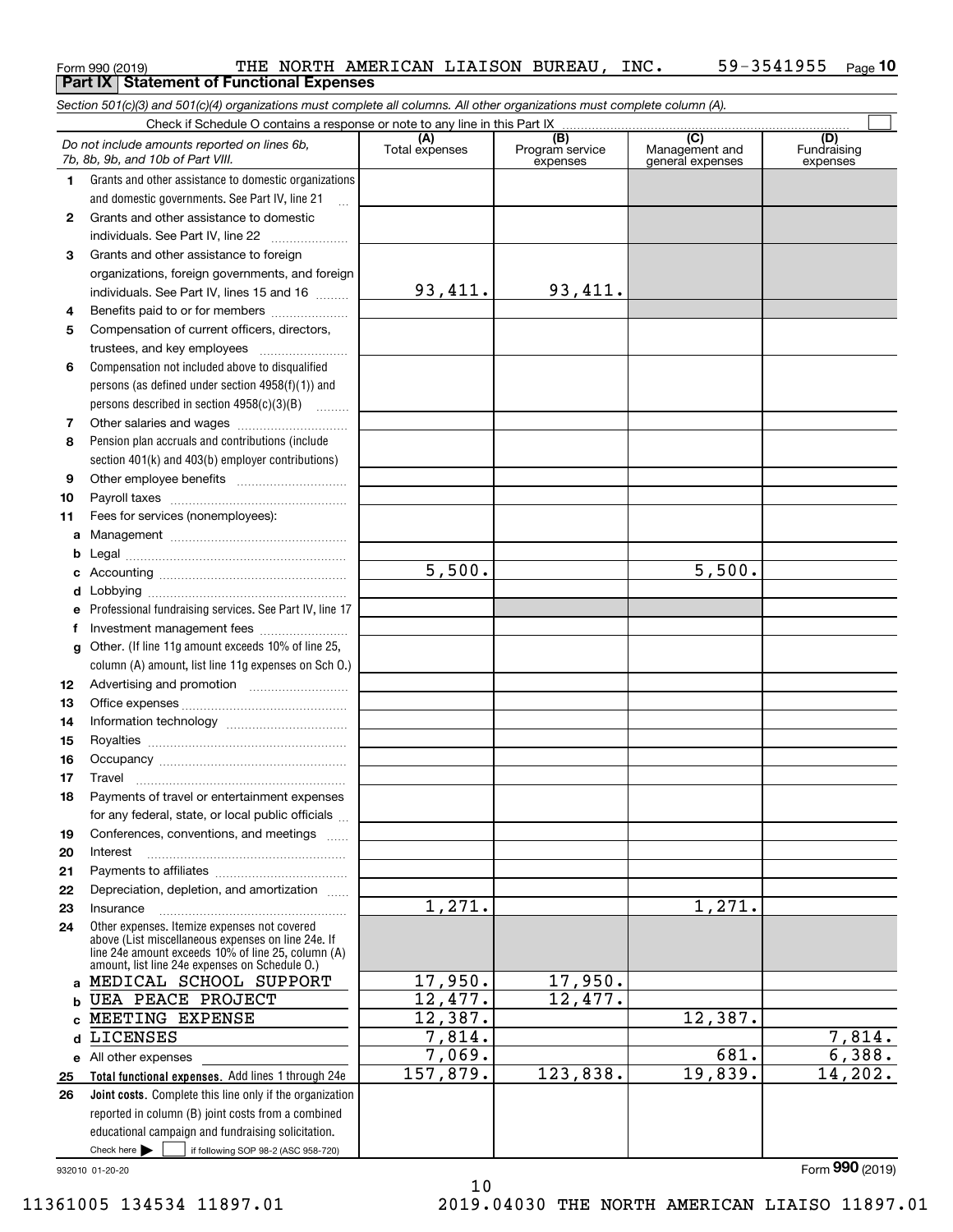Cash - non-interest-bearing ~~~~~~~~~~~~~~~~~~~~~~~~~ Savings and temporary cash investments ~~~~~~~~~~~~~~~~~~ Pledges and grants receivable, net  $\ldots$  **multimes contained and grants receivable**, net **multimes contained and grants receivable**, net **multimes contained and grants receivable** Accounts receivable, net

Check if Schedule O contains a response or note to any line in this Part X

|                      | 4  | Accounts receivable, net                                                              |     |                          | 4   |                          |  |
|----------------------|----|---------------------------------------------------------------------------------------|-----|--------------------------|-----|--------------------------|--|
|                      | 5  | Loans and other receivables from any current or former officer, director,             |     |                          |     |                          |  |
|                      |    | trustee, key employee, creator or founder, substantial contributor, or 35%            |     |                          |     |                          |  |
|                      |    | controlled entity or family member of any of these persons                            |     | 5                        |     |                          |  |
|                      | 6  | Loans and other receivables from other disqualified persons (as defined               |     |                          |     |                          |  |
|                      |    | under section $4958(f)(1)$ , and persons described in section $4958(c)(3)(B)$         |     | 6                        |     |                          |  |
|                      | 7  |                                                                                       |     | $\overline{\phantom{a}}$ |     |                          |  |
| Assets               | 8  |                                                                                       |     |                          | 8   |                          |  |
|                      | 9  | Prepaid expenses and deferred charges                                                 |     |                          | 9   |                          |  |
|                      |    | <b>10a</b> Land, buildings, and equipment: cost or other                              |     |                          |     |                          |  |
|                      |    | basis. Complete Part VI of Schedule D                                                 | 10a |                          |     |                          |  |
|                      |    | <b>b</b> Less: accumulated depreciation<br>. 1                                        | 10b |                          | 10c |                          |  |
|                      | 11 |                                                                                       |     | 1,859,597.               | 11  | 1,915,189.               |  |
|                      | 12 |                                                                                       |     |                          | 12  |                          |  |
|                      | 13 | Investments - program-related. See Part IV, line 11                                   |     |                          | 13  |                          |  |
|                      | 14 |                                                                                       |     |                          | 14  |                          |  |
|                      | 15 |                                                                                       |     | 1,658.                   | 15  | 0.                       |  |
|                      | 16 | <b>Total assets.</b> Add lines 1 through 15 (must equal line 33) <i></i>              |     | $2,131,866$ .            | 16  | 2,229,480.               |  |
|                      | 17 |                                                                                       |     | 17                       |     |                          |  |
|                      | 18 |                                                                                       |     | 18                       |     |                          |  |
|                      | 19 |                                                                                       |     | 19                       |     |                          |  |
|                      | 20 |                                                                                       |     | 20                       |     |                          |  |
|                      | 21 | Escrow or custodial account liability. Complete Part IV of Schedule D                 |     | 21                       |     |                          |  |
|                      | 22 | Loans and other payables to any current or former officer, director,                  |     |                          |     |                          |  |
| Liabilities          |    | trustee, key employee, creator or founder, substantial contributor, or 35%            |     |                          |     |                          |  |
|                      |    | controlled entity or family member of any of these persons                            |     |                          | 22  |                          |  |
|                      | 23 | Secured mortgages and notes payable to unrelated third parties                        |     |                          | 23  |                          |  |
|                      | 24 |                                                                                       |     |                          | 24  |                          |  |
|                      | 25 | Other liabilities (including federal income tax, payables to related third            |     |                          |     |                          |  |
|                      |    | parties, and other liabilities not included on lines 17-24). Complete Part X          |     |                          |     |                          |  |
|                      |    | of Schedule D                                                                         |     |                          | 25  |                          |  |
|                      | 26 | Total liabilities. Add lines 17 through 25                                            |     | 0.                       | 26  | $0$ .                    |  |
|                      |    | Organizations that follow FASB ASC 958, check here $\triangleright \lfloor X \rfloor$ |     |                          |     |                          |  |
|                      |    | and complete lines 27, 28, 32, and 33.                                                |     |                          |     |                          |  |
|                      | 27 |                                                                                       |     | 149,689.                 | 27  | 173,204.                 |  |
|                      | 28 |                                                                                       |     | 1,982,177.               | 28  | 2,056,276.               |  |
| <b>Fund Balances</b> |    | Organizations that do not follow FASB ASC 958, check here $\blacktriangleright$       |     |                          |     |                          |  |
|                      |    | and complete lines 29 through 33.                                                     |     |                          |     |                          |  |
|                      | 29 |                                                                                       |     |                          | 29  |                          |  |
| Net Assets or        | 30 | Paid-in or capital surplus, or land, building, or equipment fund                      |     |                          | 30  |                          |  |
|                      | 31 | Retained earnings, endowment, accumulated income, or other funds                      | .   | 2,131,866.               | 31  | 2,229,480.               |  |
|                      | 32 | Total net assets or fund balances                                                     |     |                          |     |                          |  |
|                      | 33 | Total liabilities and net assets/fund balances                                        |     | 2,131,866.               | 33  | $\overline{2,229,480}$ . |  |
|                      |    |                                                                                       |     |                          |     | Form 990 (2019)          |  |

 $_{\rm Form}$  990 (2019) THE NORTH AMERICAN LIAISON BUREAU, INC.  $_{\rm J}$  59-3541955  $_{\rm Page}$ **11 Part X** | Balance Sheet

**(A) (B)**

 $\mathcal{L}^{\text{max}}$ 

(B)<br>End of year

Beginning of year | | End of year

**123**

 $84,222.$  1 243,464.

186,389. 70,827.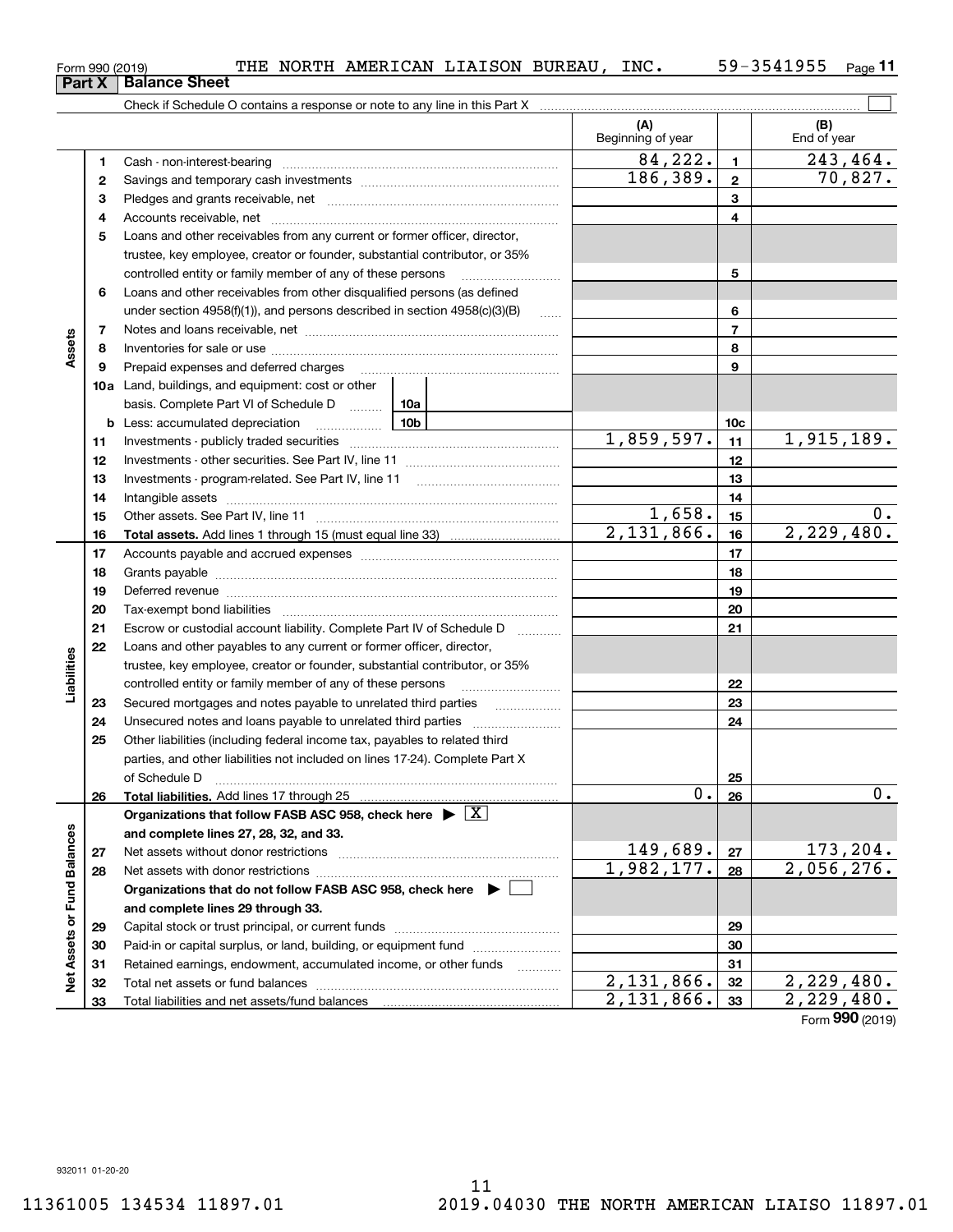|    | THE NORTH AMERICAN LIAISON BUREAU, INC.<br>Form 990 (2019)                                                                      |                | 59-3541955     |            | $Page$ 12              |
|----|---------------------------------------------------------------------------------------------------------------------------------|----------------|----------------|------------|------------------------|
|    | Part XI<br><b>Reconciliation of Net Assets</b>                                                                                  |                |                |            |                        |
|    |                                                                                                                                 |                |                |            |                        |
|    |                                                                                                                                 |                |                |            |                        |
| 1  | Total revenue (must equal Part VIII, column (A), line 12)                                                                       | 1.             |                | 228, 150.  |                        |
| 2  |                                                                                                                                 | $\mathbf{2}$   | 157,879.       |            |                        |
| 3  | Revenue less expenses. Subtract line 2 from line 1                                                                              | 3              |                | 70,271.    |                        |
| 4  |                                                                                                                                 | $\overline{4}$ | 2,131,866.     |            |                        |
| 5  |                                                                                                                                 | 5              |                |            | $\overline{27}$ , 343. |
| 6  |                                                                                                                                 | 6              |                |            |                        |
| 7  | Investment expenses www.communication.com/www.communication.com/www.communication.com/www.com                                   | $\overline{7}$ |                |            |                        |
| 8  | Prior period adjustments                                                                                                        | 8              |                |            |                        |
| 9  | Other changes in net assets or fund balances (explain on Schedule O)                                                            | $\mathbf{Q}$   |                |            | 0.                     |
| 10 | Net assets or fund balances at end of year. Combine lines 3 through 9 (must equal Part X, line 32,                              |                |                |            |                        |
|    |                                                                                                                                 | 10             | 2,229,480.     |            |                        |
|    | Part XII Financial Statements and Reporting                                                                                     |                |                |            |                        |
|    |                                                                                                                                 |                |                |            | x                      |
|    |                                                                                                                                 |                |                | <b>Yes</b> | <b>No</b>              |
| 1  | $\boxed{\mathbf{X}}$ Accrual<br>Accounting method used to prepare the Form 990: <u>June</u> Cash<br>Other                       |                |                |            |                        |
|    | If the organization changed its method of accounting from a prior year or checked "Other," explain in Schedule O.               |                |                |            |                        |
|    | 2a Were the organization's financial statements compiled or reviewed by an independent accountant?                              |                | 2a             | X          |                        |
|    | If "Yes," check a box below to indicate whether the financial statements for the year were compiled or reviewed on a            |                |                |            |                        |
|    | separate basis, consolidated basis, or both:                                                                                    |                |                |            |                        |
|    | $X$ Separate basis<br>Consolidated basis<br>Both consolidated and separate basis                                                |                |                |            |                        |
|    | <b>b</b> Were the organization's financial statements audited by an independent accountant?                                     |                | 2 <sub>b</sub> |            | x                      |
|    | If "Yes," check a box below to indicate whether the financial statements for the year were audited on a separate basis,         |                |                |            |                        |
|    | consolidated basis, or both:                                                                                                    |                |                |            |                        |
|    | <b>Consolidated basis</b><br>Separate basis<br>Both consolidated and separate basis                                             |                |                |            |                        |
|    | c If "Yes" to line 2a or 2b, does the organization have a committee that assumes responsibility for oversight of the audit,     |                |                |            |                        |
|    | review, or compilation of its financial statements and selection of an independent accountant?                                  |                | 2c             | x          |                        |
|    | If the organization changed either its oversight process or selection process during the tax year, explain on Schedule O.       |                |                |            |                        |
|    | 3a As a result of a federal award, was the organization required to undergo an audit or audits as set forth in the Single Audit |                |                |            |                        |
|    |                                                                                                                                 |                | За             |            | х                      |
|    | b If "Yes," did the organization undergo the required audit or audits? If the organization did not undergo the required audit   |                |                |            |                        |
|    |                                                                                                                                 |                | 3b             | <u>nnn</u> |                        |

Form (2019) **990**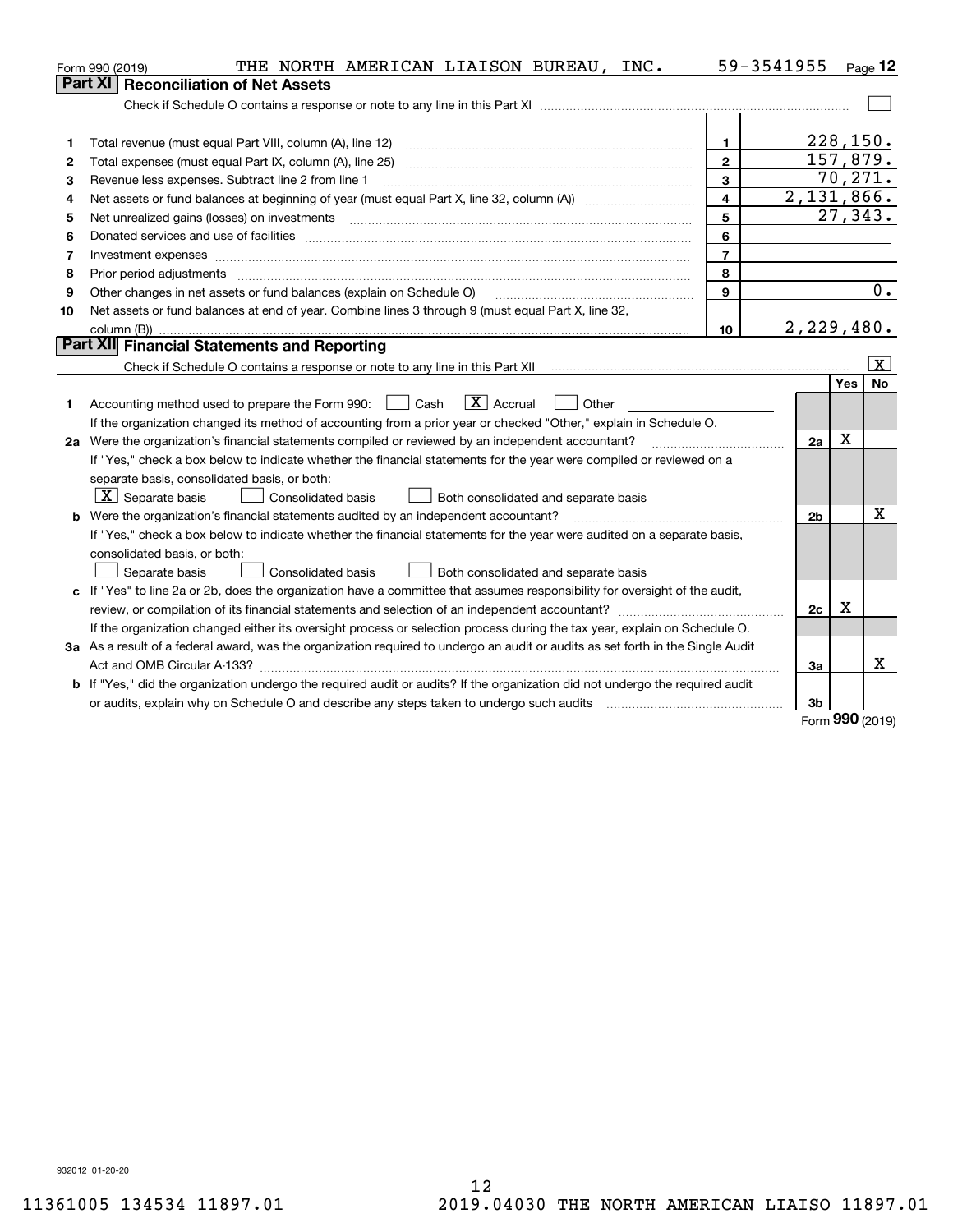| <b>SCHEDULE A</b> |
|-------------------|
|-------------------|

Department of the Treasury

**(Form 990 or 990-EZ)**

# **Public Charity Status and Public Support**

**Complete if the organization is a section 501(c)(3) organization or a section 4947(a)(1) nonexempt charitable trust. | Attach to Form 990 or Form 990-EZ.** 

|  |  | o www.irs.gov/Form990 for instructions and the latest information. |  |  |
|--|--|--------------------------------------------------------------------|--|--|
|  |  |                                                                    |  |  |

| OMB No. 1545-0047     |
|-----------------------|
| 2019                  |
| <b>Open to Public</b> |

 $\overline{\phantom{a}}$ 

| Internal Revenue Service<br>$\blacktriangleright$ Go to www.irs.gov/Form990 for instructions and the latest information. |                  |                                                                                                                                            |                                             |                                                                                    |                                                                                                                                               | <b>Inspection</b>                  |                                 |                            |  |  |                            |  |
|--------------------------------------------------------------------------------------------------------------------------|------------------|--------------------------------------------------------------------------------------------------------------------------------------------|---------------------------------------------|------------------------------------------------------------------------------------|-----------------------------------------------------------------------------------------------------------------------------------------------|------------------------------------|---------------------------------|----------------------------|--|--|----------------------------|--|
|                                                                                                                          |                  | Name of the organization                                                                                                                   |                                             |                                                                                    | <b>Employer identification number</b>                                                                                                         |                                    |                                 |                            |  |  |                            |  |
|                                                                                                                          |                  |                                                                                                                                            |                                             |                                                                                    | THE NORTH AMERICAN LIAISON BUREAU, INC.                                                                                                       |                                    |                                 |                            |  |  | 59-3541955                 |  |
| Part I                                                                                                                   |                  |                                                                                                                                            |                                             |                                                                                    | Reason for Public Charity Status (All organizations must complete this part.) See instructions.                                               |                                    |                                 |                            |  |  |                            |  |
|                                                                                                                          |                  |                                                                                                                                            |                                             |                                                                                    | The organization is not a private foundation because it is: (For lines 1 through 12, check only one box.)                                     |                                    |                                 |                            |  |  |                            |  |
| 1.                                                                                                                       |                  |                                                                                                                                            |                                             |                                                                                    | A church, convention of churches, or association of churches described in section 170(b)(1)(A)(i).                                            |                                    |                                 |                            |  |  |                            |  |
| 2                                                                                                                        |                  |                                                                                                                                            |                                             |                                                                                    | A school described in section 170(b)(1)(A)(ii). (Attach Schedule E (Form 990 or 990-EZ).)                                                     |                                    |                                 |                            |  |  |                            |  |
| 3                                                                                                                        |                  |                                                                                                                                            |                                             |                                                                                    | A hospital or a cooperative hospital service organization described in section 170(b)(1)(A)(iii).                                             |                                    |                                 |                            |  |  |                            |  |
| 4                                                                                                                        |                  | A medical research organization operated in conjunction with a hospital described in section 170(b)(1)(A)(iii). Enter the hospital's name, |                                             |                                                                                    |                                                                                                                                               |                                    |                                 |                            |  |  |                            |  |
|                                                                                                                          | city, and state: |                                                                                                                                            |                                             |                                                                                    |                                                                                                                                               |                                    |                                 |                            |  |  |                            |  |
| 5                                                                                                                        |                  |                                                                                                                                            |                                             |                                                                                    | An organization operated for the benefit of a college or university owned or operated by a governmental unit described in                     |                                    |                                 |                            |  |  |                            |  |
|                                                                                                                          |                  |                                                                                                                                            |                                             | section 170(b)(1)(A)(iv). (Complete Part II.)                                      |                                                                                                                                               |                                    |                                 |                            |  |  |                            |  |
| 6                                                                                                                        |                  |                                                                                                                                            |                                             |                                                                                    | A federal, state, or local government or governmental unit described in section 170(b)(1)(A)(v).                                              |                                    |                                 |                            |  |  |                            |  |
| 7                                                                                                                        |                  |                                                                                                                                            |                                             |                                                                                    | $X$ An organization that normally receives a substantial part of its support from a governmental unit or from the general public described in |                                    |                                 |                            |  |  |                            |  |
|                                                                                                                          |                  |                                                                                                                                            |                                             | section 170(b)(1)(A)(vi). (Complete Part II.)                                      |                                                                                                                                               |                                    |                                 |                            |  |  |                            |  |
| 8                                                                                                                        |                  |                                                                                                                                            |                                             |                                                                                    | A community trust described in section 170(b)(1)(A)(vi). (Complete Part II.)                                                                  |                                    |                                 |                            |  |  |                            |  |
| 9                                                                                                                        |                  |                                                                                                                                            |                                             |                                                                                    | An agricultural research organization described in section 170(b)(1)(A)(ix) operated in conjunction with a land-grant college                 |                                    |                                 |                            |  |  |                            |  |
|                                                                                                                          |                  |                                                                                                                                            |                                             |                                                                                    | or university or a non-land-grant college of agriculture (see instructions). Enter the name, city, and state of the college or                |                                    |                                 |                            |  |  |                            |  |
|                                                                                                                          |                  | university:                                                                                                                                |                                             |                                                                                    |                                                                                                                                               |                                    |                                 |                            |  |  |                            |  |
| 10                                                                                                                       |                  |                                                                                                                                            |                                             |                                                                                    | An organization that normally receives: (1) more than 33 1/3% of its support from contributions, membership fees, and gross receipts from     |                                    |                                 |                            |  |  |                            |  |
|                                                                                                                          |                  |                                                                                                                                            |                                             |                                                                                    | activities related to its exempt functions - subject to certain exceptions, and (2) no more than 33 1/3% of its support from gross investment |                                    |                                 |                            |  |  |                            |  |
|                                                                                                                          |                  |                                                                                                                                            |                                             |                                                                                    | income and unrelated business taxable income (less section 511 tax) from businesses acquired by the organization after June 30, 1975.         |                                    |                                 |                            |  |  |                            |  |
|                                                                                                                          |                  |                                                                                                                                            |                                             | See section 509(a)(2). (Complete Part III.)                                        |                                                                                                                                               |                                    |                                 |                            |  |  |                            |  |
| 11                                                                                                                       |                  |                                                                                                                                            |                                             |                                                                                    | An organization organized and operated exclusively to test for public safety. See section 509(a)(4).                                          |                                    |                                 |                            |  |  |                            |  |
| 12                                                                                                                       |                  |                                                                                                                                            |                                             |                                                                                    | An organization organized and operated exclusively for the benefit of, to perform the functions of, or to carry out the purposes of one or    |                                    |                                 |                            |  |  |                            |  |
|                                                                                                                          |                  |                                                                                                                                            |                                             |                                                                                    | more publicly supported organizations described in section 509(a)(1) or section 509(a)(2). See section 509(a)(3). Check the box in            |                                    |                                 |                            |  |  |                            |  |
|                                                                                                                          |                  |                                                                                                                                            |                                             |                                                                                    | lines 12a through 12d that describes the type of supporting organization and complete lines 12e, 12f, and 12g.                                |                                    |                                 |                            |  |  |                            |  |
| a                                                                                                                        |                  |                                                                                                                                            |                                             |                                                                                    | Type I. A supporting organization operated, supervised, or controlled by its supported organization(s), typically by giving                   |                                    |                                 |                            |  |  |                            |  |
|                                                                                                                          |                  |                                                                                                                                            |                                             |                                                                                    | the supported organization(s) the power to regularly appoint or elect a majority of the directors or trustees of the supporting               |                                    |                                 |                            |  |  |                            |  |
|                                                                                                                          |                  |                                                                                                                                            |                                             | organization. You must complete Part IV, Sections A and B.                         |                                                                                                                                               |                                    |                                 |                            |  |  |                            |  |
| b                                                                                                                        |                  |                                                                                                                                            |                                             |                                                                                    | Type II. A supporting organization supervised or controlled in connection with its supported organization(s), by having                       |                                    |                                 |                            |  |  |                            |  |
|                                                                                                                          |                  |                                                                                                                                            |                                             |                                                                                    | control or management of the supporting organization vested in the same persons that control or manage the supported                          |                                    |                                 |                            |  |  |                            |  |
|                                                                                                                          |                  |                                                                                                                                            |                                             | organization(s). You must complete Part IV, Sections A and C.                      |                                                                                                                                               |                                    |                                 |                            |  |  |                            |  |
| с                                                                                                                        |                  |                                                                                                                                            |                                             |                                                                                    | Type III functionally integrated. A supporting organization operated in connection with, and functionally integrated with,                    |                                    |                                 |                            |  |  |                            |  |
|                                                                                                                          |                  |                                                                                                                                            |                                             |                                                                                    | its supported organization(s) (see instructions). You must complete Part IV, Sections A, D, and E.                                            |                                    |                                 |                            |  |  |                            |  |
| d                                                                                                                        |                  |                                                                                                                                            |                                             |                                                                                    | Type III non-functionally integrated. A supporting organization operated in connection with its supported organization(s)                     |                                    |                                 |                            |  |  |                            |  |
|                                                                                                                          |                  |                                                                                                                                            |                                             |                                                                                    | that is not functionally integrated. The organization generally must satisfy a distribution requirement and an attentiveness                  |                                    |                                 |                            |  |  |                            |  |
|                                                                                                                          |                  |                                                                                                                                            |                                             |                                                                                    | requirement (see instructions). You must complete Part IV, Sections A and D, and Part V.                                                      |                                    |                                 |                            |  |  |                            |  |
| е                                                                                                                        |                  |                                                                                                                                            |                                             |                                                                                    | Check this box if the organization received a written determination from the IRS that it is a Type I, Type II, Type III                       |                                    |                                 |                            |  |  |                            |  |
|                                                                                                                          |                  |                                                                                                                                            |                                             |                                                                                    | functionally integrated, or Type III non-functionally integrated supporting organization.                                                     |                                    |                                 |                            |  |  |                            |  |
| f                                                                                                                        |                  |                                                                                                                                            | Enter the number of supported organizations |                                                                                    |                                                                                                                                               |                                    |                                 |                            |  |  |                            |  |
|                                                                                                                          |                  | (i) Name of supported                                                                                                                      |                                             | Provide the following information about the supported organization(s).<br>(ii) EIN | (iii) Type of organization                                                                                                                    |                                    | (iv) Is the organization listed | (v) Amount of monetary     |  |  | (vi) Amount of other       |  |
|                                                                                                                          |                  | organization                                                                                                                               |                                             |                                                                                    | (described on lines 1-10                                                                                                                      | in your governing document?<br>Yes | No                              | support (see instructions) |  |  | support (see instructions) |  |
|                                                                                                                          |                  |                                                                                                                                            |                                             |                                                                                    | above (see instructions))                                                                                                                     |                                    |                                 |                            |  |  |                            |  |
|                                                                                                                          |                  |                                                                                                                                            |                                             |                                                                                    |                                                                                                                                               |                                    |                                 |                            |  |  |                            |  |
|                                                                                                                          |                  |                                                                                                                                            |                                             |                                                                                    |                                                                                                                                               |                                    |                                 |                            |  |  |                            |  |
|                                                                                                                          |                  |                                                                                                                                            |                                             |                                                                                    |                                                                                                                                               |                                    |                                 |                            |  |  |                            |  |
|                                                                                                                          |                  |                                                                                                                                            |                                             |                                                                                    |                                                                                                                                               |                                    |                                 |                            |  |  |                            |  |
|                                                                                                                          |                  |                                                                                                                                            |                                             |                                                                                    |                                                                                                                                               |                                    |                                 |                            |  |  |                            |  |
|                                                                                                                          |                  |                                                                                                                                            |                                             |                                                                                    |                                                                                                                                               |                                    |                                 |                            |  |  |                            |  |
|                                                                                                                          |                  |                                                                                                                                            |                                             |                                                                                    |                                                                                                                                               |                                    |                                 |                            |  |  |                            |  |
|                                                                                                                          |                  |                                                                                                                                            |                                             |                                                                                    |                                                                                                                                               |                                    |                                 |                            |  |  |                            |  |
|                                                                                                                          |                  |                                                                                                                                            |                                             |                                                                                    |                                                                                                                                               |                                    |                                 |                            |  |  |                            |  |
|                                                                                                                          |                  |                                                                                                                                            |                                             |                                                                                    |                                                                                                                                               |                                    |                                 |                            |  |  |                            |  |
| Total                                                                                                                    |                  |                                                                                                                                            |                                             |                                                                                    |                                                                                                                                               |                                    |                                 |                            |  |  |                            |  |

LHA For Paperwork Reduction Act Notice, see the Instructions for Form 990 or 990-EZ. 932021 09-25-19 Schedule A (Form 990 or 990-EZ) 2019 13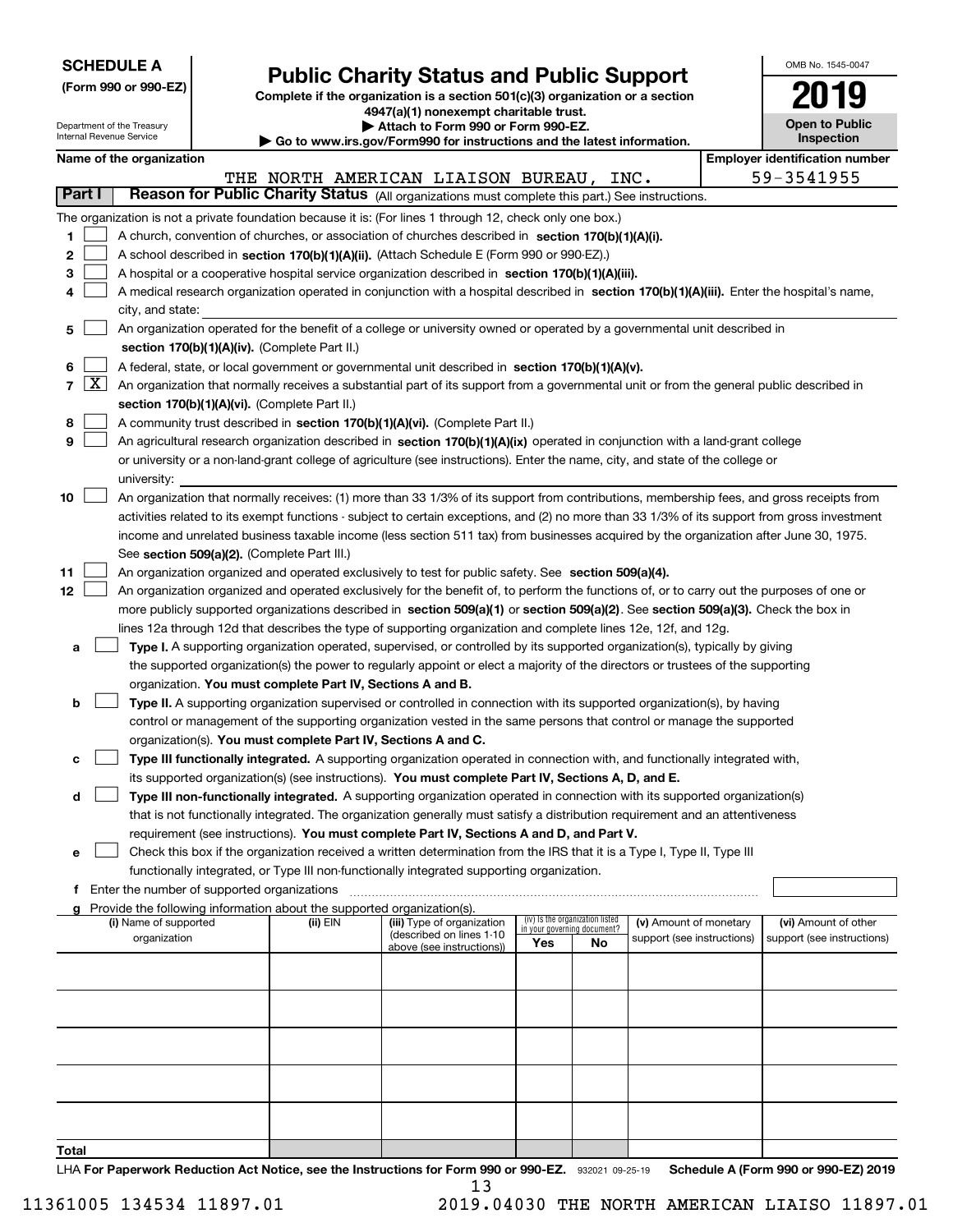### **2** Schedule A (Form 990 or 990-EZ) 2019 THE NORTH AMERICAN LIAISON BUREAU, INC.  $\,$  59-3541955  $\,$  Page **Part II Support Schedule for Organizations Described in Sections 170(b)(1)(A)(iv) and 170(b)(1)(A)(vi)**

(Complete only if you checked the box on line 5, 7, or 8 of Part I or if the organization failed to qualify under Part III. If the organization fails to qualify under the tests listed below, please complete Part III.)

|    | <b>Section A. Public Support</b>                                                                                                                                                                                               |                         |            |            |            |                                      |                                          |
|----|--------------------------------------------------------------------------------------------------------------------------------------------------------------------------------------------------------------------------------|-------------------------|------------|------------|------------|--------------------------------------|------------------------------------------|
|    | Calendar year (or fiscal year beginning in) $\blacktriangleright$                                                                                                                                                              | (a) 2015                | $(b)$ 2016 | $(c)$ 2017 | $(d)$ 2018 | (e) 2019                             | (f) Total                                |
|    | 1 Gifts, grants, contributions, and                                                                                                                                                                                            |                         |            |            |            |                                      |                                          |
|    | membership fees received. (Do not                                                                                                                                                                                              |                         |            |            |            |                                      |                                          |
|    | include any "unusual grants.")                                                                                                                                                                                                 | 270,424.                | 221, 157.  | 200,099.   | 157,049.   | 182,258.                             | 1030987.                                 |
|    | 2 Tax revenues levied for the organ-                                                                                                                                                                                           |                         |            |            |            |                                      |                                          |
|    | ization's benefit and either paid to                                                                                                                                                                                           |                         |            |            |            |                                      |                                          |
|    | or expended on its behalf                                                                                                                                                                                                      |                         |            |            |            |                                      |                                          |
|    | 3 The value of services or facilities                                                                                                                                                                                          |                         |            |            |            |                                      |                                          |
|    | furnished by a governmental unit to                                                                                                                                                                                            |                         |            |            |            |                                      |                                          |
|    | the organization without charge                                                                                                                                                                                                | $\overline{270, 424}$ . | 221, 157.  | 200,099.   | 157,049.   | 182,258.                             | 1030987.                                 |
|    | 4 Total. Add lines 1 through 3                                                                                                                                                                                                 |                         |            |            |            |                                      |                                          |
|    | 5 The portion of total contributions                                                                                                                                                                                           |                         |            |            |            |                                      |                                          |
|    | by each person (other than a                                                                                                                                                                                                   |                         |            |            |            |                                      |                                          |
|    | governmental unit or publicly                                                                                                                                                                                                  |                         |            |            |            |                                      |                                          |
|    | supported organization) included<br>on line 1 that exceeds 2% of the                                                                                                                                                           |                         |            |            |            |                                      |                                          |
|    | amount shown on line 11,                                                                                                                                                                                                       |                         |            |            |            |                                      |                                          |
|    | column (f)                                                                                                                                                                                                                     |                         |            |            |            |                                      | 195, 272.                                |
|    |                                                                                                                                                                                                                                |                         |            |            |            |                                      | 835,715.                                 |
|    | 6 Public support. Subtract line 5 from line 4.<br><b>Section B. Total Support</b>                                                                                                                                              |                         |            |            |            |                                      |                                          |
|    | Calendar year (or fiscal year beginning in) $\blacktriangleright$                                                                                                                                                              | (a) 2015                | (b) 2016   | $(c)$ 2017 | $(d)$ 2018 | (e) 2019                             | (f) Total                                |
|    | <b>7</b> Amounts from line 4                                                                                                                                                                                                   | 270, 424.               | 221,157.   | 200,099.   | 157,049.   | 182,258.                             | 1030987.                                 |
|    | 8 Gross income from interest,                                                                                                                                                                                                  |                         |            |            |            |                                      |                                          |
|    | dividends, payments received on                                                                                                                                                                                                |                         |            |            |            |                                      |                                          |
|    | securities loans, rents, royalties,                                                                                                                                                                                            |                         |            |            |            |                                      |                                          |
|    | and income from similar sources                                                                                                                                                                                                | 12,054.                 | 32,918.    | 39,047.    | 45,116.    | 45,892.                              | 175,027.                                 |
|    | 9 Net income from unrelated business                                                                                                                                                                                           |                         |            |            |            |                                      |                                          |
|    | activities, whether or not the                                                                                                                                                                                                 |                         |            |            |            |                                      |                                          |
|    | business is regularly carried on                                                                                                                                                                                               |                         |            |            |            |                                      |                                          |
|    | 10 Other income. Do not include gain                                                                                                                                                                                           |                         |            |            |            |                                      |                                          |
|    | or loss from the sale of capital                                                                                                                                                                                               |                         |            |            |            |                                      |                                          |
|    | assets (Explain in Part VI.)                                                                                                                                                                                                   |                         |            |            |            |                                      |                                          |
|    | 11 Total support. Add lines 7 through 10                                                                                                                                                                                       |                         |            |            |            |                                      | 1206014.                                 |
|    | <b>12</b> Gross receipts from related activities, etc. (see instructions)                                                                                                                                                      |                         |            |            |            | 12                                   |                                          |
|    | 13 First five years. If the Form 990 is for the organization's first, second, third, fourth, or fifth tax year as a section 501(c)(3)                                                                                          |                         |            |            |            |                                      |                                          |
|    | organization, check this box and stop here                                                                                                                                                                                     |                         |            |            |            |                                      |                                          |
|    | Section C. Computation of Public Support Percentage                                                                                                                                                                            |                         |            |            |            |                                      |                                          |
|    |                                                                                                                                                                                                                                |                         |            |            |            | 14                                   | 69.30<br>%                               |
|    |                                                                                                                                                                                                                                |                         |            |            |            | 15                                   | 71.06<br>$\%$                            |
|    | 16a 33 1/3% support test - 2019. If the organization did not check the box on line 13, and line 14 is 33 1/3% or more, check this box and                                                                                      |                         |            |            |            |                                      |                                          |
|    | stop here. The organization qualifies as a publicly supported organization                                                                                                                                                     |                         |            |            |            |                                      | $\blacktriangleright$ $\boxed{\text{X}}$ |
|    | b 33 1/3% support test - 2018. If the organization did not check a box on line 13 or 16a, and line 15 is 33 1/3% or more, check this box                                                                                       |                         |            |            |            |                                      |                                          |
|    | and stop here. The organization qualifies as a publicly supported organization manufactured content and stop here. The organization qualifies as a publicly supported organization manufactured and an analyzed of the state o |                         |            |            |            |                                      |                                          |
|    | 17a 10% -facts-and-circumstances test - 2019. If the organization did not check a box on line 13, 16a, or 16b, and line 14 is 10% or more,                                                                                     |                         |            |            |            |                                      |                                          |
|    | and if the organization meets the "facts-and-circumstances" test, check this box and stop here. Explain in Part VI how the organization                                                                                        |                         |            |            |            |                                      |                                          |
|    |                                                                                                                                                                                                                                |                         |            |            |            |                                      |                                          |
|    | <b>b 10% -facts-and-circumstances test - 2018.</b> If the organization did not check a box on line 13, 16a, 16b, or 17a, and line 15 is 10% or                                                                                 |                         |            |            |            |                                      |                                          |
|    | more, and if the organization meets the "facts-and-circumstances" test, check this box and stop here. Explain in Part VI how the                                                                                               |                         |            |            |            |                                      |                                          |
|    | organization meets the "facts-and-circumstances" test. The organization qualifies as a publicly supported organization                                                                                                         |                         |            |            |            |                                      |                                          |
| 18 | Private foundation. If the organization did not check a box on line 13, 16a, 16b, 17a, or 17b, check this box and see instructions                                                                                             |                         |            |            |            |                                      |                                          |
|    |                                                                                                                                                                                                                                |                         |            |            |            | Schedule A (Form 990 or 990-EZ) 2019 |                                          |

932022 09-25-19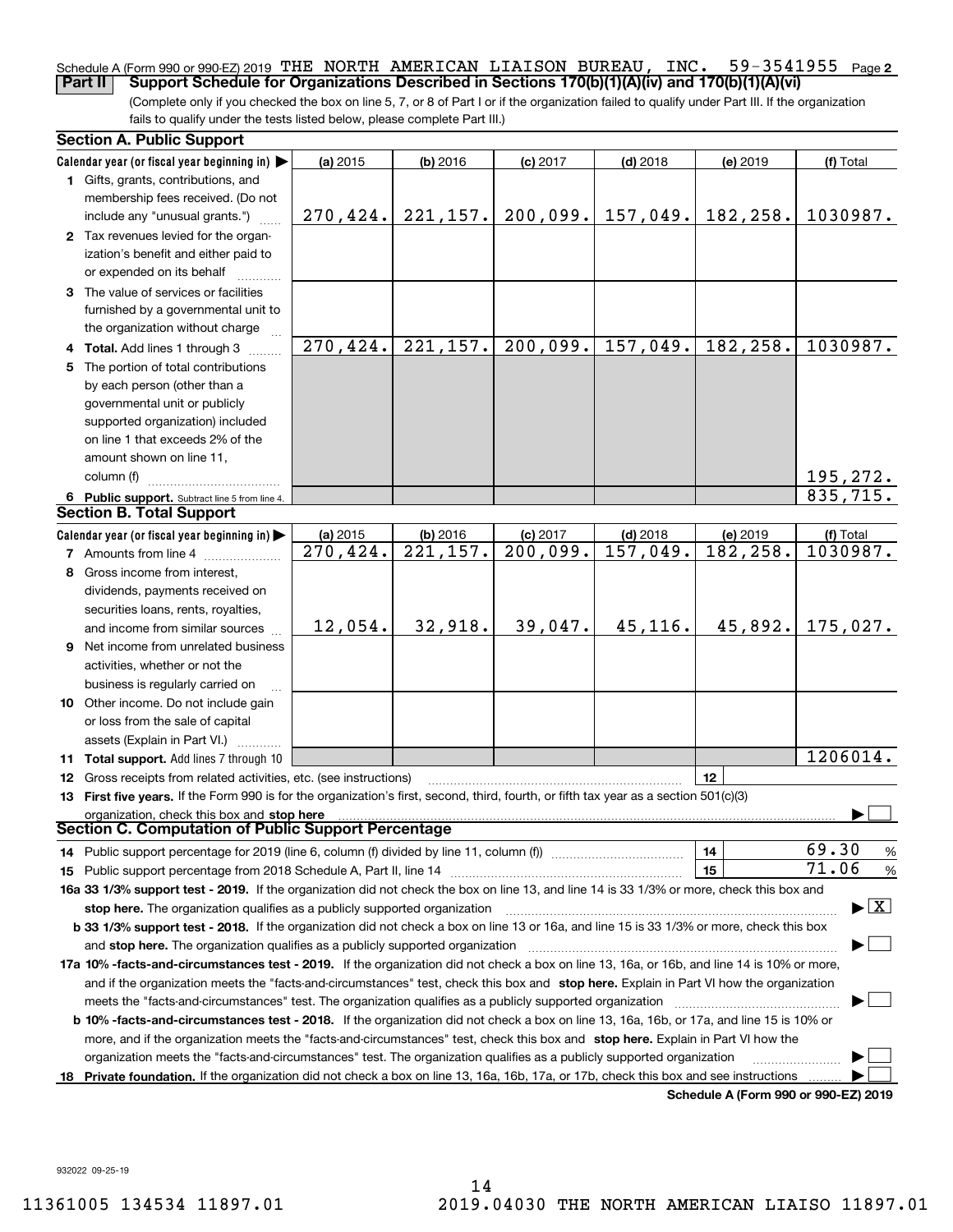# Schedule A (Form 990 or 990-EZ) 2019 THE NORTH AMERICAN LIAISON BUREAU , INC 59–3541955 <sub>Page</sub> 3 **Part III Support Schedule for Organizations Described in Section 509(a)(2)**

(Complete only if you checked the box on line 10 of Part I or if the organization failed to qualify under Part II. If the organization fails to qualify under the tests listed below, please complete Part II.)

|    | <b>Section A. Public Support</b>                                                                                                                                                                                                      |          |            |            |            |                                      |           |
|----|---------------------------------------------------------------------------------------------------------------------------------------------------------------------------------------------------------------------------------------|----------|------------|------------|------------|--------------------------------------|-----------|
|    | Calendar year (or fiscal year beginning in) $\blacktriangleright$                                                                                                                                                                     | (a) 2015 | $(b)$ 2016 | $(c)$ 2017 | $(d)$ 2018 | (e) 2019                             | (f) Total |
|    | 1 Gifts, grants, contributions, and                                                                                                                                                                                                   |          |            |            |            |                                      |           |
|    | membership fees received. (Do not                                                                                                                                                                                                     |          |            |            |            |                                      |           |
|    | include any "unusual grants.")                                                                                                                                                                                                        |          |            |            |            |                                      |           |
|    | 2 Gross receipts from admissions,<br>merchandise sold or services per-<br>formed, or facilities furnished in<br>any activity that is related to the<br>organization's tax-exempt purpose                                              |          |            |            |            |                                      |           |
|    | 3 Gross receipts from activities that<br>are not an unrelated trade or bus-                                                                                                                                                           |          |            |            |            |                                      |           |
|    | iness under section 513                                                                                                                                                                                                               |          |            |            |            |                                      |           |
|    | 4 Tax revenues levied for the organ-<br>ization's benefit and either paid to                                                                                                                                                          |          |            |            |            |                                      |           |
|    | or expended on its behalf<br>.                                                                                                                                                                                                        |          |            |            |            |                                      |           |
|    | 5 The value of services or facilities<br>furnished by a governmental unit to<br>the organization without charge                                                                                                                       |          |            |            |            |                                      |           |
|    | <b>6 Total.</b> Add lines 1 through 5                                                                                                                                                                                                 |          |            |            |            |                                      |           |
|    | 7a Amounts included on lines 1, 2, and<br>3 received from disqualified persons                                                                                                                                                        |          |            |            |            |                                      |           |
|    | <b>b</b> Amounts included on lines 2 and 3 received                                                                                                                                                                                   |          |            |            |            |                                      |           |
|    | from other than disqualified persons that<br>exceed the greater of \$5,000 or 1% of the<br>amount on line 13 for the year                                                                                                             |          |            |            |            |                                      |           |
|    | c Add lines 7a and 7b                                                                                                                                                                                                                 |          |            |            |            |                                      |           |
|    | 8 Public support. (Subtract line 7c from line 6.)                                                                                                                                                                                     |          |            |            |            |                                      |           |
|    | <b>Section B. Total Support</b>                                                                                                                                                                                                       |          |            |            |            |                                      |           |
|    | Calendar year (or fiscal year beginning in) $\blacktriangleright$                                                                                                                                                                     | (a) 2015 | (b) 2016   | $(c)$ 2017 | $(d)$ 2018 | (e) 2019                             | (f) Total |
|    | 9 Amounts from line 6                                                                                                                                                                                                                 |          |            |            |            |                                      |           |
|    | 10a Gross income from interest,<br>dividends, payments received on<br>securities loans, rents, royalties,<br>and income from similar sources                                                                                          |          |            |            |            |                                      |           |
|    | <b>b</b> Unrelated business taxable income                                                                                                                                                                                            |          |            |            |            |                                      |           |
|    | (less section 511 taxes) from businesses                                                                                                                                                                                              |          |            |            |            |                                      |           |
|    | acquired after June 30, 1975                                                                                                                                                                                                          |          |            |            |            |                                      |           |
|    | c Add lines 10a and 10b<br>11 Net income from unrelated business<br>activities not included in line 10b,<br>whether or not the business is<br>regularly carried on                                                                    |          |            |            |            |                                      |           |
|    | <b>12</b> Other income. Do not include gain<br>or loss from the sale of capital<br>assets (Explain in Part VI.)                                                                                                                       |          |            |            |            |                                      |           |
|    | 13 Total support. (Add lines 9, 10c, 11, and 12.)                                                                                                                                                                                     |          |            |            |            |                                      |           |
|    | 14 First five years. If the Form 990 is for the organization's first, second, third, fourth, or fifth tax year as a section 501(c)(3) organization,                                                                                   |          |            |            |            |                                      |           |
|    | check this box and stop here manufactured and control the state of the state of the state of the state of the state of the state of the state of the state of the state of the state of the state of the state of the state of        |          |            |            |            |                                      |           |
|    | <b>Section C. Computation of Public Support Percentage</b>                                                                                                                                                                            |          |            |            |            |                                      |           |
|    | 15 Public support percentage for 2019 (line 8, column (f), divided by line 13, column (f))                                                                                                                                            |          |            |            |            | 15                                   | %         |
|    | 16 Public support percentage from 2018 Schedule A, Part III, line 15                                                                                                                                                                  |          |            |            |            | 16                                   | %         |
|    | <b>Section D. Computation of Investment Income Percentage</b>                                                                                                                                                                         |          |            |            |            |                                      |           |
|    | 17 Investment income percentage for 2019 (line 10c, column (f), divided by line 13, column (f))                                                                                                                                       |          |            |            |            | 17                                   | %         |
|    | <b>18</b> Investment income percentage from <b>2018</b> Schedule A, Part III, line 17<br>19a 33 1/3% support tests - 2019. If the organization did not check the box on line 14, and line 15 is more than 33 1/3%, and line 17 is not |          |            |            |            | 18                                   | %         |
|    | more than 33 1/3%, check this box and stop here. The organization qualifies as a publicly supported organization                                                                                                                      |          |            |            |            |                                      | ▶         |
|    | b 33 1/3% support tests - 2018. If the organization did not check a box on line 14 or line 19a, and line 16 is more than 33 1/3%, and                                                                                                 |          |            |            |            |                                      |           |
|    | line 18 is not more than 33 1/3%, check this box and stop here. The organization qualifies as a publicly supported organization                                                                                                       |          |            |            |            |                                      |           |
| 20 | Private foundation. If the organization did not check a box on line 14, 19a, or 19b, check this box and see instructions                                                                                                              |          |            |            |            |                                      |           |
|    | 932023 09-25-19                                                                                                                                                                                                                       |          |            |            |            | Schedule A (Form 990 or 990-EZ) 2019 |           |

15

 <sup>11361005 134534 11897.01 2019.04030</sup> THE NORTH AMERICAN LIAISO 11897.01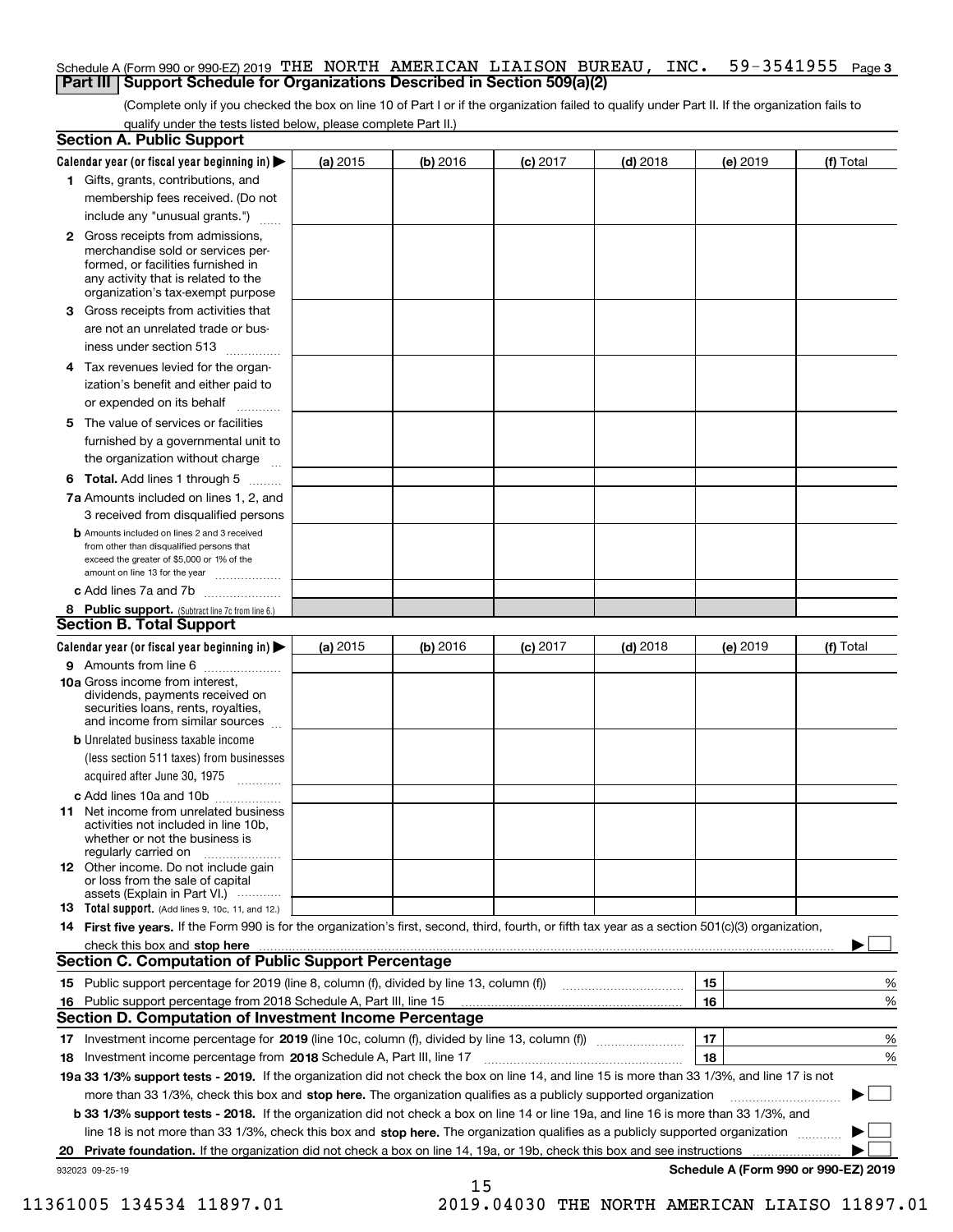# Schedule A (Form 990 or 990-EZ) 2019 THE NORTH AMERICAN LIAISON BUREAU, INC。 59-3541955 <sub>Page 4</sub>

# **Part IV Supporting Organizations**

(Complete only if you checked a box in line 12 on Part I. If you checked 12a of Part I, complete Sections A and B. If you checked 12b of Part I, complete Sections A and C. If you checked 12c of Part I, complete Sections A, D, and E. If you checked 12d of Part I, complete Sections A and D, and complete Part V.)

# **Section A. All Supporting Organizations**

- **1** Are all of the organization's supported organizations listed by name in the organization's governing documents? If "No," describe in **Part VI** how the supported organizations are designated. If designated by *class or purpose, describe the designation. If historic and continuing relationship, explain.*
- **2** Did the organization have any supported organization that does not have an IRS determination of status under section 509(a)(1) or (2)? If "Yes," explain in Part VI how the organization determined that the supported *organization was described in section 509(a)(1) or (2).*
- **3a** Did the organization have a supported organization described in section 501(c)(4), (5), or (6)? If "Yes," answer *(b) and (c) below.*
- **b** Did the organization confirm that each supported organization qualified under section 501(c)(4), (5), or (6) and satisfied the public support tests under section 509(a)(2)? If "Yes," describe in **Part VI** when and how the *organization made the determination.*
- **c**Did the organization ensure that all support to such organizations was used exclusively for section 170(c)(2)(B) purposes? If "Yes," explain in **Part VI** what controls the organization put in place to ensure such use.
- **4a***If* Was any supported organization not organized in the United States ("foreign supported organization")? *"Yes," and if you checked 12a or 12b in Part I, answer (b) and (c) below.*
- **b** Did the organization have ultimate control and discretion in deciding whether to make grants to the foreign supported organization? If "Yes," describe in **Part VI** how the organization had such control and discretion *despite being controlled or supervised by or in connection with its supported organizations.*
- **c** Did the organization support any foreign supported organization that does not have an IRS determination under sections 501(c)(3) and 509(a)(1) or (2)? If "Yes," explain in **Part VI** what controls the organization used *to ensure that all support to the foreign supported organization was used exclusively for section 170(c)(2)(B) purposes.*
- **5a** Did the organization add, substitute, or remove any supported organizations during the tax year? If "Yes," answer (b) and (c) below (if applicable). Also, provide detail in **Part VI,** including (i) the names and EIN *numbers of the supported organizations added, substituted, or removed; (ii) the reasons for each such action; (iii) the authority under the organization's organizing document authorizing such action; and (iv) how the action was accomplished (such as by amendment to the organizing document).*
- **b** Type I or Type II only. Was any added or substituted supported organization part of a class already designated in the organization's organizing document?
- **cSubstitutions only.**  Was the substitution the result of an event beyond the organization's control?
- **6** Did the organization provide support (whether in the form of grants or the provision of services or facilities) to **Part VI.** *If "Yes," provide detail in* support or benefit one or more of the filing organization's supported organizations? anyone other than (i) its supported organizations, (ii) individuals that are part of the charitable class benefited by one or more of its supported organizations, or (iii) other supporting organizations that also
- **7**Did the organization provide a grant, loan, compensation, or other similar payment to a substantial contributor *If "Yes," complete Part I of Schedule L (Form 990 or 990-EZ).* regard to a substantial contributor? (as defined in section 4958(c)(3)(C)), a family member of a substantial contributor, or a 35% controlled entity with
- **8** Did the organization make a loan to a disqualified person (as defined in section 4958) not described in line 7? *If "Yes," complete Part I of Schedule L (Form 990 or 990-EZ).*
- **9a** Was the organization controlled directly or indirectly at any time during the tax year by one or more in section 509(a)(1) or (2))? If "Yes," *provide detail in* <code>Part VI.</code> disqualified persons as defined in section 4946 (other than foundation managers and organizations described
- **b** Did one or more disqualified persons (as defined in line 9a) hold a controlling interest in any entity in which the supporting organization had an interest? If "Yes," provide detail in P**art VI**.
- **c**Did a disqualified person (as defined in line 9a) have an ownership interest in, or derive any personal benefit from, assets in which the supporting organization also had an interest? If "Yes," provide detail in P**art VI.**
- **10a** Was the organization subject to the excess business holdings rules of section 4943 because of section supporting organizations)? If "Yes," answer 10b below. 4943(f) (regarding certain Type II supporting organizations, and all Type III non-functionally integrated
- **b** Did the organization have any excess business holdings in the tax year? (Use Schedule C, Form 4720, to *determine whether the organization had excess business holdings.)*

16

932024 09-25-19

**10bSchedule A (Form 990 or 990-EZ) 2019**

**YesNo**

**1**

**2**

**3a**

**3b**

**3c**

**4a**

**4b**

**4c**

**5a**

**5b5c**

**6**

**7**

**8**

**9a**

**9b**

**9c**

**10a**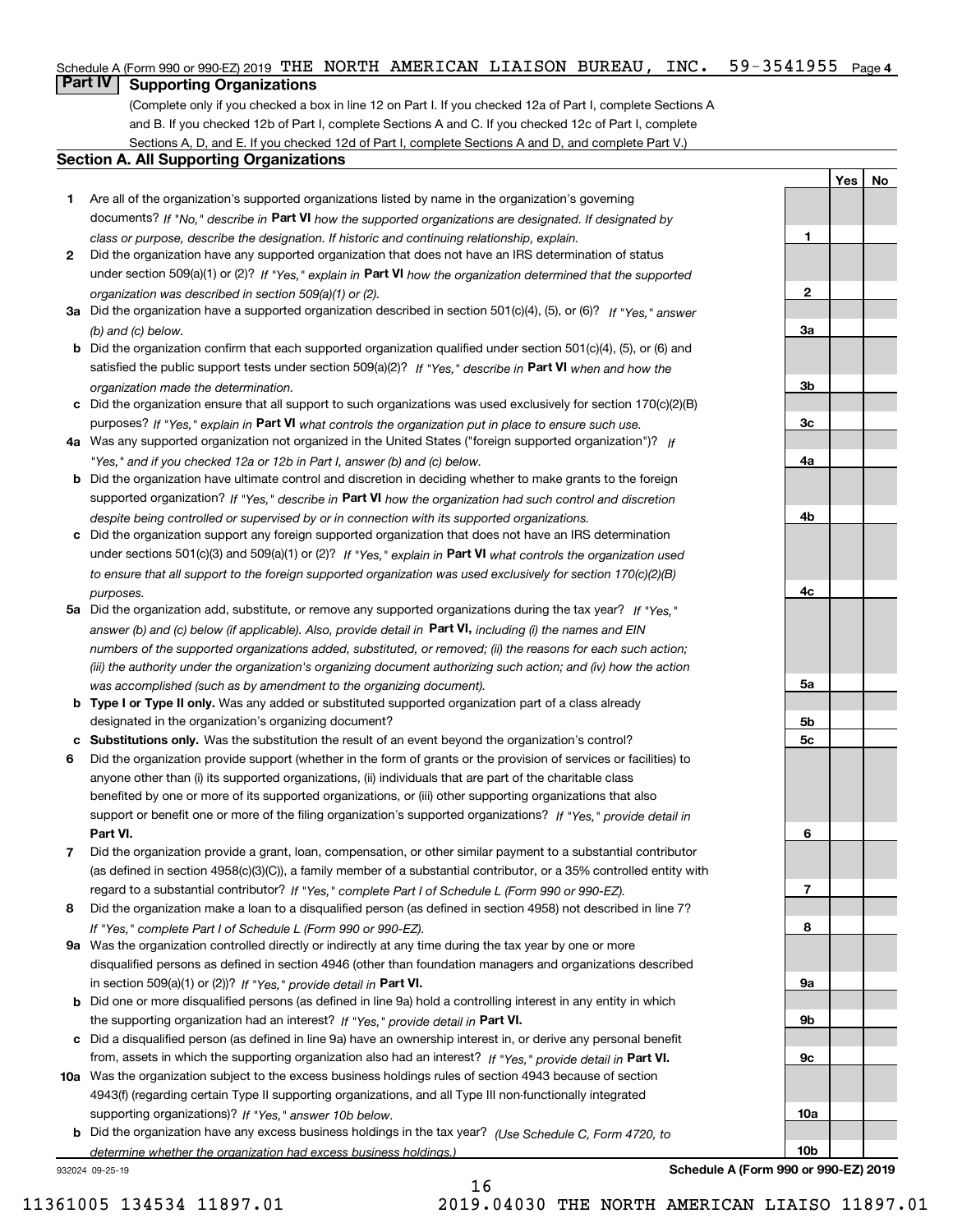# Schedule A (Form 990 or 990-EZ) 2019 THE NORTH AMERICAN LIAISON BUREAU , INC 59–3541955 <sub>Page 5</sub> **Part IV Supporting Organizations** *(continued)*

|    |                                                                                                                                   |     | Yes | No |
|----|-----------------------------------------------------------------------------------------------------------------------------------|-----|-----|----|
| 11 | Has the organization accepted a gift or contribution from any of the following persons?                                           |     |     |    |
|    | a A person who directly or indirectly controls, either alone or together with persons described in (b) and (c)                    |     |     |    |
|    | below, the governing body of a supported organization?                                                                            | 11a |     |    |
|    | <b>b</b> A family member of a person described in (a) above?                                                                      | 11b |     |    |
|    | c A 35% controlled entity of a person described in (a) or (b) above? If "Yes" to a, b, or c, provide detail in Part VI.           | 11c |     |    |
|    | Section B. Type I Supporting Organizations                                                                                        |     |     |    |
|    |                                                                                                                                   |     | Yes | No |
| 1  | Did the directors, trustees, or membership of one or more supported organizations have the power to                               |     |     |    |
|    | regularly appoint or elect at least a majority of the organization's directors or trustees at all times during the                |     |     |    |
|    | tax year? If "No," describe in Part VI how the supported organization(s) effectively operated, supervised, or                     |     |     |    |
|    | controlled the organization's activities. If the organization had more than one supported organization,                           |     |     |    |
|    | describe how the powers to appoint and/or remove directors or trustees were allocated among the supported                         |     |     |    |
|    | organizations and what conditions or restrictions, if any, applied to such powers during the tax year.                            | 1   |     |    |
| 2  | Did the organization operate for the benefit of any supported organization other than the supported                               |     |     |    |
|    | organization(s) that operated, supervised, or controlled the supporting organization? If "Yes," explain in                        |     |     |    |
|    | Part VI how providing such benefit carried out the purposes of the supported organization(s) that operated,                       |     |     |    |
|    | supervised, or controlled the supporting organization.                                                                            | 2   |     |    |
|    | <b>Section C. Type II Supporting Organizations</b>                                                                                |     |     |    |
|    |                                                                                                                                   |     | Yes | No |
| 1  | Were a majority of the organization's directors or trustees during the tax year also a majority of the directors                  |     |     |    |
|    | or trustees of each of the organization's supported organization(s)? If "No," describe in Part VI how control                     |     |     |    |
|    | or management of the supporting organization was vested in the same persons that controlled or managed                            |     |     |    |
|    | the supported organization(s).<br><b>Section D. All Type III Supporting Organizations</b>                                         |     |     |    |
|    |                                                                                                                                   |     | Yes |    |
| 1  | Did the organization provide to each of its supported organizations, by the last day of the fifth month of the                    |     |     | No |
|    | organization's tax year, (i) a written notice describing the type and amount of support provided during the prior tax             |     |     |    |
|    | year, (ii) a copy of the Form 990 that was most recently filed as of the date of notification, and (iii) copies of the            |     |     |    |
|    | organization's governing documents in effect on the date of notification, to the extent not previously provided?                  | 1   |     |    |
| 2  | Were any of the organization's officers, directors, or trustees either (i) appointed or elected by the supported                  |     |     |    |
|    | organization(s) or (ii) serving on the governing body of a supported organization? If "No," explain in Part VI how                |     |     |    |
|    | the organization maintained a close and continuous working relationship with the supported organization(s).                       | 2   |     |    |
| 3  | By reason of the relationship described in (2), did the organization's supported organizations have a                             |     |     |    |
|    | significant voice in the organization's investment policies and in directing the use of the organization's                        |     |     |    |
|    | income or assets at all times during the tax year? If "Yes," describe in Part VI the role the organization's                      |     |     |    |
|    | supported organizations played in this regard.                                                                                    | з   |     |    |
|    | Section E. Type III Functionally Integrated Supporting Organizations                                                              |     |     |    |
| 1  | Check the box next to the method that the organization used to satisfy the Integral Part Test during the year (see instructions). |     |     |    |
| a  | The organization satisfied the Activities Test. Complete line 2 below.                                                            |     |     |    |
| b  | The organization is the parent of each of its supported organizations. Complete line 3 below.                                     |     |     |    |
| c  | The organization supported a governmental entity. Describe in Part VI how you supported a government entity (see instructions).   |     |     |    |
| 2  | Activities Test. Answer (a) and (b) below.                                                                                        |     | Yes | No |
| а  | Did substantially all of the organization's activities during the tax year directly further the exempt purposes of                |     |     |    |
|    | the supported organization(s) to which the organization was responsive? If "Yes." then in Part VI identify                        |     |     |    |
|    | those supported organizations and explain how these activities directly furthered their exempt purposes,                          |     |     |    |
|    | how the organization was responsive to those supported organizations, and how the organization determined                         |     |     |    |
|    | that these activities constituted substantially all of its activities.                                                            | 2a  |     |    |
|    | <b>b</b> Did the activities described in (a) constitute activities that, but for the organization's involvement, one or more      |     |     |    |
|    | of the organization's supported organization(s) would have been engaged in? If "Yes," explain in Part VI the                      |     |     |    |
|    | reasons for the organization's position that its supported organization(s) would have engaged in these                            |     |     |    |
|    | activities but for the organization's involvement.                                                                                | 2b  |     |    |
| з  | Parent of Supported Organizations. Answer (a) and (b) below.                                                                      |     |     |    |
| a  | Did the organization have the power to regularly appoint or elect a majority of the officers, directors, or                       |     |     |    |
|    | trustees of each of the supported organizations? Provide details in Part VI.                                                      | За  |     |    |
|    | <b>b</b> Did the organization exercise a substantial degree of direction over the policies, programs, and activities of each      |     |     |    |
|    | of its supported organizations? If "Yes." describe in Part VI the role played by the organization in this regard                  | Зb  |     |    |
|    | Schedule A (Form 990 or 990-EZ) 2019<br>932025 09-25-19                                                                           |     |     |    |

17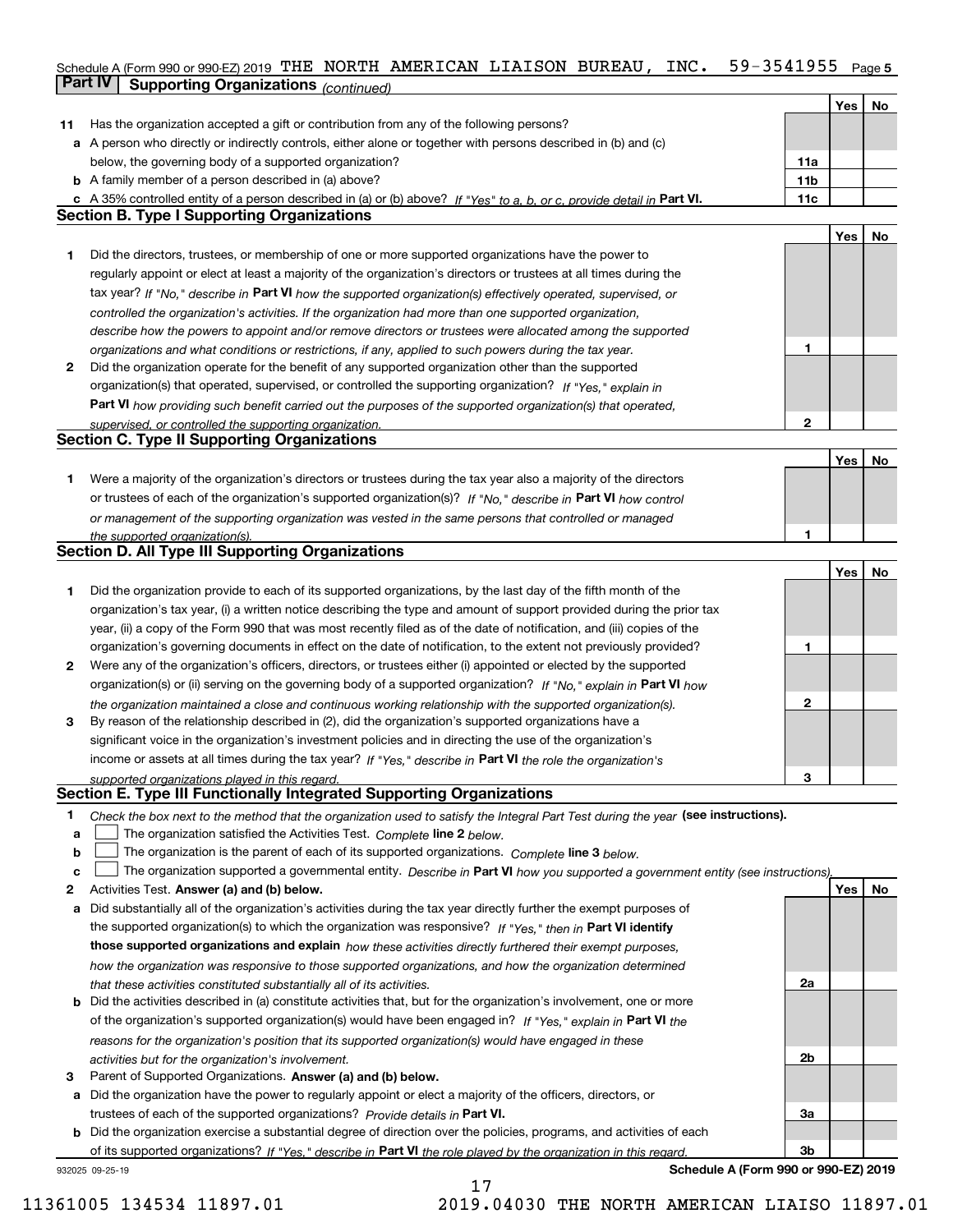| <b>Part V</b> | Schedule A (Form 990 or 990-EZ) 2019 THE NORTH AMERICAN LIAISON BUREAU, INC. 59-3541955<br>Type III Non-Functionally Integrated 509(a)(3) Supporting Organizations |                |                | Page 6                         |
|---------------|--------------------------------------------------------------------------------------------------------------------------------------------------------------------|----------------|----------------|--------------------------------|
| 1             | Check here if the organization satisfied the Integral Part Test as a qualifying trust on Nov. 20, 1970 (explain in Part VI). See instructions. Al                  |                |                |                                |
|               | other Type III non-functionally integrated supporting organizations must complete Sections A through E.                                                            |                |                |                                |
|               | <b>Section A - Adjusted Net Income</b>                                                                                                                             |                | (A) Prior Year | (B) Current Year<br>(optional) |
| 1             | Net short-term capital gain                                                                                                                                        | 1              |                |                                |
| 2             | Recoveries of prior-year distributions                                                                                                                             | $\mathbf{2}$   |                |                                |
| 3             | Other gross income (see instructions)                                                                                                                              | 3              |                |                                |
| 4             | Add lines 1 through 3.                                                                                                                                             | 4              |                |                                |
| 5             | Depreciation and depletion                                                                                                                                         | 5              |                |                                |
| 6             | Portion of operating expenses paid or incurred for production or                                                                                                   |                |                |                                |
|               | collection of gross income or for management, conservation, or                                                                                                     |                |                |                                |
|               | maintenance of property held for production of income (see instructions)                                                                                           | 6              |                |                                |
| 7             | Other expenses (see instructions)                                                                                                                                  | $\overline{7}$ |                |                                |
| 8             | <b>Adjusted Net Income</b> (subtract lines 5, 6, and 7 from line 4)                                                                                                | 8              |                |                                |
|               | <b>Section B - Minimum Asset Amount</b>                                                                                                                            |                | (A) Prior Year | (B) Current Year<br>(optional) |
| 1             | Aggregate fair market value of all non-exempt-use assets (see                                                                                                      |                |                |                                |
|               | instructions for short tax year or assets held for part of year):                                                                                                  |                |                |                                |
|               | a Average monthly value of securities                                                                                                                              | 1a             |                |                                |
|               | <b>b</b> Average monthly cash balances                                                                                                                             | 1b             |                |                                |
|               | c Fair market value of other non-exempt-use assets                                                                                                                 | 1c             |                |                                |
|               | <b>d</b> Total (add lines 1a, 1b, and 1c)                                                                                                                          | 1d             |                |                                |
|               | <b>e</b> Discount claimed for blockage or other                                                                                                                    |                |                |                                |
|               | factors (explain in detail in <b>Part VI</b> ):                                                                                                                    |                |                |                                |
| $\mathbf{2}$  | Acquisition indebtedness applicable to non-exempt-use assets                                                                                                       | $\mathbf{2}$   |                |                                |
| 3             | Subtract line 2 from line 1d.                                                                                                                                      | 3              |                |                                |
| 4             | Cash deemed held for exempt use. Enter 1-1/2% of line 3 (for greater amount,                                                                                       |                |                |                                |
|               | see instructions).                                                                                                                                                 | 4              |                |                                |
| 5             | Net value of non-exempt-use assets (subtract line 4 from line 3)                                                                                                   | 5              |                |                                |
| 6             | Multiply line 5 by .035.                                                                                                                                           | 6              |                |                                |
| 7             | Recoveries of prior-year distributions                                                                                                                             | 7              |                |                                |
| 8             | Minimum Asset Amount (add line 7 to line 6)                                                                                                                        | 8              |                |                                |
|               | <b>Section C - Distributable Amount</b>                                                                                                                            |                |                | <b>Current Year</b>            |
| 1.            | Adjusted net income for prior year (from Section A, line 8, Column A)                                                                                              | 1              |                |                                |
| 2             | Enter 85% of line 1.                                                                                                                                               | 2              |                |                                |
| 3             | Minimum asset amount for prior year (from Section B, line 8, Column A)                                                                                             | 3              |                |                                |
| 4             | Enter greater of line 2 or line 3.                                                                                                                                 | 4              |                |                                |
| 5             | Income tax imposed in prior year                                                                                                                                   | 5              |                |                                |
| 6             | Distributable Amount. Subtract line 5 from line 4, unless subject to                                                                                               |                |                |                                |
|               | emergency temporary reduction (see instructions).                                                                                                                  | 6              |                |                                |
| 7             | Check here if the current year is the organization's first as a non-functionally integrated Type III supporting organization (see                                  |                |                |                                |

instructions).

**Schedule A (Form 990 or 990-EZ) 2019**

932026 09-25-19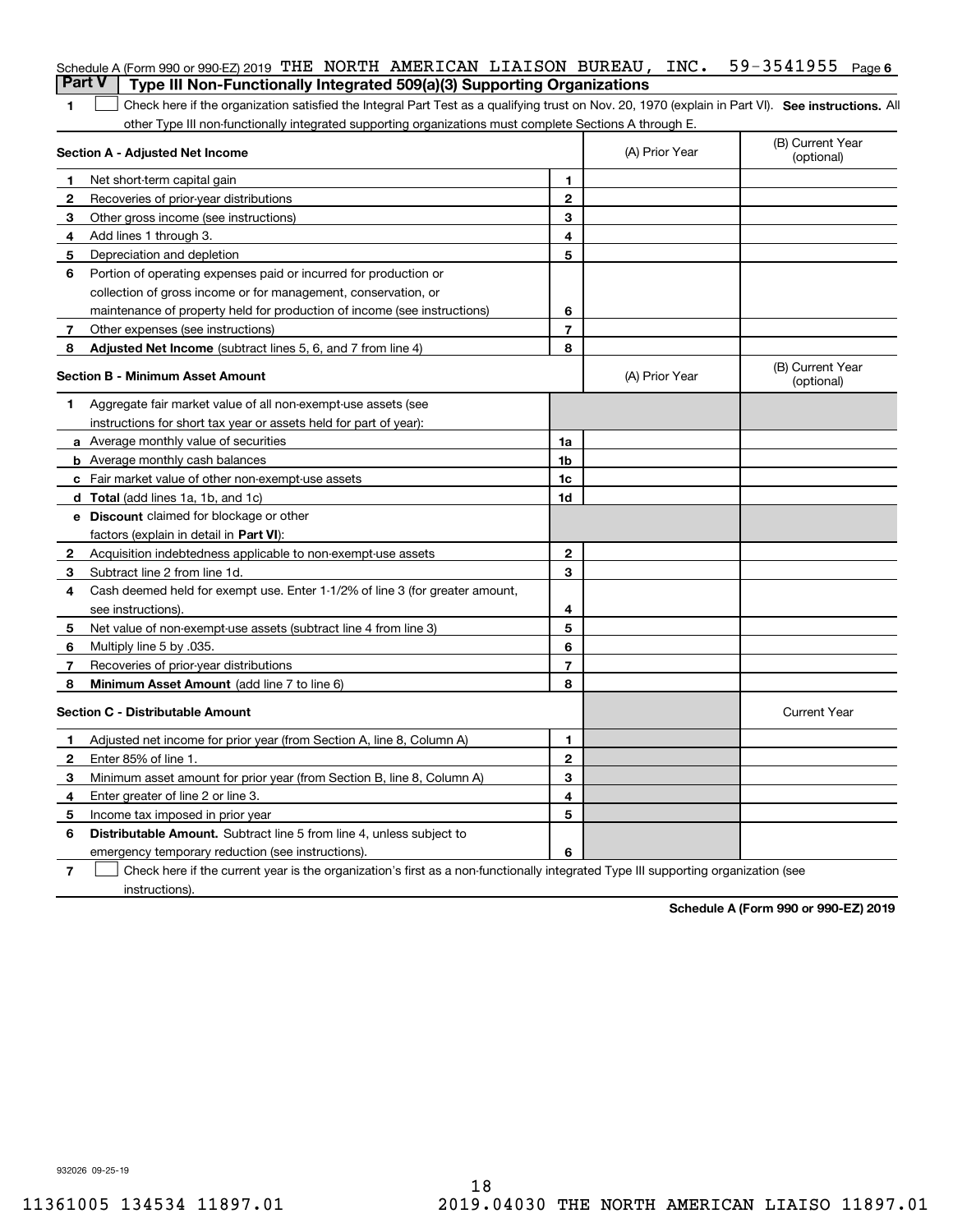# Schedule A (Form 990 or 990-EZ) 2019 THE NORTH AMERICAN LIAISON BUREAU , INC 59–3541955 <sub>Page 7</sub>

| <b>Part V</b> | Type III Non-Functionally Integrated 509(a)(3) Supporting Organizations                    |                                    | (continued)                                   |                                                         |
|---------------|--------------------------------------------------------------------------------------------|------------------------------------|-----------------------------------------------|---------------------------------------------------------|
|               | <b>Section D - Distributions</b>                                                           |                                    |                                               | <b>Current Year</b>                                     |
| 1             | Amounts paid to supported organizations to accomplish exempt purposes                      |                                    |                                               |                                                         |
| 2             | Amounts paid to perform activity that directly furthers exempt purposes of supported       |                                    |                                               |                                                         |
|               | organizations, in excess of income from activity                                           |                                    |                                               |                                                         |
| 3             | Administrative expenses paid to accomplish exempt purposes of supported organizations      |                                    |                                               |                                                         |
| 4             | Amounts paid to acquire exempt-use assets                                                  |                                    |                                               |                                                         |
| 5             | Qualified set-aside amounts (prior IRS approval required)                                  |                                    |                                               |                                                         |
| 6             | Other distributions (describe in Part VI). See instructions.                               |                                    |                                               |                                                         |
| 7             | <b>Total annual distributions.</b> Add lines 1 through 6.                                  |                                    |                                               |                                                         |
| 8             | Distributions to attentive supported organizations to which the organization is responsive |                                    |                                               |                                                         |
|               | (provide details in Part VI). See instructions.                                            |                                    |                                               |                                                         |
| 9             | Distributable amount for 2019 from Section C, line 6                                       |                                    |                                               |                                                         |
| 10            | Line 8 amount divided by line 9 amount                                                     |                                    |                                               |                                                         |
|               | <b>Section E - Distribution Allocations</b> (see instructions)                             | (i)<br><b>Excess Distributions</b> | (ii)<br><b>Underdistributions</b><br>Pre-2019 | (iii)<br><b>Distributable</b><br><b>Amount for 2019</b> |
| 1             | Distributable amount for 2019 from Section C, line 6                                       |                                    |                                               |                                                         |
| 2             | Underdistributions, if any, for years prior to 2019 (reason-                               |                                    |                                               |                                                         |
|               | able cause required- explain in Part VI). See instructions.                                |                                    |                                               |                                                         |
| З             | Excess distributions carryover, if any, to 2019                                            |                                    |                                               |                                                         |
|               | <b>a</b> From 2014                                                                         |                                    |                                               |                                                         |
|               | <b>b</b> From $2015$                                                                       |                                    |                                               |                                                         |
|               | $c$ From 2016                                                                              |                                    |                                               |                                                         |
|               | d From 2017                                                                                |                                    |                                               |                                                         |
|               | e From 2018                                                                                |                                    |                                               |                                                         |
|               | Total of lines 3a through e                                                                |                                    |                                               |                                                         |
| g             | Applied to underdistributions of prior years                                               |                                    |                                               |                                                         |
|               | h Applied to 2019 distributable amount                                                     |                                    |                                               |                                                         |
|               | Carryover from 2014 not applied (see instructions)                                         |                                    |                                               |                                                         |
|               | Remainder. Subtract lines 3g, 3h, and 3i from 3f.                                          |                                    |                                               |                                                         |
| 4             | Distributions for 2019 from Section D,                                                     |                                    |                                               |                                                         |
|               | line $7:$                                                                                  |                                    |                                               |                                                         |
|               | <b>a</b> Applied to underdistributions of prior years                                      |                                    |                                               |                                                         |
|               | <b>b</b> Applied to 2019 distributable amount                                              |                                    |                                               |                                                         |
|               | c Remainder. Subtract lines 4a and 4b from 4.                                              |                                    |                                               |                                                         |
| 5             | Remaining underdistributions for years prior to 2019, if                                   |                                    |                                               |                                                         |
|               | any. Subtract lines 3g and 4a from line 2. For result greater                              |                                    |                                               |                                                         |
|               | than zero, explain in Part VI. See instructions.                                           |                                    |                                               |                                                         |
| 6             | Remaining underdistributions for 2019. Subtract lines 3h                                   |                                    |                                               |                                                         |
|               | and 4b from line 1. For result greater than zero, explain in                               |                                    |                                               |                                                         |
|               | Part VI. See instructions.                                                                 |                                    |                                               |                                                         |
| 7             | Excess distributions carryover to 2020. Add lines 3j                                       |                                    |                                               |                                                         |
|               | and 4c.                                                                                    |                                    |                                               |                                                         |
| 8             | Breakdown of line 7:                                                                       |                                    |                                               |                                                         |
|               | a Excess from 2015                                                                         |                                    |                                               |                                                         |
|               | <b>b</b> Excess from 2016                                                                  |                                    |                                               |                                                         |
|               | c Excess from 2017                                                                         |                                    |                                               |                                                         |
|               | d Excess from 2018                                                                         |                                    |                                               |                                                         |
|               | e Excess from 2019                                                                         |                                    |                                               |                                                         |

**Schedule A (Form 990 or 990-EZ) 2019**

932027 09-25-19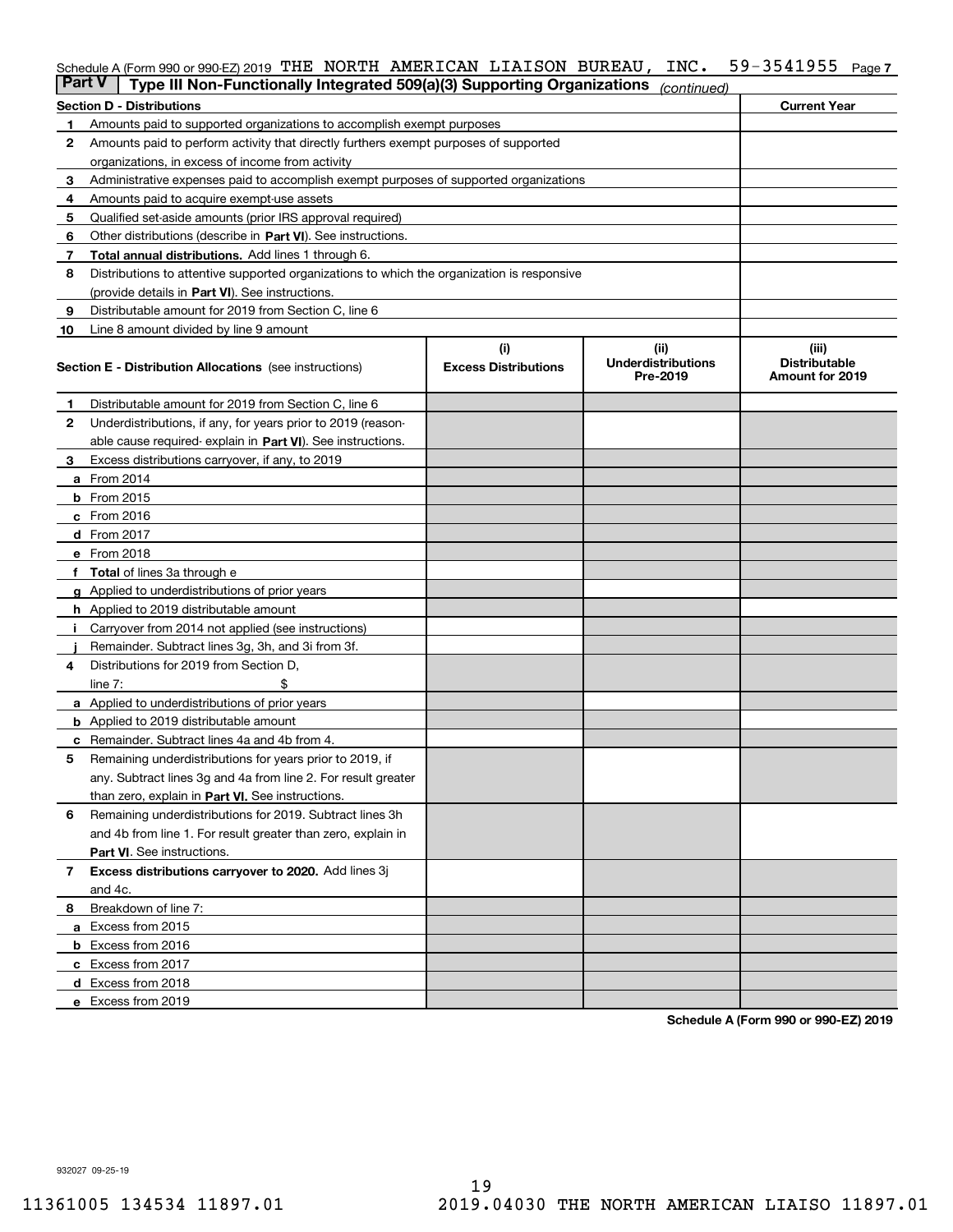| <b>Part VI</b>  | Schedule A (Form 990 or 990-EZ) 2019 THE NORTH AMERICAN LIAISON BUREAU, INC.<br>Supplemental Information. Provide the explanations required by Part II, line 10; Part II, line 17a or 17b; Part III, line 12;                                                                                                                                                                                                                                              |  |      |  | 59-3541955                           | Page 8 |
|-----------------|------------------------------------------------------------------------------------------------------------------------------------------------------------------------------------------------------------------------------------------------------------------------------------------------------------------------------------------------------------------------------------------------------------------------------------------------------------|--|------|--|--------------------------------------|--------|
|                 | Part IV, Section A, lines 1, 2, 3b, 3c, 4b, 4c, 5a, 6, 9a, 9b, 9c, 11a, 11b, and 11c; Part IV, Section B, lines 1 and 2; Part IV, Section C,<br>line 1; Part IV, Section D, lines 2 and 3; Part IV, Section E, lines 1c, 2a, 2b, 3a, and 3b; Part V, line 1; Part V, Section B, line 1e; Part V,<br>Section D, lines 5, 6, and 8; and Part V, Section E, lines 2, 5, and 6. Also complete this part for any additional information.<br>(See instructions.) |  |      |  |                                      |        |
|                 |                                                                                                                                                                                                                                                                                                                                                                                                                                                            |  |      |  |                                      |        |
|                 |                                                                                                                                                                                                                                                                                                                                                                                                                                                            |  |      |  |                                      |        |
|                 |                                                                                                                                                                                                                                                                                                                                                                                                                                                            |  |      |  |                                      |        |
|                 |                                                                                                                                                                                                                                                                                                                                                                                                                                                            |  |      |  |                                      |        |
|                 |                                                                                                                                                                                                                                                                                                                                                                                                                                                            |  |      |  |                                      |        |
|                 |                                                                                                                                                                                                                                                                                                                                                                                                                                                            |  |      |  |                                      |        |
|                 |                                                                                                                                                                                                                                                                                                                                                                                                                                                            |  |      |  |                                      |        |
|                 |                                                                                                                                                                                                                                                                                                                                                                                                                                                            |  |      |  |                                      |        |
|                 |                                                                                                                                                                                                                                                                                                                                                                                                                                                            |  |      |  |                                      |        |
|                 |                                                                                                                                                                                                                                                                                                                                                                                                                                                            |  |      |  |                                      |        |
|                 |                                                                                                                                                                                                                                                                                                                                                                                                                                                            |  |      |  |                                      |        |
|                 |                                                                                                                                                                                                                                                                                                                                                                                                                                                            |  |      |  |                                      |        |
|                 |                                                                                                                                                                                                                                                                                                                                                                                                                                                            |  |      |  |                                      |        |
|                 |                                                                                                                                                                                                                                                                                                                                                                                                                                                            |  |      |  |                                      |        |
|                 |                                                                                                                                                                                                                                                                                                                                                                                                                                                            |  |      |  |                                      |        |
|                 |                                                                                                                                                                                                                                                                                                                                                                                                                                                            |  |      |  |                                      |        |
|                 |                                                                                                                                                                                                                                                                                                                                                                                                                                                            |  |      |  |                                      |        |
|                 |                                                                                                                                                                                                                                                                                                                                                                                                                                                            |  |      |  |                                      |        |
|                 |                                                                                                                                                                                                                                                                                                                                                                                                                                                            |  |      |  |                                      |        |
|                 |                                                                                                                                                                                                                                                                                                                                                                                                                                                            |  |      |  |                                      |        |
|                 |                                                                                                                                                                                                                                                                                                                                                                                                                                                            |  |      |  |                                      |        |
|                 |                                                                                                                                                                                                                                                                                                                                                                                                                                                            |  |      |  |                                      |        |
|                 |                                                                                                                                                                                                                                                                                                                                                                                                                                                            |  |      |  |                                      |        |
|                 |                                                                                                                                                                                                                                                                                                                                                                                                                                                            |  |      |  |                                      |        |
|                 |                                                                                                                                                                                                                                                                                                                                                                                                                                                            |  |      |  |                                      |        |
|                 |                                                                                                                                                                                                                                                                                                                                                                                                                                                            |  |      |  |                                      |        |
|                 |                                                                                                                                                                                                                                                                                                                                                                                                                                                            |  |      |  |                                      |        |
| 932028 09-25-19 |                                                                                                                                                                                                                                                                                                                                                                                                                                                            |  | $20$ |  | Schedule A (Form 990 or 990-EZ) 2019 |        |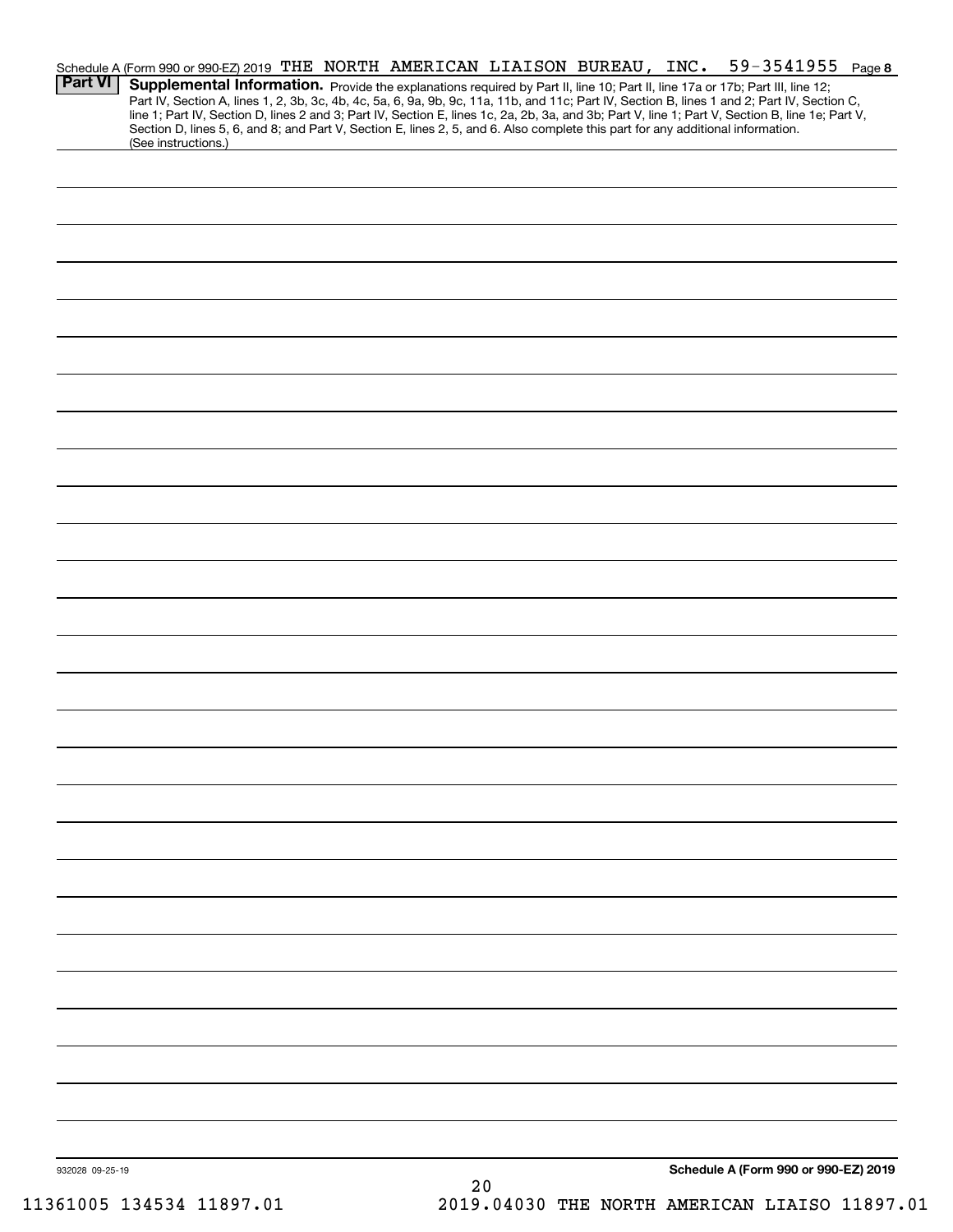Department of the Treasury Internal Revenue Service **(Form 990, 990-EZ, or 990-PF)** Name of the organization

# **Schedule B Schedule of Contributors**

**| Attach to Form 990, Form 990-EZ, or Form 990-PF. | Go to www.irs.gov/Form990 for the latest information.** OMB No. 1545-0047

**2019**

**Employer identification number**

|                                |          | THE NORTH AMERICAN LIAISON BUREAU,                                                 | INC. | 59-3541955 |
|--------------------------------|----------|------------------------------------------------------------------------------------|------|------------|
| Organization type (check one): |          |                                                                                    |      |            |
| Filers of:                     | Section: |                                                                                    |      |            |
| Form 990 or 990-EZ             |          | $\boxed{\mathbf{X}}$ 501(c)( 3) (enter number) organization                        |      |            |
|                                |          | $4947(a)(1)$ nonexempt charitable trust <b>not</b> treated as a private foundation |      |            |
|                                |          | ___ …                                                                              |      |            |

|             | 527 political organization                                            |
|-------------|-----------------------------------------------------------------------|
| Form 990-PF | 501(c)(3) exempt private foundation                                   |
|             | 4947(a)(1) nonexempt charitable trust treated as a private foundation |
|             | 501(c)(3) taxable private foundation                                  |

Check if your organization is covered by the **General Rule** or a **Special Rule. Note:**  Only a section 501(c)(7), (8), or (10) organization can check boxes for both the General Rule and a Special Rule. See instructions.

## **General Rule**

 $\boxed{\textbf{X}}$  For an organization filing Form 990, 990-EZ, or 990-PF that received, during the year, contributions totaling \$5,000 or more (in money or property) from any one contributor. Complete Parts I and II. See instructions for determining a contributor's total contributions.

## **Special Rules**

| For an organization described in section 501(c)(3) filing Form 990 or 990-EZ that met the 33 1/3% support test of the regulations under               |
|-------------------------------------------------------------------------------------------------------------------------------------------------------|
| sections 509(a)(1) and 170(b)(1)(A)(vi), that checked Schedule A (Form 990 or 990-EZ), Part II, line 13, 16a, or 16b, and that received from          |
| any one contributor, during the year, total contributions of the greater of (1) \$5,000; or (2) 2% of the amount on (i) Form 990, Part VIII, line 1h; |
| or (ii) Form 990-EZ, line 1. Complete Parts I and II.                                                                                                 |

year, total contributions of more than \$1,000 *exclusively* for religious, charitable, scientific, literary, or educational purposes, or for the For an organization described in section 501(c)(7), (8), or (10) filing Form 990 or 990-EZ that received from any one contributor, during the prevention of cruelty to children or animals. Complete Parts I, II, and III.  $\mathcal{L}^{\text{max}}$ 

purpose. Don't complete any of the parts unless the **General Rule** applies to this organization because it received *nonexclusively* year, contributions <sub>exclusively</sub> for religious, charitable, etc., purposes, but no such contributions totaled more than \$1,000. If this box is checked, enter here the total contributions that were received during the year for an  $\;$ exclusively religious, charitable, etc., For an organization described in section 501(c)(7), (8), or (10) filing Form 990 or 990-EZ that received from any one contributor, during the religious, charitable, etc., contributions totaling \$5,000 or more during the year  $\Box$ — $\Box$  =  $\Box$  $\mathcal{L}^{\text{max}}$ 

**Caution:**  An organization that isn't covered by the General Rule and/or the Special Rules doesn't file Schedule B (Form 990, 990-EZ, or 990-PF),  **must** but it answer "No" on Part IV, line 2, of its Form 990; or check the box on line H of its Form 990-EZ or on its Form 990-PF, Part I, line 2, to certify that it doesn't meet the filing requirements of Schedule B (Form 990, 990-EZ, or 990-PF).

**For Paperwork Reduction Act Notice, see the instructions for Form 990, 990-EZ, or 990-PF. Schedule B (Form 990, 990-EZ, or 990-PF) (2019)** LHA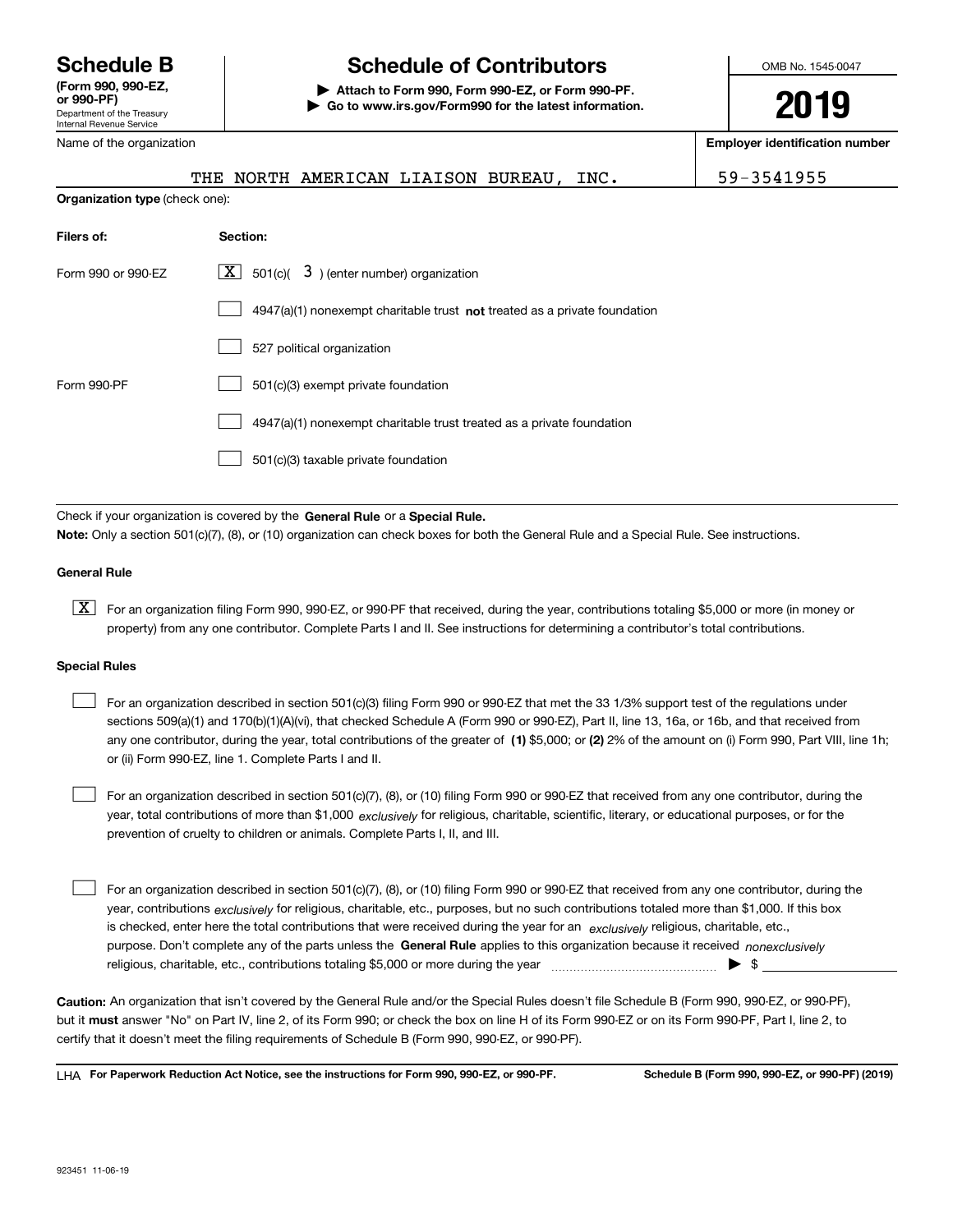# Schedule B (Form 990, 990-EZ, or 990-PF) (2019) Page 2

Name of organization

**Employer identification number**

# THE NORTH AMERICAN LIAISON BUREAU, INC. 59-3541955

(schedule B (Form 990, 990-EZ, or 990-PF) (2019)<br>
lame of organization<br> **29 - 2541955 - 2541955 - 2Part I Contributors** (see instructions). Use duplicate copies of Part I if additional space is needed.

| (a)                  | (b)                                                                                 | (c)                        | (d)                                                                                                                                                            |
|----------------------|-------------------------------------------------------------------------------------|----------------------------|----------------------------------------------------------------------------------------------------------------------------------------------------------------|
| No.                  | Name, address, and ZIP + 4                                                          | <b>Total contributions</b> | Type of contribution                                                                                                                                           |
| 1                    | CAROL HEIMER<br>1710 ASBURY AVE<br>EVANSTON, IL 60201                               | 14,870.<br>$\frac{1}{2}$   | x<br>Person<br>Payroll<br>Noncash<br>(Complete Part II for<br>noncash contributions.)                                                                          |
| (a)                  | (b)                                                                                 | (c)                        | (d)                                                                                                                                                            |
| No.                  | Name, address, and ZIP + 4                                                          | <b>Total contributions</b> | Type of contribution                                                                                                                                           |
| 2                    | ERNEST & CARLENE ROSS<br>2945 KINCAID RD<br>BILLINGS, MT 59101                      | 9,090.<br>$\frac{1}{2}$    | X,<br>Person<br>Payroll<br><b>Noncash</b><br>(Complete Part II for<br>noncash contributions.)                                                                  |
| (a)                  | (b)                                                                                 | (c)                        | (d)                                                                                                                                                            |
| No.                  | Name, address, and ZIP + 4                                                          | <b>Total contributions</b> | Type of contribution                                                                                                                                           |
| 3                    | FIRST PRESBYTERIAN CHURCH<br>800 S ENOTA DR NE<br>GAINESVILLE, GA 30501             | 8,000.<br>\$               | X,<br>Person<br>Payroll<br><b>Noncash</b><br>(Complete Part II for<br>noncash contributions.)                                                                  |
| (a)                  | (b)                                                                                 | (c)                        | (d)                                                                                                                                                            |
| No.                  | Name, address, and ZIP + 4                                                          | <b>Total contributions</b> | Type of contribution                                                                                                                                           |
| 4                    | DR. DOUGLAS & MARILYN CARDWELL<br>2216 ELGIN RD<br>WINSTON SALEM, NC 27103          | 16, 567.<br>$\frac{1}{2}$  | X,<br>Person<br>Payroll<br><b>Noncash</b><br>(Complete Part II for<br>noncash contributions.)                                                                  |
| (a)                  | (b)                                                                                 | (c)                        | (d)                                                                                                                                                            |
| No.                  | Name, address, and ZIP + 4                                                          | <b>Total contributions</b> | Type of contribution                                                                                                                                           |
| 5                    | WINSTON-SALEM FOUNDATION<br>751 WEST FOURTH ST SUITE 200<br>WINSTON-SALEM, NC 27101 | 15,000.<br>\$              | $\overline{\text{X}}$<br>Person<br>Payroll<br><b>Noncash</b><br>(Complete Part II for<br>noncash contributions.)                                               |
| (a)                  | (b)                                                                                 | (c)                        | (d)                                                                                                                                                            |
| No.                  | Name, address, and ZIP + 4                                                          | <b>Total contributions</b> | Type of contribution                                                                                                                                           |
| 6<br>923452 11-06-19 | <b>ROBERT</b><br>& CLAIRE HUGI<br>626 GREENLEAF AVE<br>IL 60022<br>GLENCOE,         | 5,844.<br>\$               | $\overline{\mathbf{X}}$<br>Person<br>Payroll<br>Noncash<br>(Complete Part II for<br>noncash contributions.)<br>Schedule B (Form 990, 990-EZ, or 990-PF) (2019) |

22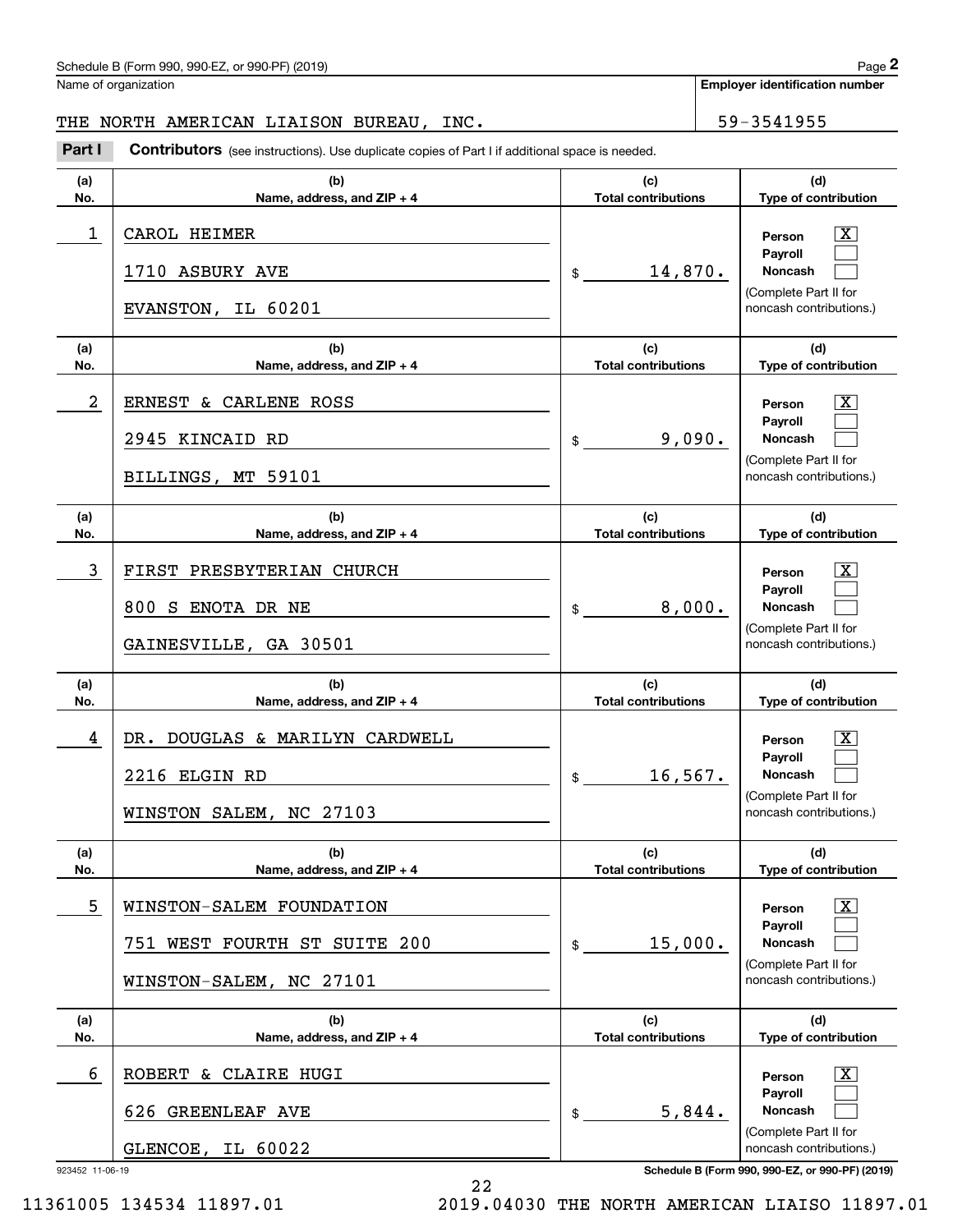# Schedule B (Form 990, 990-EZ, or 990-PF) (2019) Page 2

Name of organization

# THE NORTH AMERICAN LIAISON BUREAU, INC. 59-3541955

(schedule B (Form 990, 990-EZ, or 990-PF) (2019)<br>
lame of organization<br> **29 - 2541955 - 2541955 - 2Part I Contributors** (see instructions). Use duplicate copies of Part I if additional space is needed.

| (a)        | (b)                                                                 | (c)                                      | (d)                                                                                                              |
|------------|---------------------------------------------------------------------|------------------------------------------|------------------------------------------------------------------------------------------------------------------|
| No.        | Name, address, and ZIP + 4                                          | <b>Total contributions</b>               | Type of contribution                                                                                             |
| $\sqrt{7}$ | DAVID HEIMER<br>1710 ASBURY AVE<br>EVANSTON, IL 60201               | 10,000.<br>$$\overline{\phantom{a}}$$    | х<br>Person<br>Payroll<br>Noncash<br>(Complete Part II for<br>noncash contributions.)                            |
| (a)        | (b)                                                                 | (c)                                      | (d)                                                                                                              |
| No.        | Name, address, and ZIP + 4                                          | <b>Total contributions</b>               | Type of contribution                                                                                             |
| 8          | HALDOR HEIMER<br>1710 ASBURY AVE<br>EVANSTON, IL 60201              | 10,000.<br>$$\overline{\hspace{1.5em}}$$ | х<br>Person<br>Payroll<br>Noncash<br>(Complete Part II for<br>noncash contributions.)                            |
| (a)        | (b)                                                                 | (c)                                      | (d)                                                                                                              |
| No.        | Name, address, and ZIP + 4                                          | <b>Total contributions</b>               | Type of contribution                                                                                             |
| 9          | CHRISTINE & MICHAEL CLARKE<br>1320 MILLS ST<br>MENLO PARK, CA 94025 | 10,000.<br>$$\overline{\phantom{a}}$$    | х<br>Person<br>Payroll<br>Noncash<br>(Complete Part II for<br>noncash contributions.)                            |
| (a)        | (b)                                                                 | (c)                                      | (d)                                                                                                              |
| No.        | Name, address, and $ZIP + 4$                                        | <b>Total contributions</b>               | Type of contribution                                                                                             |
|            |                                                                     |                                          | х                                                                                                                |
| 10         | FIRST BAPTIST CHURCH<br>90 N MAIN ST<br>WEST HARTFORD, CT 06107     | 6,000.<br>$\frac{1}{2}$                  | Person<br>Payroll<br>Noncash<br>(Complete Part II for<br>noncash contributions.)                                 |
| (a)        | (b)                                                                 | (c)                                      | (d)                                                                                                              |
| No.        | Name, address, and ZIP + 4                                          | <b>Total contributions</b>               | Type of contribution                                                                                             |
| 11         | VANGUARD CHARITABLE FUND<br>2670 WARWICK AVE<br>WARWICK, RI 02889   | 5,000.<br>$\mathfrak s$                  | $\overline{\text{X}}$<br>Person<br>Pavroll<br><b>Noncash</b><br>(Complete Part II for<br>noncash contributions.) |
| (a)        | (b)                                                                 | (c)                                      | (d)                                                                                                              |
| No.        | Name, address, and ZIP + 4                                          | <b>Total contributions</b>               | Type of contribution                                                                                             |

23

923452 11-06-19 **Schedule B (Form 990, 990-EZ, or 990-PF) (2019)**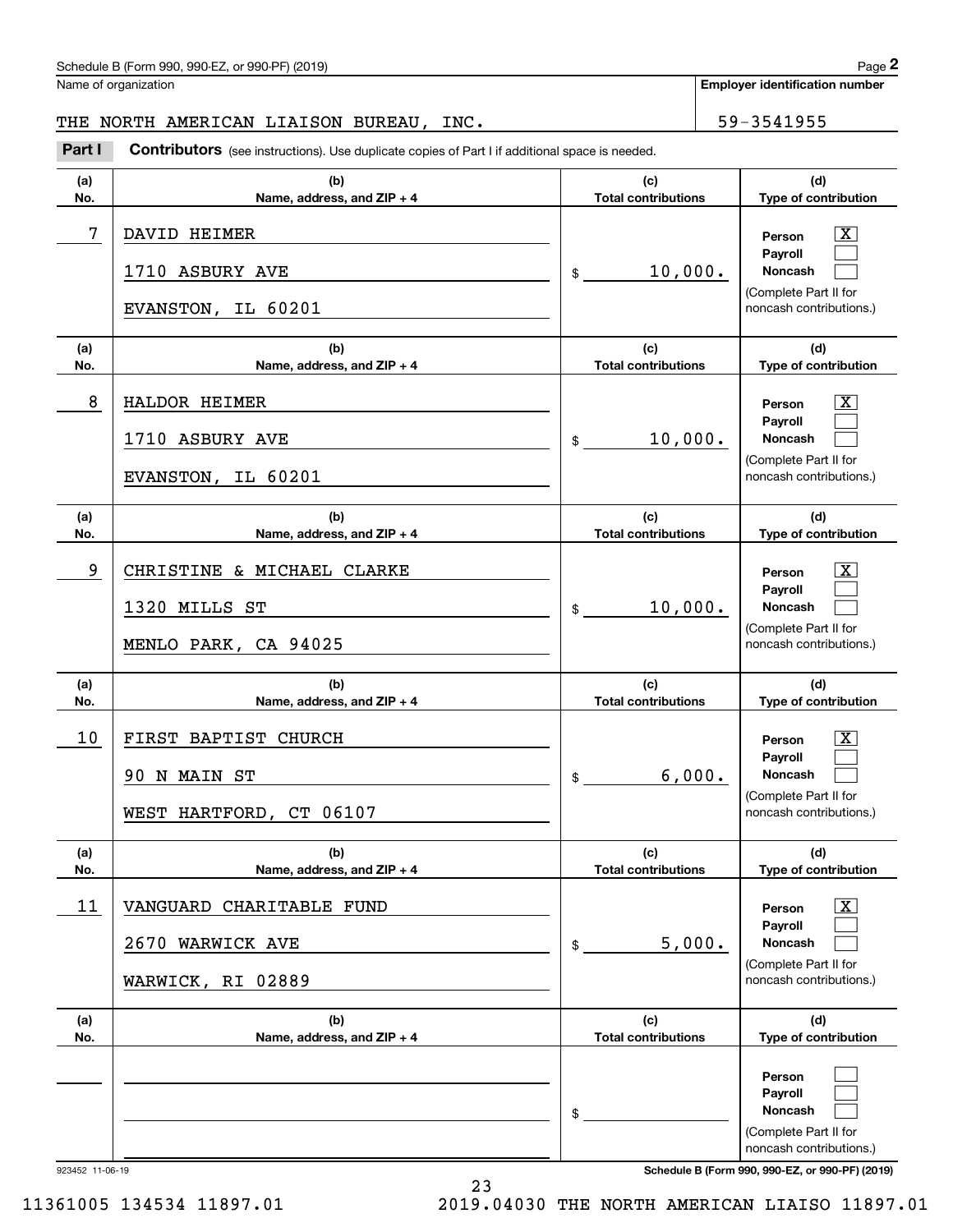Name of organization

**Employer identification number**

# THE NORTH AMERICAN LIAISON BUREAU, INC. | 59-3541955

(see instructions). Use duplicate copies of Part II if additional space is needed.<br> **2Part II Noncash Property** (see instructions). Use duplicate copies of Part II if additional space is needed.<br> **2Part II Noncash Prop** 

| (a)<br>No.<br>from<br>Part I | (b)<br>Description of noncash property given | (c)<br>FMV (or estimate)<br>(See instructions.) | (d)<br>Date received |
|------------------------------|----------------------------------------------|-------------------------------------------------|----------------------|
|                              |                                              | \$                                              |                      |
| (a)<br>No.<br>from<br>Part I | (b)<br>Description of noncash property given | (c)<br>FMV (or estimate)<br>(See instructions.) | (d)<br>Date received |
|                              |                                              | \$                                              |                      |
| (a)<br>No.<br>from<br>Part I | (b)<br>Description of noncash property given | (c)<br>FMV (or estimate)<br>(See instructions.) | (d)<br>Date received |
|                              |                                              | $$\circ$$                                       |                      |
| (a)<br>No.<br>from<br>Part I | (b)<br>Description of noncash property given | (c)<br>FMV (or estimate)<br>(See instructions.) | (d)<br>Date received |
|                              |                                              | \$                                              |                      |
| (a)<br>No.<br>from<br>Part I | (b)<br>Description of noncash property given | (c)<br>FMV (or estimate)<br>(See instructions.) | (d)<br>Date received |
|                              |                                              | \$                                              |                      |
| (a)<br>No.<br>from<br>Part I | (b)<br>Description of noncash property given | (c)<br>FMV (or estimate)<br>(See instructions.) | (d)<br>Date received |
|                              |                                              | \$                                              |                      |

24

11361005 134534 11897.01 2019.04030 THE NORTH AMERICAN LIAISO 11897.01

923453 11-06-19 **Schedule B (Form 990, 990-EZ, or 990-PF) (2019)**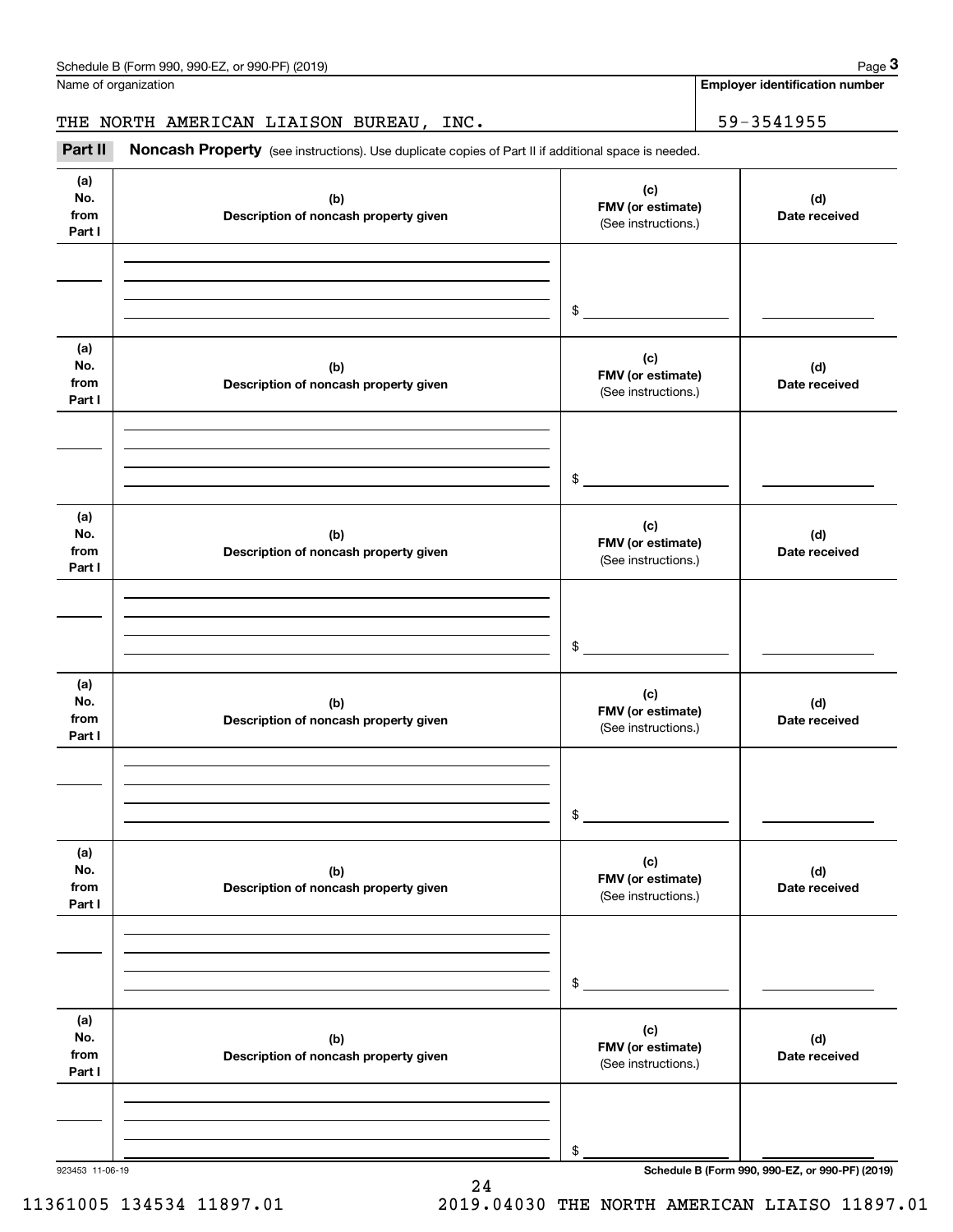| Schedule B (Form 990, 990-EZ, or 990-PF) (2019)                                                                                                                                                                                                      |                      | Page 4                                                                                                                                                         |  |  |  |
|------------------------------------------------------------------------------------------------------------------------------------------------------------------------------------------------------------------------------------------------------|----------------------|----------------------------------------------------------------------------------------------------------------------------------------------------------------|--|--|--|
| Name of organization                                                                                                                                                                                                                                 |                      | <b>Employer identification number</b>                                                                                                                          |  |  |  |
| THE NORTH AMERICAN LIAISON BUREAU, INC.                                                                                                                                                                                                              |                      | 59-3541955                                                                                                                                                     |  |  |  |
| Part III<br>from any one contributor. Complete columns (a) through (e) and the following line entry. For organizations                                                                                                                               |                      | Exclusively religious, charitable, etc., contributions to organizations described in section 501(c)(7), (8), or (10) that total more than \$1,000 for the year |  |  |  |
| completing Part III, enter the total of exclusively religious, charitable, etc., contributions of \$1,000 or less for the year. (Enter this info. once.) $\blacktriangleright$ \$<br>Use duplicate copies of Part III if additional space is needed. |                      |                                                                                                                                                                |  |  |  |
| (a) No.<br>from<br>(b) Purpose of gift<br>Part I                                                                                                                                                                                                     | (c) Use of gift      | (d) Description of how gift is held                                                                                                                            |  |  |  |
|                                                                                                                                                                                                                                                      |                      |                                                                                                                                                                |  |  |  |
|                                                                                                                                                                                                                                                      | (e) Transfer of gift |                                                                                                                                                                |  |  |  |
| Transferee's name, address, and ZIP + 4                                                                                                                                                                                                              |                      | Relationship of transferor to transferee                                                                                                                       |  |  |  |
|                                                                                                                                                                                                                                                      |                      |                                                                                                                                                                |  |  |  |
| (a) No.<br>from<br>(b) Purpose of gift<br>Part I                                                                                                                                                                                                     | (c) Use of gift      | (d) Description of how gift is held                                                                                                                            |  |  |  |
|                                                                                                                                                                                                                                                      |                      |                                                                                                                                                                |  |  |  |
|                                                                                                                                                                                                                                                      | (e) Transfer of gift |                                                                                                                                                                |  |  |  |
| Transferee's name, address, and ZIP + 4                                                                                                                                                                                                              |                      | Relationship of transferor to transferee                                                                                                                       |  |  |  |
|                                                                                                                                                                                                                                                      |                      |                                                                                                                                                                |  |  |  |
| (a) No.<br>from<br>(b) Purpose of gift<br>Part I                                                                                                                                                                                                     | (c) Use of gift      | (d) Description of how gift is held                                                                                                                            |  |  |  |
|                                                                                                                                                                                                                                                      |                      |                                                                                                                                                                |  |  |  |
|                                                                                                                                                                                                                                                      | (e) Transfer of gift |                                                                                                                                                                |  |  |  |
| Transferee's name, address, and $ZIP + 4$                                                                                                                                                                                                            |                      | Relationship of transferor to transferee                                                                                                                       |  |  |  |
|                                                                                                                                                                                                                                                      |                      |                                                                                                                                                                |  |  |  |
| (a) No.<br>from<br>(b) Purpose of gift<br>Part I                                                                                                                                                                                                     | (c) Use of gift      | (d) Description of how gift is held                                                                                                                            |  |  |  |
|                                                                                                                                                                                                                                                      |                      |                                                                                                                                                                |  |  |  |
|                                                                                                                                                                                                                                                      | (e) Transfer of gift |                                                                                                                                                                |  |  |  |
| Transferee's name, address, and $ZIP + 4$                                                                                                                                                                                                            |                      | Relationship of transferor to transferee                                                                                                                       |  |  |  |
|                                                                                                                                                                                                                                                      |                      |                                                                                                                                                                |  |  |  |
| 923454 11-06-19                                                                                                                                                                                                                                      | 25                   | Schedule B (Form 990, 990-EZ, or 990-PF) (2019)                                                                                                                |  |  |  |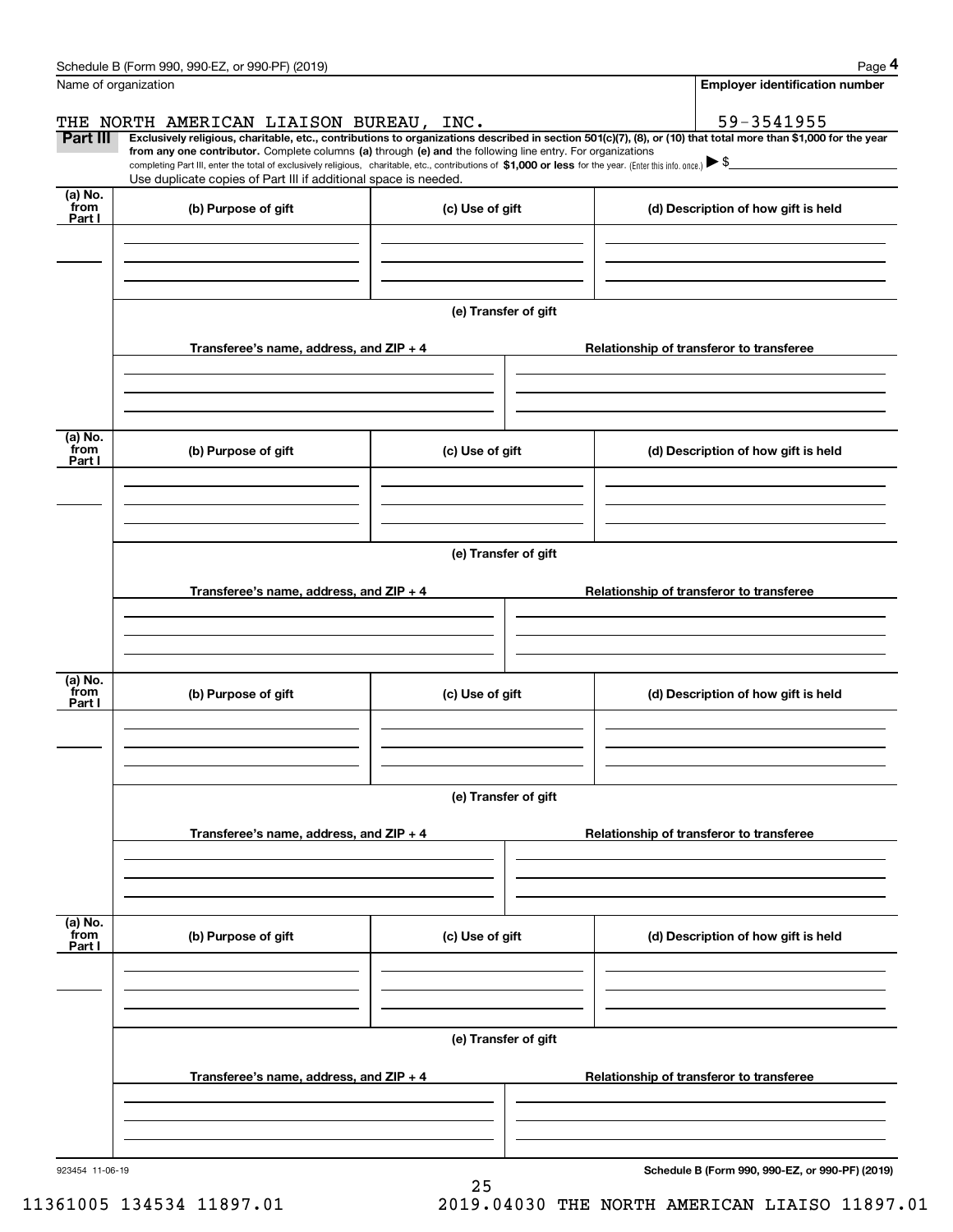| <b>SCHEDULE D</b> |  |
|-------------------|--|
|-------------------|--|

| (Form 990) |  |
|------------|--|
|------------|--|

**6**

**1**

# **Supplemental Financial Statements**

**(Form 990)** (**Form 990,**<br>Part IV, line 6, 7, 8, 9, 10, 11a, 11b, 11c, 11d, 11e, 11f, 12a, or 12b.<br>Department of the Treasury **and Exercise Connect Connect Connect Connect Connect Connect Connect Connect Connect** 



**No**

**No**

Department of the Treasury Internal Revenue Service

**|Go to www.irs.gov/Form990 for instructions and the latest information.**

**Held at the End of the Tax Year Name of the organization Employer identification number** (a) Donor advised funds **Yes Yes**<u>es \_\_\_\_\_\_\_\_ No</u> **2**Complete lines 2a through 2d if the organization held a qualified conservation contribution in the form of a conservation easement on the last **abc** Number of conservation easements on a certified historic structure included in (a) www.communically **d2a2b2c**Complete if the organization answered "Yes" on Form 990, Part IV, line 6. (b) Funds and other accounts Total number at end of year ~~~~~~~~~~~~~~~ Aggregate value of contributions to (during year) will also Aggregate value of grants from (during year) www.community Aggregate value at end of year ~~~~~~~~~~~~~ Did the organization inform all donors and donor advisors in writing that the assets held in donor advised funds are the organization's property, subject to the organization's exclusive legal control? ~~~~~~~~~~~~~~~~~~ Did the organization inform all grantees, donors, and donor advisors in writing that grant funds can be used only for charitable purposes and not for the benefit of the donor or donor advisor, or for any other purpose conferring impermissible private benefit? **Part II | Conservation Easements.** Complete if the organization answered "Yes" on Form 990, Part IV, line 7. Purpose(s) of conservation easements held by the organization (check all that apply). Preservation of land for public use (for example, recreation or education) **Protection of natural habitat Example 2014** Preservation of open space Preservation of a historically important land area Preservation of a certified historic structure day of the tax year. Total number of conservation easements Total acreage restricted by conservation easements Number of conservation easements included in (c) acquired after 7/25/06, and not on a historic structure **Part I Organizations Maintaining Donor Advised Funds or Other Similar Funds or Accounts.**   $\mathcal{L}^{\text{max}}$  $\mathcal{L}^{\text{max}}$  $\Box$  Yes  $\Box$  $\mathcal{L}^{\text{max}}$  $\mathcal{L}^{\text{max}}$  $\mathcal{L}^{\text{max}}$ THE NORTH AMERICAN LIAISON BUREAU, INC. 59-3541955

**32d**listed in the National Register ~~~~~~~~~~~~~~~~~~~~~~~~~~~~~~~~~~~~~~ Number of conservation easements modified, transferred, released, extinguished, or terminated by the organization during the tax  $\vee$ ear $\blacktriangleright$ 

**4**Number of states where property subject to conservation easement is located  $\blacktriangleright$ 

| 5 Does the organization have a written policy regarding the periodic monitoring, inspection, handling of                                    |           |
|---------------------------------------------------------------------------------------------------------------------------------------------|-----------|
| $\Box$ Yes<br>violations, and enforcement of the conservation easements it holds?                                                           | $\Box$ No |
| 6 Staff and volunteer hours devoted to monitoring, inspecting, handling of violations, and enforcing conservation easements during the year |           |

| 7 Amount of expenses incurred in monitoring, inspecting, handling of violations, and enforcing conservation easements during the year |
|---------------------------------------------------------------------------------------------------------------------------------------|
|                                                                                                                                       |

| 8 | onservation easement reported on line 2(d) above satisfy the requireme<br>section. |  |  |
|---|------------------------------------------------------------------------------------|--|--|
|   |                                                                                    |  |  |

| 9 In Part XIII, describe how the organization reports conservation easements in its revenue and expense statement and             |
|-----------------------------------------------------------------------------------------------------------------------------------|
| balance sheet, and include, if applicable, the text of the footnote to the organization's financial statements that describes the |
| organization's accounting for conservation easements.                                                                             |

| Part III   Organizations Maintaining Collections of Art, Historical Treasures, or Other Similar Assets. |
|---------------------------------------------------------------------------------------------------------|
| Complete if the organization answered "Yes" on Form 990, Part IV, line 8.                               |
|                                                                                                         |

**1a** If the organization elected, as permitted under FASB ASC 958, not to report in its revenue statement and balance sheet works of art, historical treasures, or other similar assets held for public exhibition, education, or research in furtherance of public service, provide in Part XIII the text of the footnote to its financial statements that describes these items.

| <b>b</b> If the organization elected, as permitted under FASB ASC 958, to report in its revenue statement and balance sheet works of    |  |
|-----------------------------------------------------------------------------------------------------------------------------------------|--|
| art, historical treasures, or other similar assets held for public exhibition, education, or research in furtherance of public service, |  |
| provide the following amounts relating to these items:                                                                                  |  |
| (5) December in alcohol and Faute 000, David VIII, line 4.                                                                              |  |

| Revenue included on Form 990, Part VIII, line 1<br>(i)                                                                         |  |
|--------------------------------------------------------------------------------------------------------------------------------|--|
| (ii) Assets included in Form 990, Part X [11] Marten and Martin Martin Marten and Martin Martin Marten and Mar                 |  |
| 2 If the organization received or held works of art, historical treasures, or other similar assets for financial gain, provide |  |
| the following amounts required to be reported under FASB ASC 958 relating to these items:                                      |  |
| a Revenue included on Form 990, Part VIII, line 1                                                                              |  |
| <b>b</b> Assets included in Form 990, Part X                                                                                   |  |

| LHA For Paperwork Reduction Act Notice, see the Instructions for Form 990 |  |
|---------------------------------------------------------------------------|--|
| 932051 10-02-19                                                           |  |

|             | 26 |  |              |  |
|-------------|----|--|--------------|--|
| <b>11 Q</b> |    |  | <b>0 1 0</b> |  |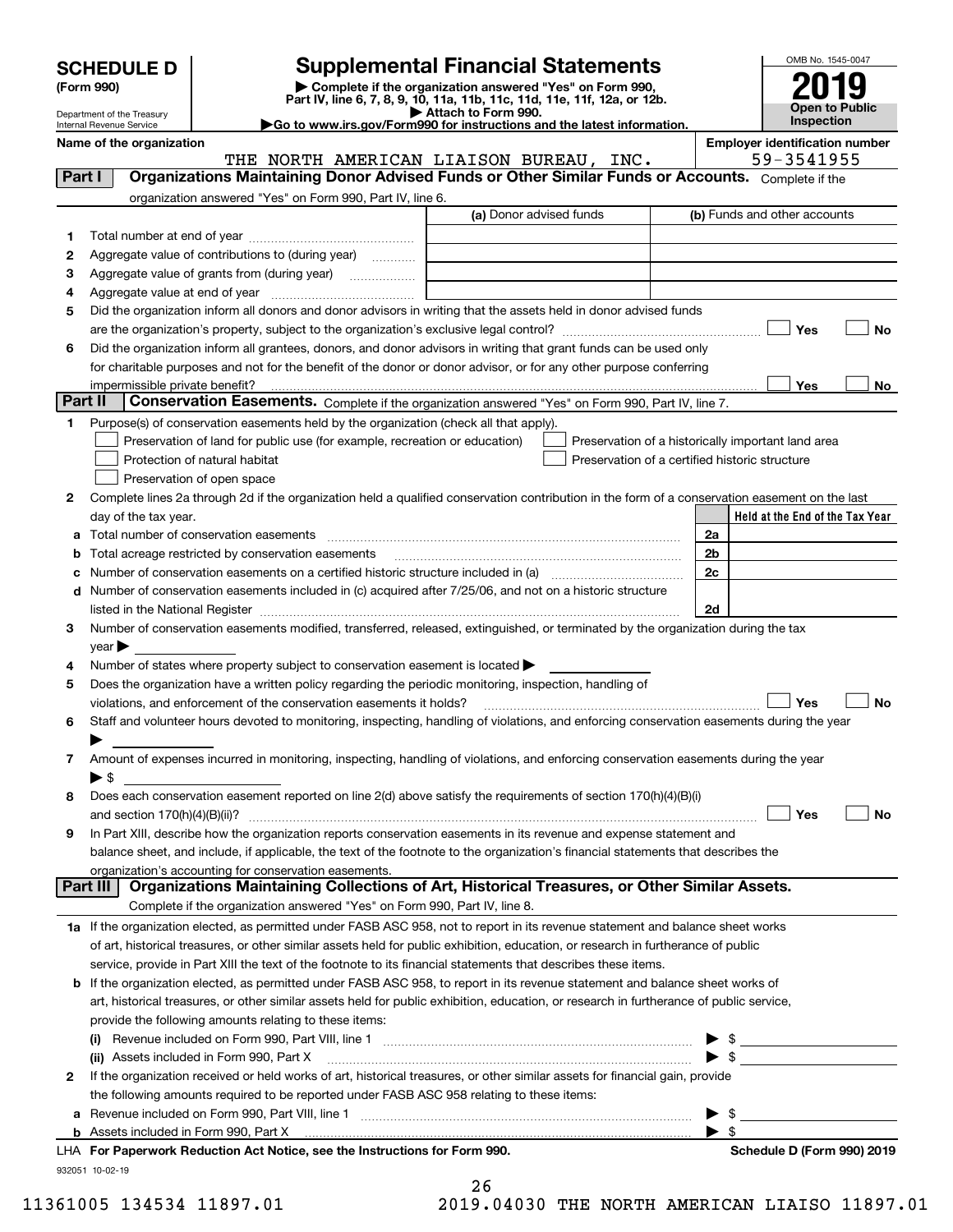|               | Schedule D (Form 990) 2019                                                                                                                                                                                                     | THE NORTH AMERICAN LIAISON BUREAU, INC. |  |                |                                                                                                                                                                                                                                |  |                                 | 59-3541955                                       |                |     | Page 2 |
|---------------|--------------------------------------------------------------------------------------------------------------------------------------------------------------------------------------------------------------------------------|-----------------------------------------|--|----------------|--------------------------------------------------------------------------------------------------------------------------------------------------------------------------------------------------------------------------------|--|---------------------------------|--------------------------------------------------|----------------|-----|--------|
| Part III      | Organizations Maintaining Collections of Art, Historical Treasures, or Other Similar Assets (continued)                                                                                                                        |                                         |  |                |                                                                                                                                                                                                                                |  |                                 |                                                  |                |     |        |
| 3             | Using the organization's acquisition, accession, and other records, check any of the following that make significant use of its                                                                                                |                                         |  |                |                                                                                                                                                                                                                                |  |                                 |                                                  |                |     |        |
|               | collection items (check all that apply):                                                                                                                                                                                       |                                         |  |                |                                                                                                                                                                                                                                |  |                                 |                                                  |                |     |        |
| a             | Public exhibition                                                                                                                                                                                                              | d                                       |  |                | Loan or exchange program                                                                                                                                                                                                       |  |                                 |                                                  |                |     |        |
| b             | Scholarly research                                                                                                                                                                                                             | е                                       |  |                | Other and the control of the control of the control of the control of the control of the control of the control of the control of the control of the control of the control of the control of the control of the control of th |  |                                 |                                                  |                |     |        |
| c             | Preservation for future generations                                                                                                                                                                                            |                                         |  |                |                                                                                                                                                                                                                                |  |                                 |                                                  |                |     |        |
| 4             | Provide a description of the organization's collections and explain how they further the organization's exempt purpose in Part XIII.                                                                                           |                                         |  |                |                                                                                                                                                                                                                                |  |                                 |                                                  |                |     |        |
| 5             | During the year, did the organization solicit or receive donations of art, historical treasures, or other similar assets                                                                                                       |                                         |  |                |                                                                                                                                                                                                                                |  |                                 |                                                  |                |     |        |
|               |                                                                                                                                                                                                                                |                                         |  |                |                                                                                                                                                                                                                                |  |                                 |                                                  | Yes            |     | No     |
|               | Part IV<br>Escrow and Custodial Arrangements. Complete if the organization answered "Yes" on Form 990, Part IV, line 9, or                                                                                                     |                                         |  |                |                                                                                                                                                                                                                                |  |                                 |                                                  |                |     |        |
|               | reported an amount on Form 990, Part X, line 21.                                                                                                                                                                               |                                         |  |                |                                                                                                                                                                                                                                |  |                                 |                                                  |                |     |        |
|               | 1a Is the organization an agent, trustee, custodian or other intermediary for contributions or other assets not included                                                                                                       |                                         |  |                |                                                                                                                                                                                                                                |  |                                 |                                                  |                |     |        |
|               |                                                                                                                                                                                                                                |                                         |  |                |                                                                                                                                                                                                                                |  |                                 |                                                  | Yes            |     | No     |
|               | b If "Yes," explain the arrangement in Part XIII and complete the following table:                                                                                                                                             |                                         |  |                |                                                                                                                                                                                                                                |  |                                 |                                                  |                |     |        |
|               |                                                                                                                                                                                                                                |                                         |  |                |                                                                                                                                                                                                                                |  |                                 |                                                  | Amount         |     |        |
| c             | Beginning balance <b>contract to the contract of the contract of the contract of the contract of the contract of t</b>                                                                                                         |                                         |  |                |                                                                                                                                                                                                                                |  | 1c                              |                                                  |                |     |        |
|               | Additions during the year manufactured and an according to the year manufactured and according the year manufactured and according the year manufactured and according the year manufactured and according the year manufactur |                                         |  |                |                                                                                                                                                                                                                                |  | 1d                              |                                                  |                |     |        |
| е             | Distributions during the year measurements are all the set of the set of the set of the set of the set of the set of the set of the set of the set of the set of the set of the set of the set of the set of the set of the se |                                         |  |                |                                                                                                                                                                                                                                |  | 1e                              |                                                  |                |     |        |
| Ť.            |                                                                                                                                                                                                                                |                                         |  |                |                                                                                                                                                                                                                                |  | 1f                              |                                                  |                |     |        |
|               | 2a Did the organization include an amount on Form 990, Part X, line 21, for escrow or custodial account liability?                                                                                                             |                                         |  |                |                                                                                                                                                                                                                                |  |                                 |                                                  | <b>Yes</b>     |     | No     |
|               | <b>b</b> If "Yes," explain the arrangement in Part XIII. Check here if the explanation has been provided on Part XIII                                                                                                          |                                         |  |                |                                                                                                                                                                                                                                |  |                                 |                                                  |                |     |        |
| <b>Part V</b> | Endowment Funds. Complete if the organization answered "Yes" on Form 990, Part IV, line 10.                                                                                                                                    |                                         |  |                |                                                                                                                                                                                                                                |  |                                 |                                                  |                |     |        |
|               |                                                                                                                                                                                                                                | (a) Current year                        |  | (b) Prior year | (c) Two years back                                                                                                                                                                                                             |  |                                 | (d) Three years back $\vert$ (e) Four years back |                |     |        |
|               | 1a Beginning of year balance                                                                                                                                                                                                   |                                         |  |                |                                                                                                                                                                                                                                |  |                                 |                                                  |                |     |        |
| b             |                                                                                                                                                                                                                                |                                         |  |                |                                                                                                                                                                                                                                |  |                                 |                                                  |                |     |        |
|               | Net investment earnings, gains, and losses                                                                                                                                                                                     |                                         |  |                |                                                                                                                                                                                                                                |  |                                 |                                                  |                |     |        |
| d             |                                                                                                                                                                                                                                |                                         |  |                |                                                                                                                                                                                                                                |  |                                 |                                                  |                |     |        |
|               | <b>e</b> Other expenditures for facilities                                                                                                                                                                                     |                                         |  |                |                                                                                                                                                                                                                                |  |                                 |                                                  |                |     |        |
|               | and programs                                                                                                                                                                                                                   |                                         |  |                |                                                                                                                                                                                                                                |  |                                 |                                                  |                |     |        |
| Ť.            |                                                                                                                                                                                                                                |                                         |  |                |                                                                                                                                                                                                                                |  |                                 |                                                  |                |     |        |
| g             | End of year balance                                                                                                                                                                                                            |                                         |  |                |                                                                                                                                                                                                                                |  |                                 |                                                  |                |     |        |
| 2             | Provide the estimated percentage of the current year end balance (line 1g, column (a)) held as:                                                                                                                                |                                         |  |                |                                                                                                                                                                                                                                |  |                                 |                                                  |                |     |        |
| а             | Board designated or quasi-endowment >                                                                                                                                                                                          |                                         |  |                |                                                                                                                                                                                                                                |  |                                 |                                                  |                |     |        |
| b             | Permanent endowment                                                                                                                                                                                                            | %                                       |  |                |                                                                                                                                                                                                                                |  |                                 |                                                  |                |     |        |
| c             | Term endowment $\blacktriangleright$                                                                                                                                                                                           | %                                       |  |                |                                                                                                                                                                                                                                |  |                                 |                                                  |                |     |        |
|               | The percentages on lines 2a, 2b, and 2c should equal 100%.                                                                                                                                                                     |                                         |  |                |                                                                                                                                                                                                                                |  |                                 |                                                  |                |     |        |
|               | 3a Are there endowment funds not in the possession of the organization that are held and administered for the organization                                                                                                     |                                         |  |                |                                                                                                                                                                                                                                |  |                                 |                                                  |                |     |        |
|               | by:                                                                                                                                                                                                                            |                                         |  |                |                                                                                                                                                                                                                                |  |                                 |                                                  |                | Yes | No.    |
|               | (i)                                                                                                                                                                                                                            |                                         |  |                |                                                                                                                                                                                                                                |  |                                 |                                                  | 3a(i)          |     |        |
|               |                                                                                                                                                                                                                                |                                         |  |                |                                                                                                                                                                                                                                |  |                                 |                                                  | 3a(ii)         |     |        |
|               |                                                                                                                                                                                                                                |                                         |  |                |                                                                                                                                                                                                                                |  |                                 |                                                  | 3b             |     |        |
|               | Describe in Part XIII the intended uses of the organization's endowment funds.                                                                                                                                                 |                                         |  |                |                                                                                                                                                                                                                                |  |                                 |                                                  |                |     |        |
|               | <b>Part VI</b><br>Land, Buildings, and Equipment.                                                                                                                                                                              |                                         |  |                |                                                                                                                                                                                                                                |  |                                 |                                                  |                |     |        |
|               | Complete if the organization answered "Yes" on Form 990, Part IV, line 11a. See Form 990, Part X, line 10.                                                                                                                     |                                         |  |                |                                                                                                                                                                                                                                |  |                                 |                                                  |                |     |        |
|               | Description of property                                                                                                                                                                                                        | (a) Cost or other<br>basis (investment) |  |                | (b) Cost or other<br>basis (other)                                                                                                                                                                                             |  | (c) Accumulated<br>depreciation |                                                  | (d) Book value |     |        |
|               |                                                                                                                                                                                                                                |                                         |  |                |                                                                                                                                                                                                                                |  |                                 |                                                  |                |     |        |
| b             |                                                                                                                                                                                                                                |                                         |  |                |                                                                                                                                                                                                                                |  |                                 |                                                  |                |     |        |
|               |                                                                                                                                                                                                                                |                                         |  |                |                                                                                                                                                                                                                                |  |                                 |                                                  |                |     |        |
|               |                                                                                                                                                                                                                                |                                         |  |                |                                                                                                                                                                                                                                |  |                                 |                                                  |                |     |        |
|               |                                                                                                                                                                                                                                |                                         |  |                |                                                                                                                                                                                                                                |  |                                 |                                                  |                |     |        |
|               |                                                                                                                                                                                                                                |                                         |  |                |                                                                                                                                                                                                                                |  |                                 |                                                  |                |     | 0.     |
|               |                                                                                                                                                                                                                                |                                         |  |                |                                                                                                                                                                                                                                |  |                                 | Cabadule D (Faunt 000) 0040                      |                |     |        |

**Schedule D (Form 990) 2019**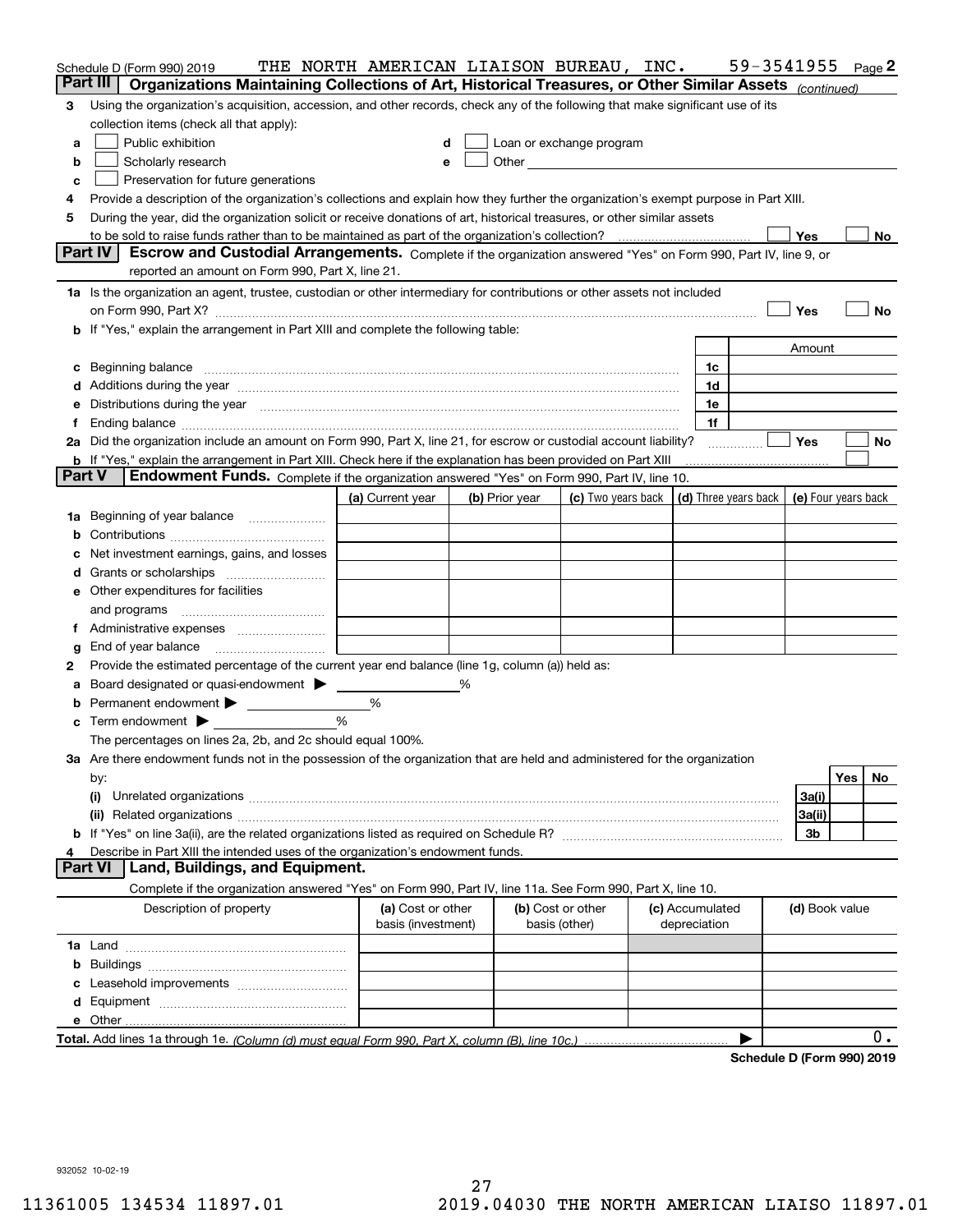| Schedule D (Form 990) 2019                      |  | THE NORTH AMERICAN LIAISON BUREAU, |  | INC. | 59-3541955 $_{Page}$ 3 |  |
|-------------------------------------------------|--|------------------------------------|--|------|------------------------|--|
| <b>Part VII</b> Investments - Other Securities. |  |                                    |  |      |                        |  |

Complete if the organization answered "Yes" on Form 990, Part IV, line 11b. See Form 990, Part X, line 12.

| (a) Description of security or category (including name of security)                   | (b) Book value | (c) Method of valuation: Cost or end-of-year market value |
|----------------------------------------------------------------------------------------|----------------|-----------------------------------------------------------|
| (1) Financial derivatives                                                              |                |                                                           |
| (2) Closely held equity interests                                                      |                |                                                           |
| $(3)$ Other                                                                            |                |                                                           |
| (A)                                                                                    |                |                                                           |
| (B)                                                                                    |                |                                                           |
| (C)                                                                                    |                |                                                           |
| (D)                                                                                    |                |                                                           |
| (E)                                                                                    |                |                                                           |
| (F)                                                                                    |                |                                                           |
| (G)                                                                                    |                |                                                           |
| (H)                                                                                    |                |                                                           |
| Total. (Col. (b) must equal Form 990, Part X, col. (B) line 12.) $\blacktriangleright$ |                |                                                           |

## **Part VIII Investments - Program Related.**

Complete if the organization answered "Yes" on Form 990, Part IV, line 11c. See Form 990, Part X, line 13.

| (a) Description of investment                                                          | (b) Book value | (c) Method of valuation: Cost or end-of-year market value |
|----------------------------------------------------------------------------------------|----------------|-----------------------------------------------------------|
| (1)                                                                                    |                |                                                           |
| (2)                                                                                    |                |                                                           |
| $\frac{1}{2}$                                                                          |                |                                                           |
| (4)                                                                                    |                |                                                           |
| (5)                                                                                    |                |                                                           |
| (6)                                                                                    |                |                                                           |
| (7)                                                                                    |                |                                                           |
| (8)                                                                                    |                |                                                           |
| (9)                                                                                    |                |                                                           |
| Total. (Col. (b) must equal Form 990, Part X, col. (B) line 13.) $\blacktriangleright$ |                |                                                           |

# **Part IX Other Assets.**

Complete if the organization answered "Yes" on Form 990, Part IV, line 11d. See Form 990, Part X, line 15.

| (a) Description                                                                                                   | (b) Book value |
|-------------------------------------------------------------------------------------------------------------------|----------------|
| (1)                                                                                                               |                |
| (2)                                                                                                               |                |
| (3)                                                                                                               |                |
| (4)                                                                                                               |                |
| (5)                                                                                                               |                |
| (6)                                                                                                               |                |
|                                                                                                                   |                |
| <u>(8)</u>                                                                                                        |                |
| (9)                                                                                                               |                |
|                                                                                                                   |                |
| <b>Part X</b> Other Liabilities.                                                                                  |                |
| Complete if the organization answered "Yes" on Form 990, Part IV, line 11e or 11f. See Form 990, Part X, line 25. |                |

| 1.            | (a) Description of liability | (b) Book value |
|---------------|------------------------------|----------------|
| (1)           | Federal income taxes         |                |
| (2)           |                              |                |
| $\frac{1}{2}$ |                              |                |
| (4)           |                              |                |
| (5)           |                              |                |
| (6)           |                              |                |
| (7)           |                              |                |
| (8)           |                              |                |
| (9)           |                              |                |
|               |                              |                |

**Total.**  *(Column (b) must equal Form 990, Part X, col. (B) line 25.)* 

**2.**Liability for uncertain tax positions. In Part XIII, provide the text of the footnote to the organization's financial statements that reports the organization's liability for uncertain tax positions under FASB ASC 740. Check here if the text of the footnote has been provided in Part XIII

 $\boxed{\text{X}}$ 

**Schedule D (Form 990) 2019**

932053 10-02-19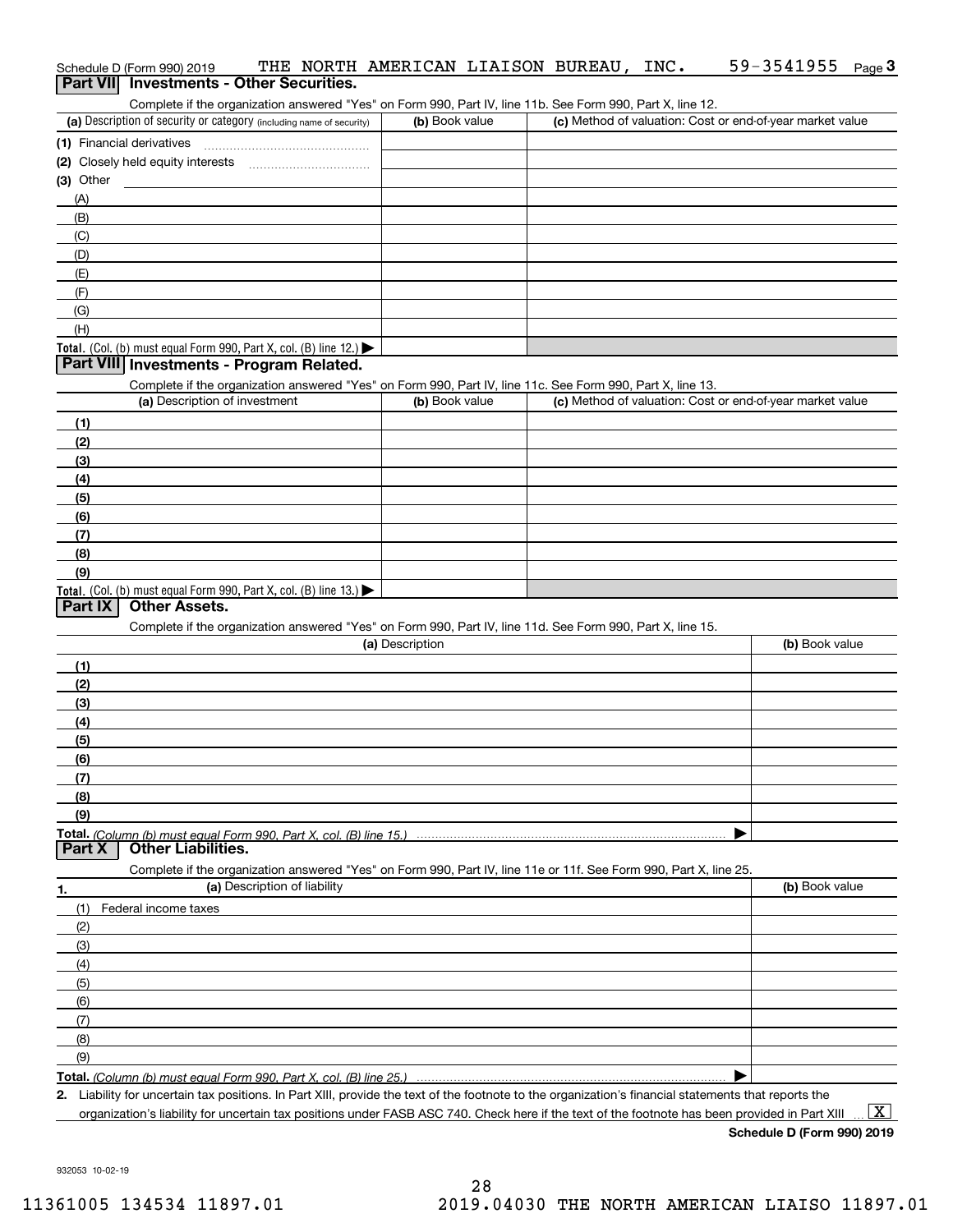|    | THE NORTH AMERICAN LIAISON BUREAU, INC.<br>Schedule D (Form 990) 2019                                                                                                                                                               |                | 59-3541955<br>Page <sup>4</sup> |
|----|-------------------------------------------------------------------------------------------------------------------------------------------------------------------------------------------------------------------------------------|----------------|---------------------------------|
|    | Reconciliation of Revenue per Audited Financial Statements With Revenue per Return.<br>Part XI                                                                                                                                      |                |                                 |
|    | Complete if the organization answered "Yes" on Form 990, Part IV, line 12a.                                                                                                                                                         |                |                                 |
| 1  | Total revenue, gains, and other support per audited financial statements                                                                                                                                                            |                | $\mathbf{1}$                    |
| 2  | Amounts included on line 1 but not on Form 990, Part VIII, line 12:                                                                                                                                                                 |                |                                 |
| a  |                                                                                                                                                                                                                                     | 2a             |                                 |
|    |                                                                                                                                                                                                                                     | 2 <sub>b</sub> |                                 |
|    |                                                                                                                                                                                                                                     | 2c             |                                 |
| d  | Other (Describe in Part XIII.) <b>Construction Contract Construction</b> Chern Construction Construction Construction                                                                                                               | 2d             |                                 |
| е  | Add lines 2a through 2d                                                                                                                                                                                                             |                | <b>2e</b>                       |
| з  |                                                                                                                                                                                                                                     |                | 3                               |
| 4  | Amounts included on Form 990, Part VIII, line 12, but not on line 1:                                                                                                                                                                |                |                                 |
|    | Investment expenses not included on Form 990, Part VIII, line 7b [1000000000000000000000000000000000                                                                                                                                | 4a             |                                 |
| b  |                                                                                                                                                                                                                                     | 4 <sub>b</sub> |                                 |
| c. | Add lines 4a and 4b                                                                                                                                                                                                                 |                | 4c                              |
|    |                                                                                                                                                                                                                                     |                | 5                               |
|    |                                                                                                                                                                                                                                     |                |                                 |
|    | Part XII   Reconciliation of Expenses per Audited Financial Statements With Expenses per Return.                                                                                                                                    |                |                                 |
|    | Complete if the organization answered "Yes" on Form 990, Part IV, line 12a.                                                                                                                                                         |                |                                 |
| 1  |                                                                                                                                                                                                                                     |                | $\mathbf{1}$                    |
| 2  | Amounts included on line 1 but not on Form 990, Part IX, line 25:                                                                                                                                                                   |                |                                 |
| a  |                                                                                                                                                                                                                                     | 2a             |                                 |
| b  |                                                                                                                                                                                                                                     | 2 <sub>b</sub> |                                 |
| c  |                                                                                                                                                                                                                                     | 2c             |                                 |
| d  |                                                                                                                                                                                                                                     | 2d             |                                 |
| e  | Add lines 2a through 2d <b>contained a contained a contained a contained a</b> contained a contained a contained a contained a contained a contained a contained a contained a contained a contained a contained a contained a cont |                | 2e                              |
| з  |                                                                                                                                                                                                                                     |                | 3                               |
| 4  | Amounts included on Form 990, Part IX, line 25, but not on line 1:                                                                                                                                                                  |                |                                 |
| a  | Investment expenses not included on Form 990, Part VIII, line 7b [1000000000000000000000000000000000                                                                                                                                | 4a             |                                 |
| b  | Other (Describe in Part XIII.)                                                                                                                                                                                                      | 4 <sub>b</sub> |                                 |
| c. | Add lines 4a and 4b                                                                                                                                                                                                                 |                | 4c                              |
|    | Part XIII Supplemental Information.                                                                                                                                                                                                 |                | 5                               |

Provide the descriptions required for Part II, lines 3, 5, and 9; Part III, lines 1a and 4; Part IV, lines 1b and 2b; Part V, line 4; Part X, line 2; Part XI, lines 2d and 4b; and Part XII, lines 2d and 4b. Also complete this part to provide any additional information.

PART X, LINE 2:

| THE ORGANIZATION HAS ADOPTED FASB ASC 740-10, ACCOUNTING FOR INCOME TAXES, |
|----------------------------------------------------------------------------|
| WHICH CLARIFIES THE ACCOUNTING FOR UNCERTAINTY IN INCOME TAXES RECOGNIZED  |
| IN AN ENTITY'S FINANCIAL STATEMENTS. THE INTERPRETATION PRESCRIBES A       |
| RECOGNITION THRESHOLD AND MEASUREMENT ATTRIBUTE FOR THE FINANCIAL          |
| STATEMENT RECOGNITION AND MEASUREMENT OF A TAX POSITION TAKEN OR EXPECTED  |
| TO BE TAKEN IN A TAX RETURN. BASED ON ANALYSES OF VARIOUS FEDERAL AND      |
| STATE FILING POSITIONS OF THE ORGANIZATION, MANAGEMENT BELIEVES THAT ITS   |
| INCOME TAX FILING POSITIONS AND DEDUCTIONS ARE WELL DOCUMENTED AND         |
| SUPPORTED.                                                                 |
|                                                                            |
| AS OF JUNE 30, 2020, THE ORGANIZATION HAD NO TEMPORARY DIFFERENCES         |

29

932054 10-02-19

**Schedule D (Form 990) 2019**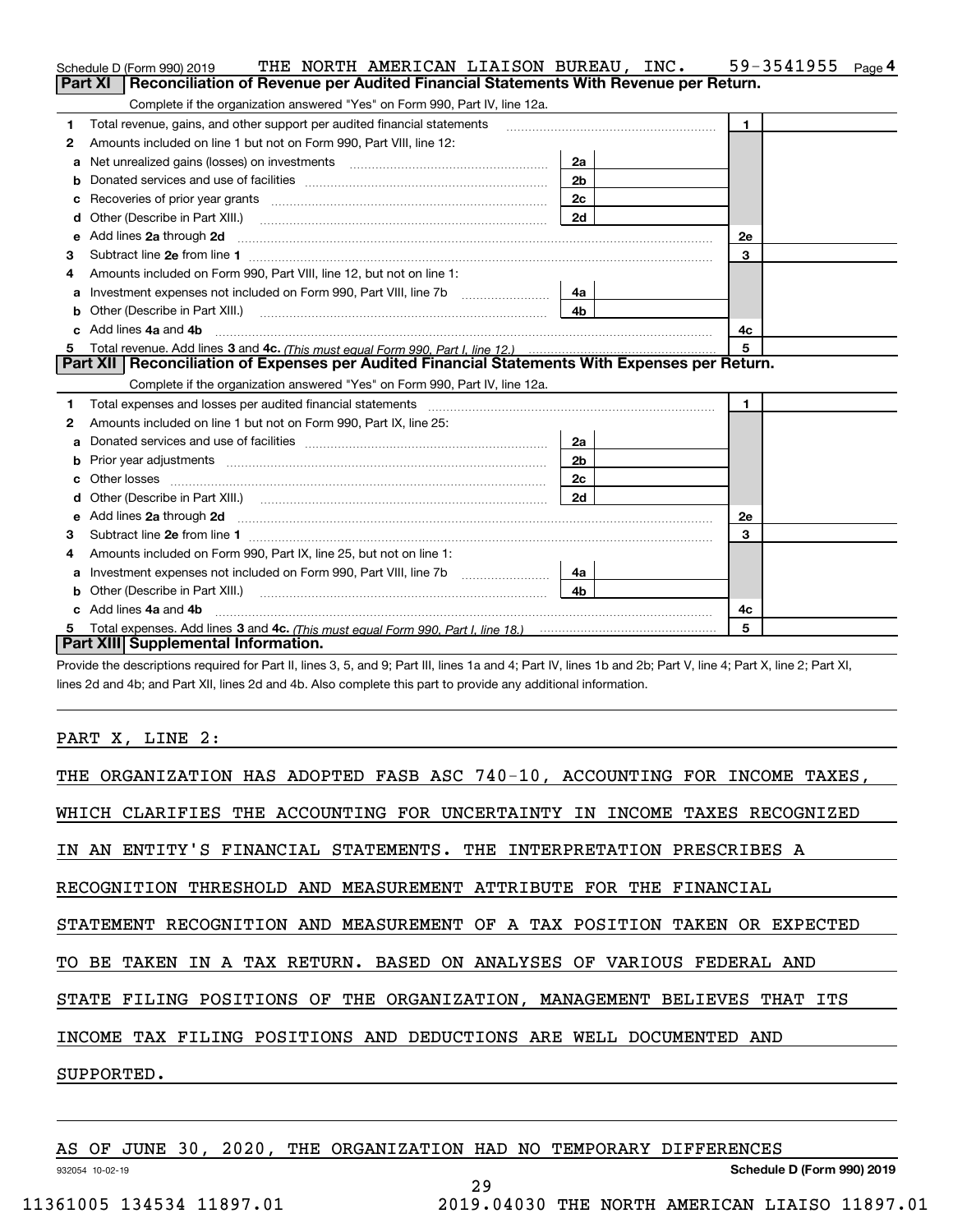Schedule D (Form 990) 2019 THE NORTH AMERICAN LIAISON BUREAU, INC。 59-3541955 <sub>Page 5</sub> *(continued)* **Part XIII Supplemental Information**  RELATING TO THE RECOGNITION OF INCOME AND EXPENSES FOR FINANCIAL AND TAX REPORTING PURPOSES. ACCORDINGLY, NO DEFERRED TAX ASSETS OR LIABILITIES ARE RECORDED. ADDITIONALLY, AS OF JUNE 30, 2020 THE ORGANIZATION HAD NO UNCERTAIN TAX POSITIONS THAT WOULD QUALIFY FOR EITHER RECOGNITION OR DISCLOSURE IN THE FINANCIAL STATEMENTS. THEREFORE, NO RESERVES FOR UNCERTAIN INCOME TAX POSITIONS HAVE BEEN RECORDED PURSUANT TO FASB ASC 740-10. IN ADDITION, NO CUMULATIVE EFFECT ADJUSTMENT RELATED TO THE ADOPTION OF FASB ASC 740-10 WAS RECORDED.

THERE HAVE BEEN NO INCREASES OR DECREASES IN UNRECOGNIZED TAX BENEFITS FOR CURRENT OR PRIOR YEARS SINCE THE DATE OF ADOPTION. FURTHERMORE, NO INTEREST OR PENALTIES HAVE BEEN INCLUDED SINCE NO RESERVES WERE RECORDED AND NO SIGNIFICANT INCREASES OR DECREASES ARE EXPECTED TO OCCUR WITHIN THE NEXT 12 MONTHS. WHEN APPLICABLE, SUCH INTEREST AND PENALTIES WILL BE REPORTED AS INCOME TAX EXPENSE.

SINCE TAX MATTERS ARE SUBJECT TO SOME DEGREE OF UNCERTAINTY, THERE CAN BE NO ASSURANCE THAT THE ORGANIZATION'S TAX RETURNS WILL NOT BE CHALLENGED BY THE TAXING AUTHORITIES AND THAT THE ORGANIZATION WILL NOT BE SUBJECT TO ADDITIONAL TAX, PENALTIES, AND INTEREST AS A RESULT OF SUCH CHALLENGE. AT JUNE 30, 2020, THE PERIODS THAT REMAIN OPEN TO EXAMINATION UNDER FEDERAL STATUTE ARE FOR THE TAX YEARS ENDED JUNE 30, 2017 THROUGH 2019.

**Schedule D (Form 990) 2019**

932055 10-02-19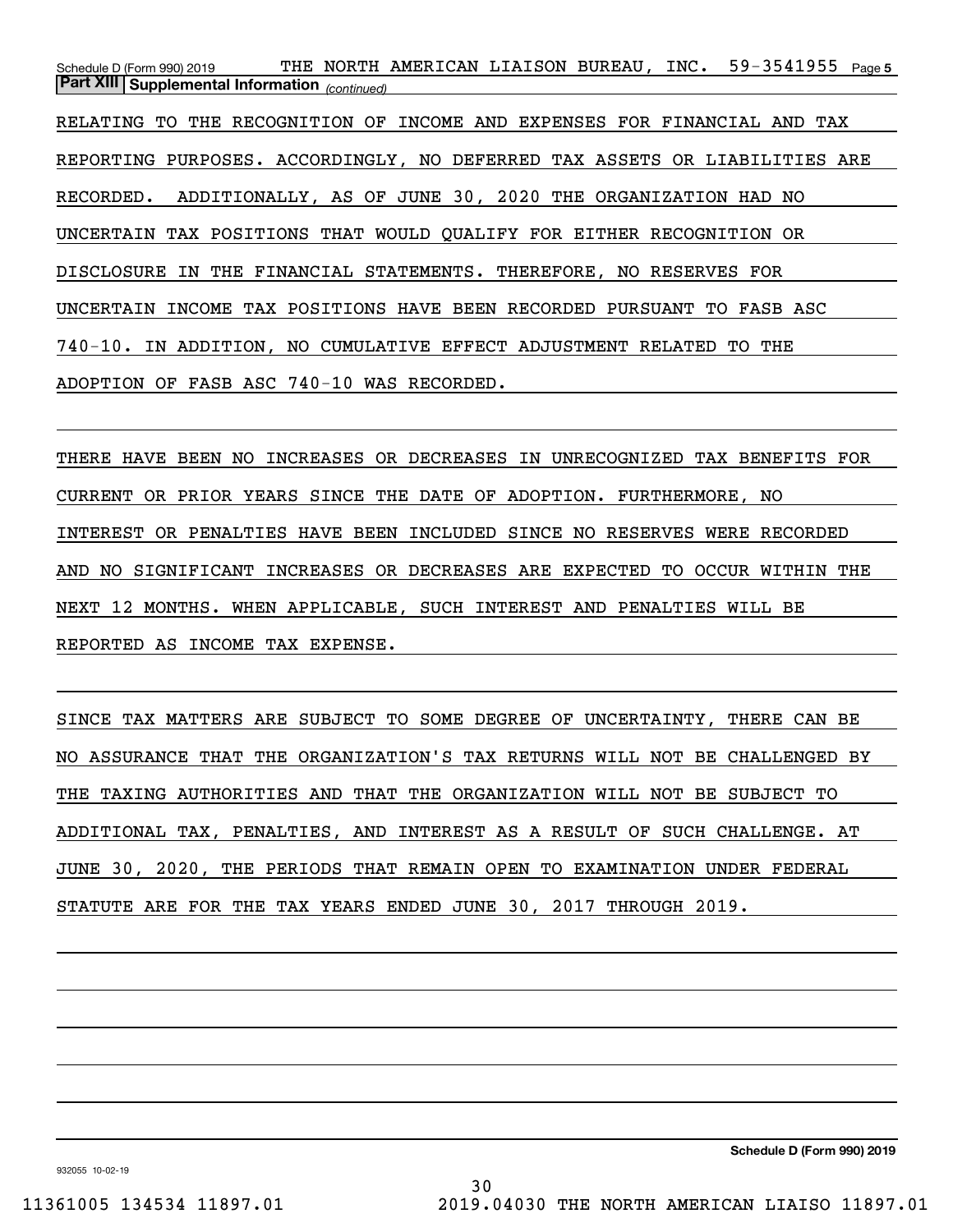# **F Statement of Activities Outside the United States**

**| Complete if the organization answered "Yes" on Form 990, Part IV, line 14b, 15, or 16.**

**| Attach to Form 990.**

**| Go to www.irs.gov/Form990 for instructions and the latest information.**

**2For grantmakers.**  Describe in Part V the organization's procedures for monitoring the use of its grants and other assistance outside the **3** Activities per Region. (The following Part I, line 3 table can be duplicated if additional space is needed.) **(a)** Region  $\vert$  **(b)** Number of  $\vert$  **(c)** Number of  $\vert$  **(d)** Activities conducted in the region  $\vert$  **(e)** If activity listed in (d)  $\vert$  **(f) 3 a** Subtotal .................. **b** Total from continuation **c Totals**  (add lines 3a United States. officesin the region Number of employees, agents, and independentcontractorsin the region Activities conducted in the region (by type) (such as, fundraising, program services, investments, grants to recipients located in the region) If activity listed in (d) is a program service, describe specific type of service(s) in the region Total expenditures for and investments in the region sheets to Part  $1$  ......... and 3b) CHARITIES LOCATED IN REGION SCHOLARSHIP PROGRAMS 123,838. 123,838. SCHOLARSHIPS, GRANTS AND SUPPORT EDUCATIONAL (DEMOCRATIC REPUBLIC SUB-SAHARAN AFRICA 0000OF CONGO) EVELOPMENT PROJECTS TO INITIATIVES AND 0 0. 0 123,838. 00

**For Paperwork Reduction Act Notice, see the Instructions for Form 990. Schedule F (Form 990) 2019** LHA

**Inspection***<u><b>Ientification number</u>* 

**Open to Public** 

OMB No. 1545-0047

**2019**

| ame of the organization                  |                                           |                                                                          |                                                                                                                                                                                 |                                        | <b>Employer identification number</b>                                                                           |                                                                      |
|------------------------------------------|-------------------------------------------|--------------------------------------------------------------------------|---------------------------------------------------------------------------------------------------------------------------------------------------------------------------------|----------------------------------------|-----------------------------------------------------------------------------------------------------------------|----------------------------------------------------------------------|
| HE NORTH AMERICAN LIAISON BUREAU, INC.   |                                           |                                                                          |                                                                                                                                                                                 |                                        | 59-3541955                                                                                                      |                                                                      |
| Part I                                   |                                           |                                                                          | General Information on Activities Outside the United States.                                                                                                                    |                                        | Complete if the organization answered "Yes" on                                                                  |                                                                      |
| Form 990, Part IV, line 14b.             |                                           |                                                                          |                                                                                                                                                                                 |                                        |                                                                                                                 |                                                                      |
|                                          |                                           |                                                                          | For grantmakers. Does the organization maintain records to substantiate the amount of its grants and other assistance,                                                          |                                        |                                                                                                                 |                                                                      |
|                                          |                                           |                                                                          | the grantees' eligibility for the grants or assistance, and the selection criteria used to award the grants or assistance?                                                      |                                        |                                                                                                                 | No<br>Yes                                                            |
| United States.                           |                                           |                                                                          | For grantmakers. Describe in Part V the organization's procedures for monitoring the use of its grants and other assistance outside the                                         |                                        |                                                                                                                 |                                                                      |
|                                          |                                           |                                                                          | Activities per Region. (The following Part I, line 3 table can be duplicated if additional space is needed.)                                                                    |                                        |                                                                                                                 |                                                                      |
| (a) Region                               | (b) Number of<br>offices<br>in the region | employees,<br>agents, and<br>independent<br>contractors<br>in the region | (c) Number of $ $ (d) Activities conducted in the region<br>(by type) (such as, fundraising, pro-<br>gram services, investments, grants to<br>recipients located in the region) |                                        | (e) If activity listed in (d)<br>is a program service,<br>describe specific type<br>of service(s) in the region | (f) Total<br>expenditures<br>for and<br>investments<br>in the region |
| JB-SAHARAN AFRICA<br>OFMOCPATIC DEBIRITC |                                           |                                                                          | SCHOLARSHIPS, GRANTS AND<br>hrwriodwrwm ppotrome mo                                                                                                                             | SUPPORT EDUCATIONAL<br>חואג באזודותדות |                                                                                                                 |                                                                      |

| <b>SCHEDULE F</b> |  |
|-------------------|--|
| (Form 990)        |  |

Department of the Treasury Internal Revenue Service

Name of the organization

# **Part I** | General Information on Activities THE NORTH AMERICAN LIAISON BUREAU, INC.  $\vert$  59-3541955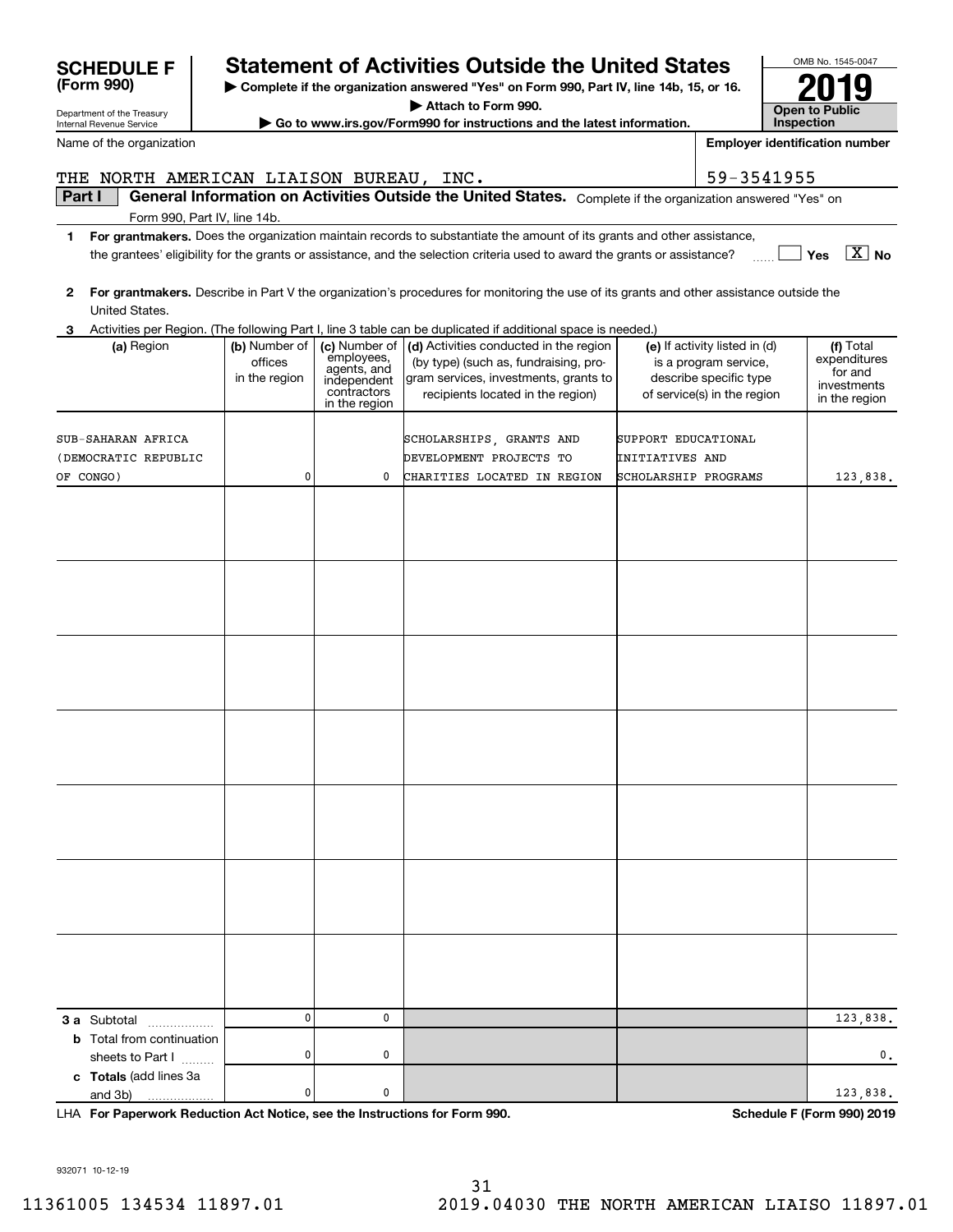## Part II | Grants and Other Assistance to Organizations or Entities Outside the United States. Complete if the organization answered "Yes" on Form 990, Part IV, line 15, for any recipient who received more than \$5,000. Part II can be duplicated if additional space is needed.

| 1<br>(a) Name of organization                           | (b) IRS code section<br>and EIN (if applicable) | (c) Region | (d) Purpose of<br>grant                                                                                                                      | (e) Amount<br>of cash grant | (f) Manner of<br>cash disbursement | (g) Amount of<br>noncash<br>assistance | (h) Description<br>of noncash<br>assistance | (i) Method of<br>valuation (book, FMV,<br>appraisal, other) |
|---------------------------------------------------------|-------------------------------------------------|------------|----------------------------------------------------------------------------------------------------------------------------------------------|-----------------------------|------------------------------------|----------------------------------------|---------------------------------------------|-------------------------------------------------------------|
|                                                         |                                                 |            | SUPPORT EDUCATIONAL<br>INITIATIVES AND<br>SCHOLARSHIP PROGRAM                                                                                | 93, 411. CHECK              |                                    | $\mathfrak o$ .                        |                                             | N/A                                                         |
|                                                         |                                                 |            |                                                                                                                                              |                             |                                    |                                        |                                             |                                                             |
|                                                         |                                                 |            |                                                                                                                                              |                             |                                    |                                        |                                             |                                                             |
|                                                         |                                                 |            |                                                                                                                                              |                             |                                    |                                        |                                             |                                                             |
|                                                         |                                                 |            |                                                                                                                                              |                             |                                    |                                        |                                             |                                                             |
|                                                         |                                                 |            |                                                                                                                                              |                             |                                    |                                        |                                             |                                                             |
|                                                         |                                                 |            |                                                                                                                                              |                             |                                    |                                        |                                             |                                                             |
|                                                         |                                                 |            |                                                                                                                                              |                             |                                    |                                        |                                             |                                                             |
|                                                         |                                                 |            |                                                                                                                                              |                             |                                    |                                        |                                             |                                                             |
|                                                         |                                                 |            |                                                                                                                                              |                             |                                    |                                        |                                             |                                                             |
|                                                         |                                                 |            |                                                                                                                                              |                             |                                    |                                        |                                             |                                                             |
|                                                         |                                                 |            |                                                                                                                                              |                             |                                    |                                        |                                             |                                                             |
|                                                         |                                                 |            |                                                                                                                                              |                             |                                    |                                        |                                             |                                                             |
|                                                         |                                                 |            |                                                                                                                                              |                             |                                    |                                        |                                             |                                                             |
|                                                         |                                                 |            |                                                                                                                                              |                             |                                    |                                        |                                             |                                                             |
| $\mathbf{2}$                                            |                                                 |            | Enter total number of recipient organizations listed above that are recognized as charities by the foreign country, recognized as tax-exempt |                             |                                    |                                        |                                             |                                                             |
| 3 Enter total number of other organizations or entities |                                                 |            |                                                                                                                                              |                             |                                    |                                        |                                             |                                                             |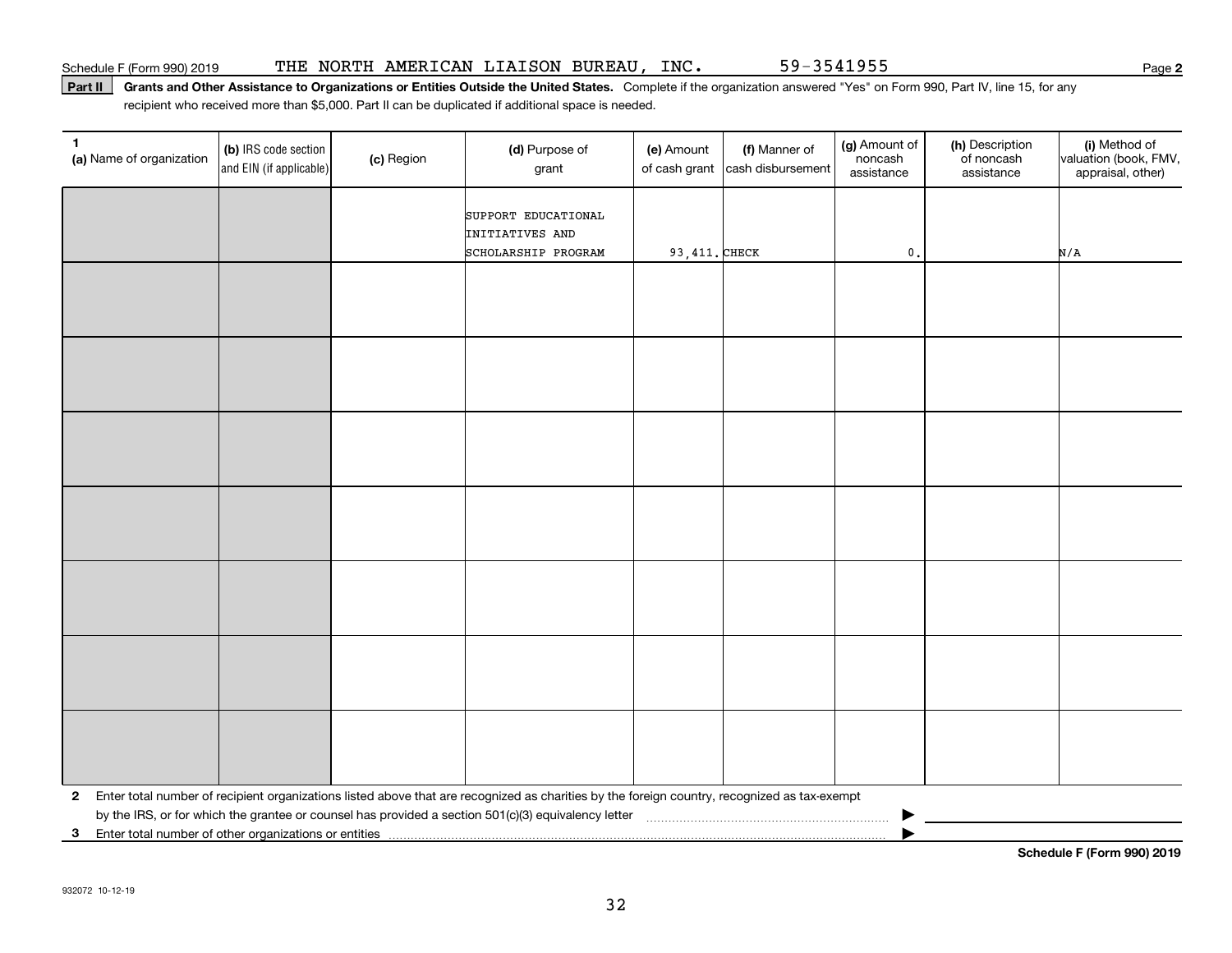### Part III Grants and Other Assistance to Individuals Outside the United States. Complete if the organization answered "Yes" on Form 990, Part IV, line 16. Part III can be duplicated if additional space is needed.

| Part iii can be duplicated if additional space is needed.<br>(a) Type of grant or assistance | (b) Region | (c) Number of<br>recipients | (d) Amount of<br>cash grant | (e) Manner of<br>cash disbursement | (f) Amount of<br>noncash<br>assistance | (g) Description of<br>noncash assistance | (h) Method of<br>valuation<br>(book, FMV,<br>appraisal, other) |
|----------------------------------------------------------------------------------------------|------------|-----------------------------|-----------------------------|------------------------------------|----------------------------------------|------------------------------------------|----------------------------------------------------------------|
|                                                                                              |            |                             |                             |                                    |                                        |                                          |                                                                |
|                                                                                              |            |                             |                             |                                    |                                        |                                          |                                                                |
|                                                                                              |            |                             |                             |                                    |                                        |                                          |                                                                |
|                                                                                              |            |                             |                             |                                    |                                        |                                          |                                                                |
|                                                                                              |            |                             |                             |                                    |                                        |                                          |                                                                |
|                                                                                              |            |                             |                             |                                    |                                        |                                          |                                                                |
|                                                                                              |            |                             |                             |                                    |                                        |                                          |                                                                |
|                                                                                              |            |                             |                             |                                    |                                        |                                          |                                                                |
|                                                                                              |            |                             |                             |                                    |                                        |                                          |                                                                |
|                                                                                              |            |                             |                             |                                    |                                        |                                          |                                                                |

**Schedule F (Form 990) 2019**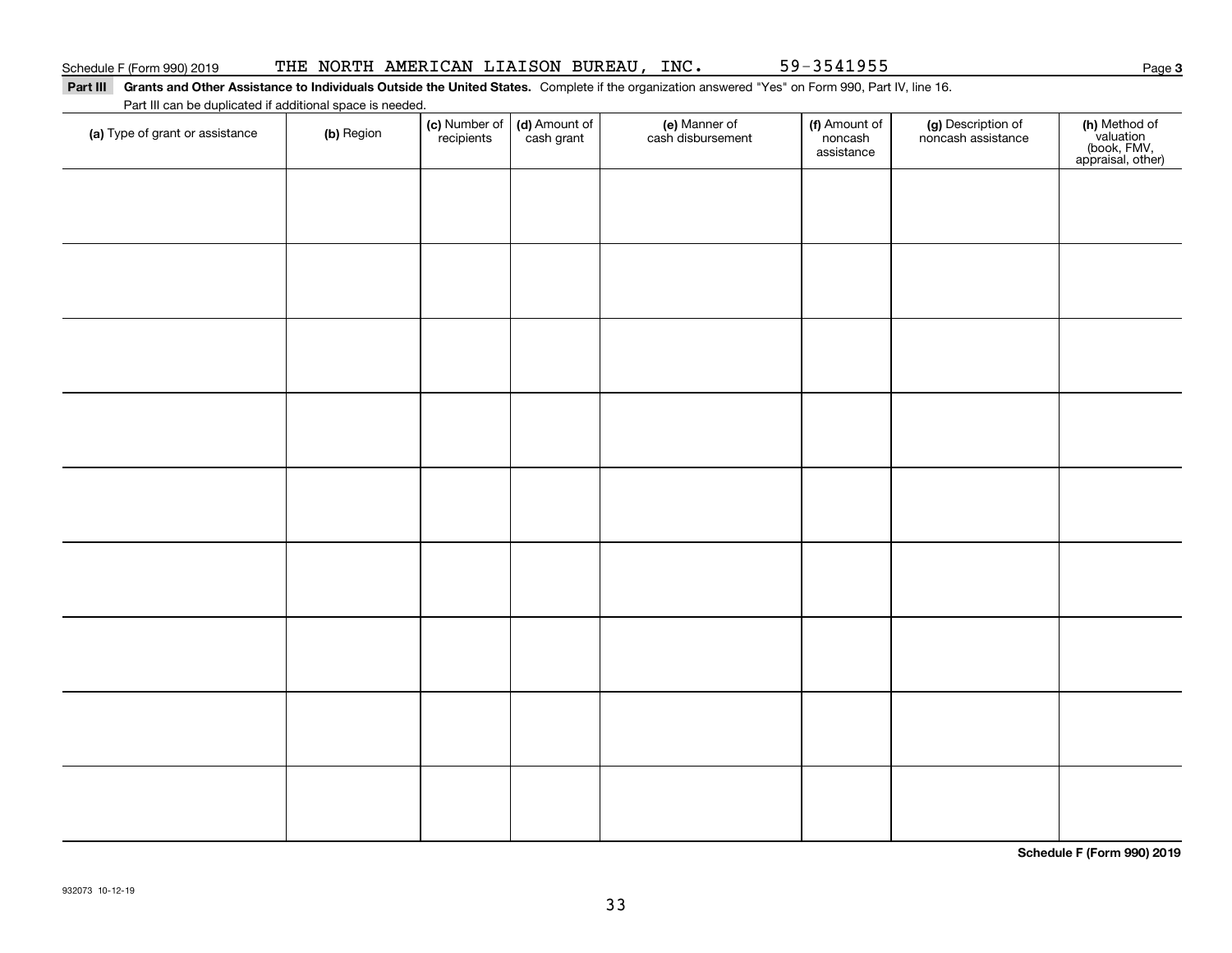### **4** Schedule F (Form 990) 2019 THE NORTH AMERICAN LIAISON BUREAU, INC  $\boldsymbol{\cdot}$  59-3541955 <sub>Page</sub> **Part IV Foreign Forms**

| 1            | Was the organization a U.S. transferor of property to a foreign corporation during the tax year? If "Yes." the<br>organization may be required to file Form 926, Return by a U.S. Transferor of Property to a Foreign |     |                   |
|--------------|-----------------------------------------------------------------------------------------------------------------------------------------------------------------------------------------------------------------------|-----|-------------------|
|              |                                                                                                                                                                                                                       | Yes | $\overline{X}$ No |
| $\mathbf{2}$ | Did the organization have an interest in a foreign trust during the tax year? If "Yes." the organization                                                                                                              |     |                   |
|              | may be required to separately file Form 3520, Annual Return To Report Transactions With Foreign                                                                                                                       |     |                   |
|              | Trusts and Receipt of Certain Foreign Gifts, and/or Form 3520-A, Annual Information Return of Foreign                                                                                                                 |     |                   |
|              |                                                                                                                                                                                                                       | Yes | $X \mid No$       |
| 3            | Did the organization have an ownership interest in a foreign corporation during the tax year? If "Yes,"                                                                                                               |     |                   |
|              | the organization may be required to file Form 5471, Information Return of U.S. Persons With Respect to                                                                                                                |     |                   |
|              |                                                                                                                                                                                                                       | Yes | $X $ No           |
| 4            | Was the organization a direct or indirect shareholder of a passive foreign investment company or a                                                                                                                    |     |                   |
|              | qualified electing fund during the tax year? If "Yes," the organization may be required to file Form 8621,                                                                                                            |     |                   |
|              | Information Return by a Shareholder of a Passive Foreign Investment Company or Qualified Electing Fund<br>(see Instructions for Form 8621)                                                                            | Yes | $X \mid No$       |
| 5            | Did the organization have an ownership interest in a foreign partnership during the tax year? If "Yes."                                                                                                               |     |                   |
|              | the organization may be reguired to file Form 8865, Return of U.S. Persons With Respect to Certain                                                                                                                    |     |                   |
|              |                                                                                                                                                                                                                       | Yes | $\overline{X}$ No |
| 6            | Did the organization have any operations in or related to any boycotting countries during the tax year? If                                                                                                            |     |                   |
|              | "Yes," the organization may be required to separately file Form 5713, International Boycott Report (see                                                                                                               |     |                   |
|              |                                                                                                                                                                                                                       | Yes | Nο                |
|              |                                                                                                                                                                                                                       |     |                   |

**Schedule F (Form 990) 2019**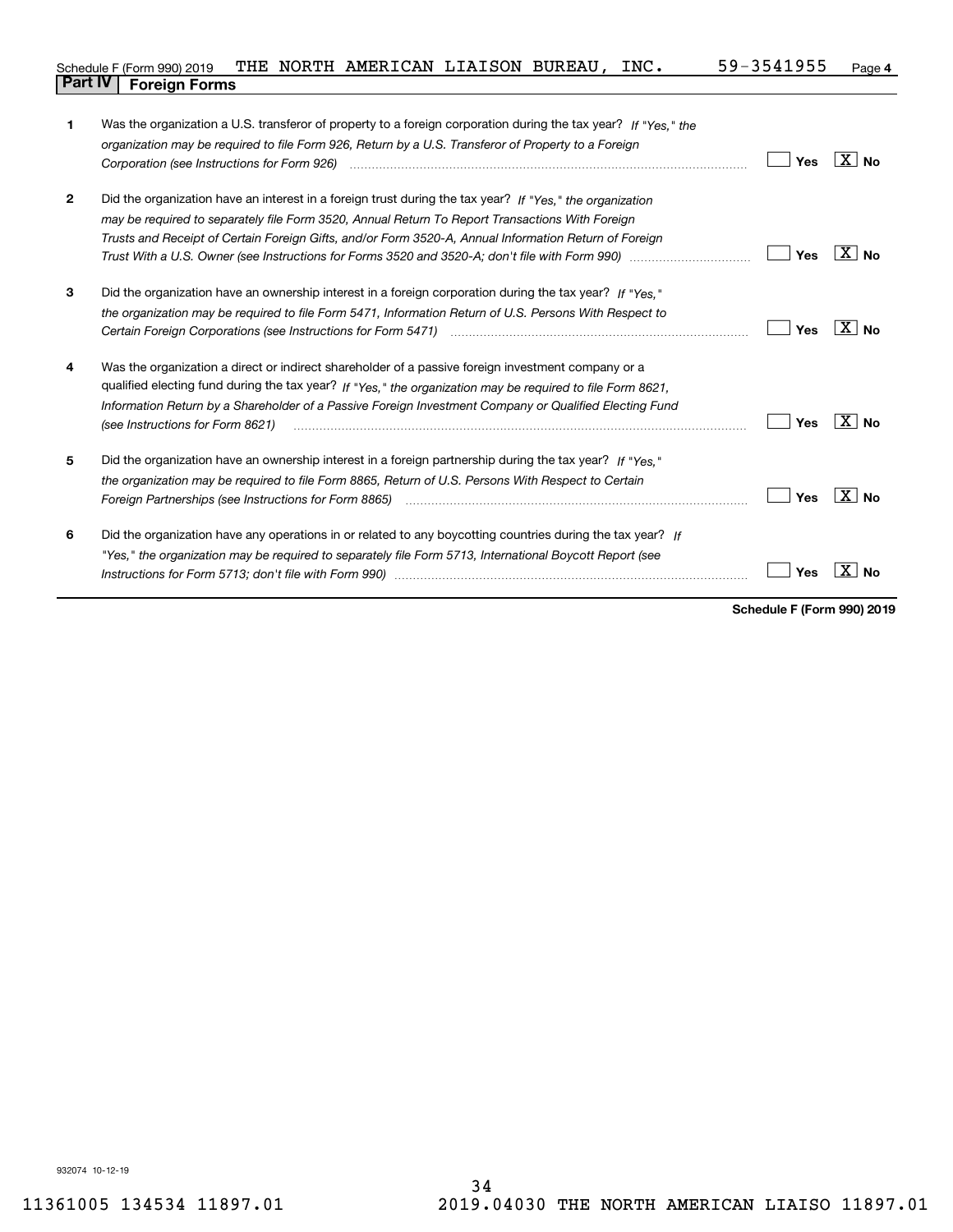| 59-3541955<br>THE NORTH AMERICAN LIAISON BUREAU, INC.<br>Schedule F (Form 990) 2019<br>Page 5                                                                                                                                                                                                                                                                                                                                                                         |
|-----------------------------------------------------------------------------------------------------------------------------------------------------------------------------------------------------------------------------------------------------------------------------------------------------------------------------------------------------------------------------------------------------------------------------------------------------------------------|
| <b>Part V</b><br><b>Supplemental Information</b><br>Provide the information required by Part I, line 2 (monitoring of funds); Part I, line 3, column (f) (accounting method; amounts of<br>investments vs. expenditures per region); Part II, line 1 (accounting method); Part III (accounting method); and Part III, column (c)<br>(estimated number of recipients), as applicable. Also complete this part to provide any additional information. See instructions. |
| I, LINE 2:<br>PART                                                                                                                                                                                                                                                                                                                                                                                                                                                    |
| ORGANIZATION HAS ESTABLISHED FORMAL GRANT PROCEDURES<br>IN<br>ORDER TO<br>THE                                                                                                                                                                                                                                                                                                                                                                                         |
| <b>PREVENT</b><br><b>INADVERTENT</b><br><b>FUNDING OF</b><br>ORGANIZATIONS OR INDIVIDUALS APPEARING ON                                                                                                                                                                                                                                                                                                                                                                |
| TERRORIST OR SPECIALLY DESIGNATED NATIONALS LISTS, AS WELL AS TO MAINTAIN                                                                                                                                                                                                                                                                                                                                                                                             |
| CONTROL AND DISCRETION OVER THE GRANTED RESOURCES. SPECIFICALLY, THE<br>ITS                                                                                                                                                                                                                                                                                                                                                                                           |
| (1)<br>OBTAINS CERTAIN DOCUMENTATION CONTAINING PROPOSALS,<br>ORGANIZATION                                                                                                                                                                                                                                                                                                                                                                                            |
| REPRESENTATIONS, AND COMMITMENTS FROM THE POTENTIAL GRANTEE,<br>(2) REVIEWS                                                                                                                                                                                                                                                                                                                                                                                           |
| INFORMATION AND CHECKS APPLICABLE DATABASES REGARDING TERRORISM<br>THE                                                                                                                                                                                                                                                                                                                                                                                                |
| FUNDING, (3)<br>INITIATES A WRITTEN GRANT AGREEMENT WITH THE GRANTEE,<br>ΙF                                                                                                                                                                                                                                                                                                                                                                                           |
| (4)<br>OBTAINS REPORTS AND ACCOUNTINGS FROM THE<br>UNTIL<br>APPROVED, AND<br>GRANTEE                                                                                                                                                                                                                                                                                                                                                                                  |
| RESOURCES ARE EXPENDED. IN ADDITION, THE ORGANIZATION'S<br>THE<br>GRANT                                                                                                                                                                                                                                                                                                                                                                                               |
| OFFICERS AND DIRECTORS CONDUCT PERIODIC SITE VISITS IN THE CONGO IN                                                                                                                                                                                                                                                                                                                                                                                                   |
| CONNECTION WITH SUCH GRANTS.                                                                                                                                                                                                                                                                                                                                                                                                                                          |
|                                                                                                                                                                                                                                                                                                                                                                                                                                                                       |